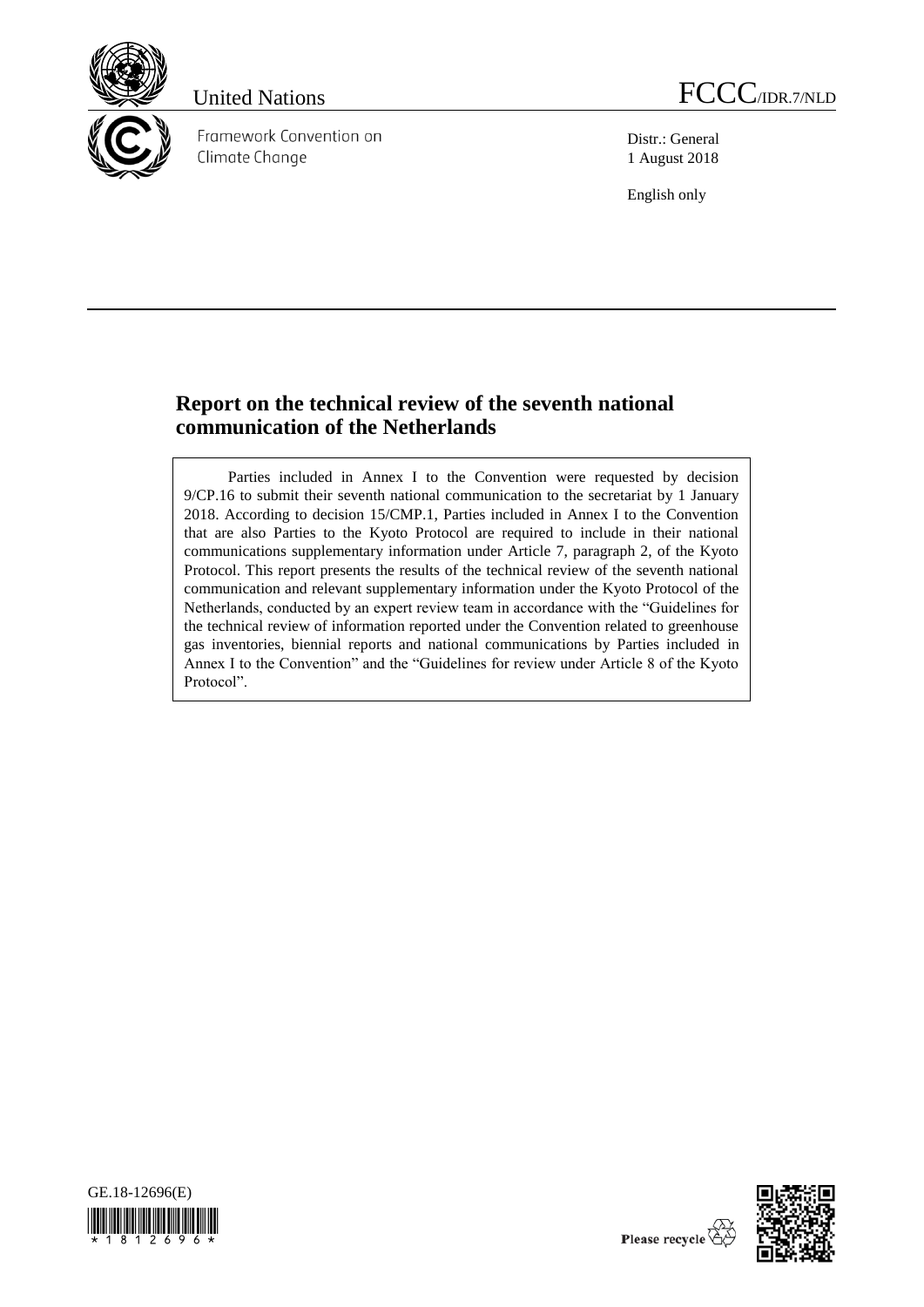# Contents

|       |                                                                                                                                | Paragraphs                                                             | Page                                                                                                                                                                                                                      |
|-------|--------------------------------------------------------------------------------------------------------------------------------|------------------------------------------------------------------------|---------------------------------------------------------------------------------------------------------------------------------------------------------------------------------------------------------------------------|
|       |                                                                                                                                |                                                                        | 3                                                                                                                                                                                                                         |
| I.    |                                                                                                                                | $1 - 7$                                                                | $\overline{4}$                                                                                                                                                                                                            |
|       | А.                                                                                                                             | $1 - 3$                                                                | 4                                                                                                                                                                                                                         |
|       | <b>B.</b>                                                                                                                      | $4 - 7$                                                                | $\overline{4}$                                                                                                                                                                                                            |
| П.    | Technical review of the information reported in the seventh national<br>communication, including the supplementary information | $8 - 155$                                                              | 6                                                                                                                                                                                                                         |
|       | Information on national circumstances and greenhouse gas emissions<br>A.                                                       | $8 - 31$                                                               | 6                                                                                                                                                                                                                         |
|       | <b>B.</b>                                                                                                                      | $32 - 77$                                                              | 12                                                                                                                                                                                                                        |
|       | C.<br>Projections and the total effect of policies and measures, including                                                     | $78 - 120$                                                             | 20                                                                                                                                                                                                                        |
|       | D.<br>Parties, including information under Articles 10 and 11                                                                  | $121 - 131$                                                            | 30                                                                                                                                                                                                                        |
|       | E.                                                                                                                             | $132 - 138$                                                            | 34                                                                                                                                                                                                                        |
|       | $F_{\cdot}$                                                                                                                    | 139-147                                                                | 36                                                                                                                                                                                                                        |
|       | G.                                                                                                                             | $148 - 155$                                                            | 38                                                                                                                                                                                                                        |
| III.  |                                                                                                                                | $156 - 168$                                                            | 39                                                                                                                                                                                                                        |
| IV.   |                                                                                                                                | 169                                                                    | 41                                                                                                                                                                                                                        |
| Annex |                                                                                                                                |                                                                        | 42                                                                                                                                                                                                                        |
|       |                                                                                                                                | Provision of financial and technological support to developing country | Information on policies and measures and institutional arrangements<br>information on supplementarity relating to the mechanisms pursuant to<br>Vulnerability assessment, climate change impacts and adaptation measures. |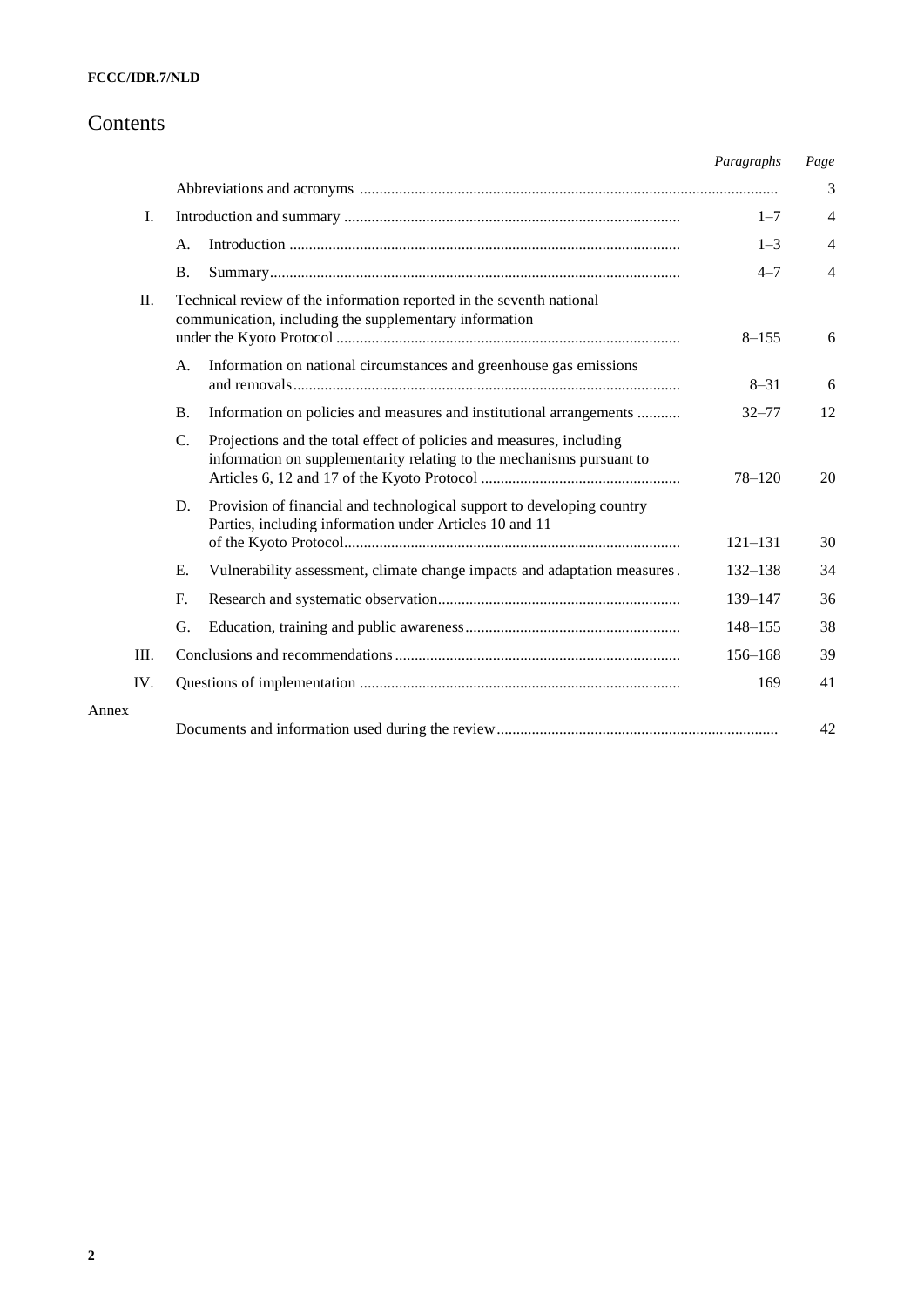# **Abbreviations and acronyms**

| <b>AEA</b>                                            | annual emission allocation                                                                                                                                                             |
|-------------------------------------------------------|----------------------------------------------------------------------------------------------------------------------------------------------------------------------------------------|
| <b>BR</b>                                             | biennial report                                                                                                                                                                        |
| <b>CDM</b>                                            | clean development mechanism                                                                                                                                                            |
| CH <sub>4</sub>                                       | methane                                                                                                                                                                                |
| CO <sub>2</sub>                                       | carbon dioxide                                                                                                                                                                         |
| $CO2$ eq                                              | carbon dioxide equivalent                                                                                                                                                              |
| <b>CTF</b>                                            | common tabular format                                                                                                                                                                  |
| ERT                                                   | expert review team                                                                                                                                                                     |
| <b>ESD</b>                                            | effort-sharing decision                                                                                                                                                                |
| EU                                                    | European Union                                                                                                                                                                         |
| EU ETS                                                | European Union Emissions Trading System                                                                                                                                                |
| F-gas                                                 | fluorinated gas                                                                                                                                                                        |
| GCOS                                                  | Global Climate Observing System                                                                                                                                                        |
| <b>GDP</b>                                            | gross domestic product                                                                                                                                                                 |
| <b>GHG</b>                                            | greenhouse gas                                                                                                                                                                         |
| <b>GWP</b>                                            | global warming potential                                                                                                                                                               |
| <b>HFC</b>                                            | hydrofluorocarbon                                                                                                                                                                      |
| IE                                                    | included elsewhere                                                                                                                                                                     |
| <b>IPCC</b>                                           | Intergovernmental Panel on Climate Change                                                                                                                                              |
| <b>IPPU</b>                                           | industrial processes and product use                                                                                                                                                   |
| <b>LULUCF</b>                                         | land use, land-use change and forestry                                                                                                                                                 |
| <b>NA</b>                                             | not applicable                                                                                                                                                                         |
| NC                                                    | national communication                                                                                                                                                                 |
| <b>NEV 2017</b>                                       | National Energy Outlook 2017                                                                                                                                                           |
| NF <sub>3</sub>                                       | nitrogen trifluoride                                                                                                                                                                   |
| <b>NGO</b>                                            | non-governmental organization                                                                                                                                                          |
| <b>NIR</b>                                            | national inventory report                                                                                                                                                              |
| N <sub>O</sub>                                        | not occurring                                                                                                                                                                          |
| non-Annex I Party                                     | Party not included in Annex I to the Convention                                                                                                                                        |
| non-ETS sectors                                       | sectors not covered by the European Union Emissions Trading System                                                                                                                     |
| $N_2O$                                                | nitrous oxide                                                                                                                                                                          |
| <b>ODA</b>                                            | official development assistance                                                                                                                                                        |
| PaMs                                                  | policies and measures                                                                                                                                                                  |
| <b>PFC</b>                                            | perfluorocarbon                                                                                                                                                                        |
| reporting guidelines for<br>supplementary information | "Guidelines for the preparation of the information required under Article<br>7 of the Kyoto Protocol, Part II: Reporting of supplementary information<br>under Article 7, paragraph 2" |
| $SDE+$                                                | Stimulation for Sustainable Energy Production                                                                                                                                          |
| SF <sub>6</sub>                                       | sulfur hexafluoride                                                                                                                                                                    |
| UNFCCC reporting guidelines<br>on NCs                 | "Guidelines for the preparation of national communications by Parties<br>included in Annex I to the Convention, Part II: UNFCCC reporting<br>guidelines on national communications"    |
| <b>WAM</b>                                            | 'with additional measures'                                                                                                                                                             |
| <b>WEM</b>                                            | 'with measures'                                                                                                                                                                        |
| <b>WOM</b>                                            | 'without measures'                                                                                                                                                                     |
| 2006 IPCC Guidelines                                  | 2006 IPCC Guidelines for National Greenhouse Gas Inventories                                                                                                                           |
|                                                       |                                                                                                                                                                                        |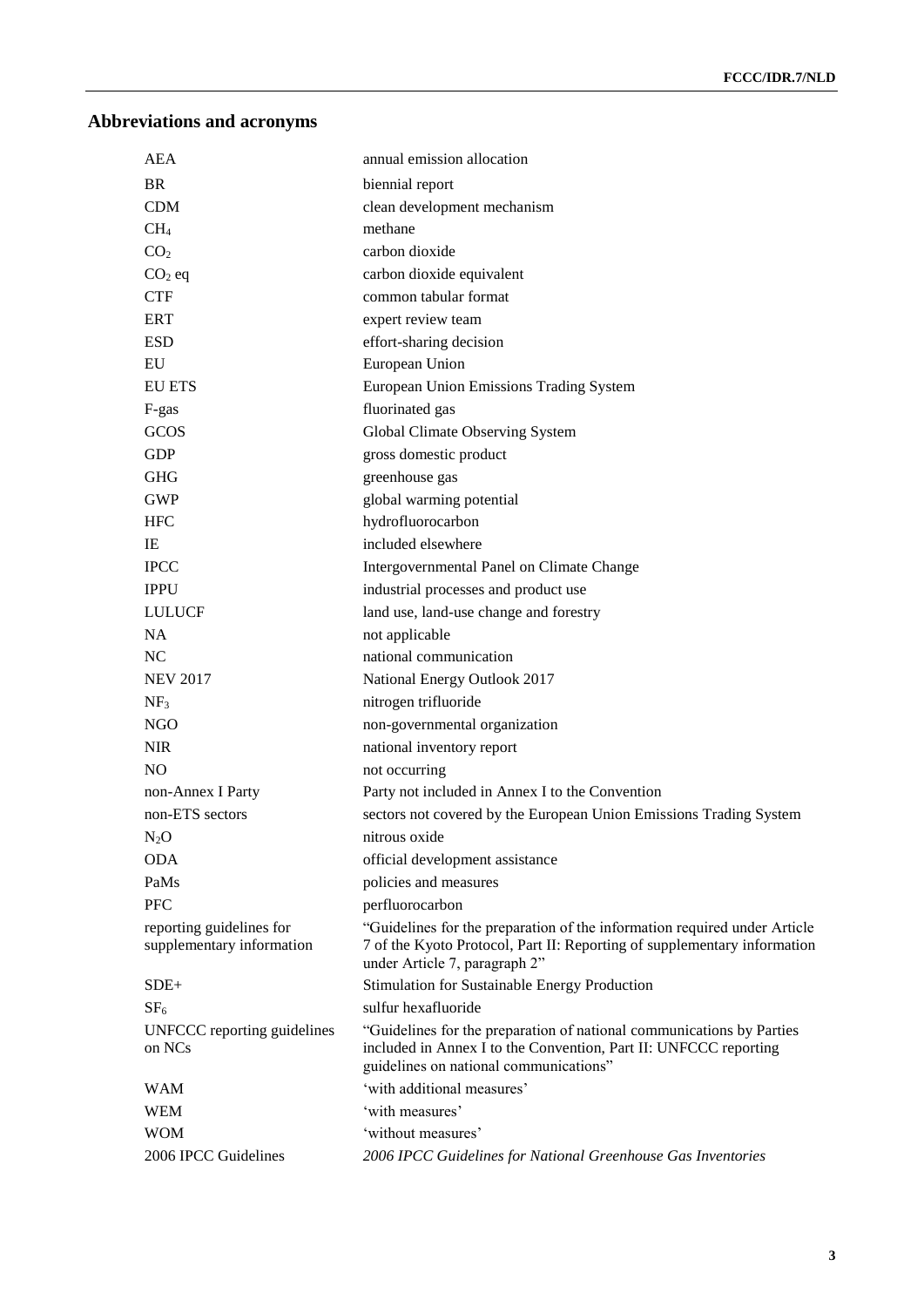# **I. Introduction and summary**

## **A. Introduction**

1. This is a report on the in-country technical review of the NC7 of the Netherlands. The review was coordinated by the secretariat in accordance with the "Guidelines for the technical review of information reported under the Convention related to greenhouse gas inventories, biennial reports and national communications by Parties included in Annex I to the Convention", particularly "Part V: UNFCCC guidelines for the technical review of national communications from Parties included in Annex I to the Convention" (annex to decision 13/CP.20), and the "Guidelines for review under Article 8 of the Kyoto Protocol" (annex to decision 22/CMP.1 and annex I to decision 4/CMP.11).<sup>1</sup>

2. In accordance with the same decisions, a draft version of this report was transmitted to the Government of the Netherlands, which provided comments that were considered and incorporated, as appropriate, into this final version of the report.

3. The review was conducted from 5 to 10 March 2018 in The Hague by the following team of nominated experts from the UNFCCC roster of experts: Ms. Buket Akay (Turkey), Ms. Irina Atamuradova (Turkmenistan), Mr. Jozsef Feiler (Hungary), Ms. Olia Glade (New Zealand) and Mr. Mahendra Kumar (Fiji). Ms. Glade and Mr. Kumar were the lead reviewers. The review was coordinated by Ms. Inkar Kadyrzhanova (UNFCCC secretariat).

## **B. Summary**

4. The ERT conducted a technical review of the information reported in the NC7 of the Netherlands in accordance with the UNFCCC reporting guidelines on NCs (decision 4/CP.5) and the reporting guidelines for supplementary information, in particular the supplementary information required under Article 7, paragraph 2, and on the minimization of adverse impacts under Article 3, paragraph 14, of the Kyoto Protocol (annex to decision 15/CMP.1 and annex III to decision 3/CMP.11).

## **1. Timeliness**

5. The NC7 was submitted on 29 December 2017, before the deadline of 1 January 2018 mandated by decision 9/CP.16. The Netherlands resubmitted its NC7 on 14 February 2018.

## **2. Completeness, transparency of reporting and adherence to the reporting guidelines**

6. Issues and gaps identified by the ERT related to the reported information are presented in table 1. The information reported by the Netherlands in its NC7, including the supplementary information under the Kyoto Protocol, mostly adheres to the UNFCCC reporting guidelines on NCs.

1

 $<sup>1</sup>$  At the time of the publication of this report, the Party had submitted its instrument of acceptance of</sup> the Doha Amendment; however, the amendment had not yet entered into force. The implementation of the provisions of the Doha Amendment is therefore considered in this report in the context of decision 1/CMP.8, paragraph 6, pending the entry into force of the amendment.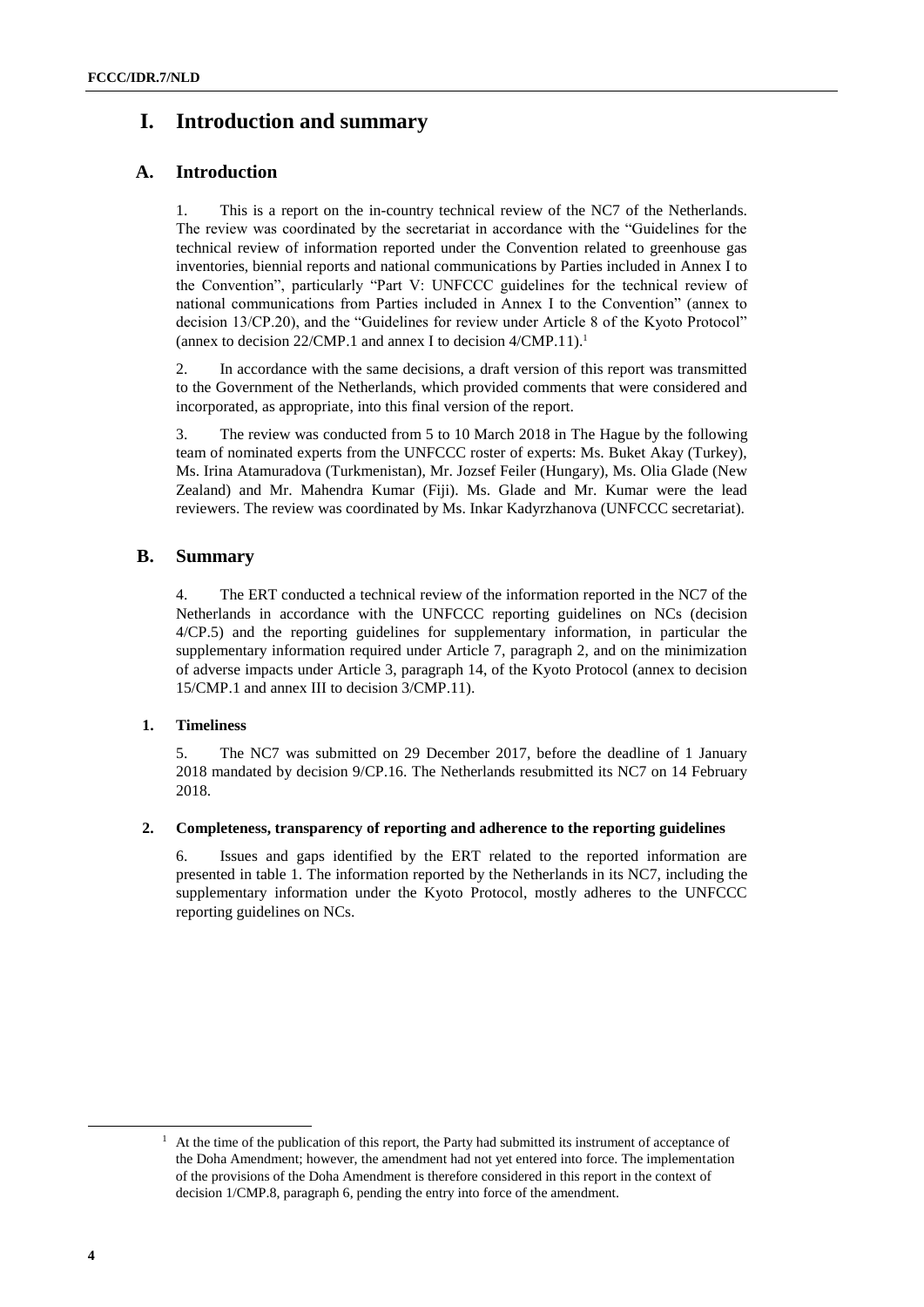## Table 1

**Assessment of completeness and transparency of mandatory information reported by the Netherlands in its seventh national communication, including supplementary information under the Kyoto Protocol** 

| Section of NC                                                                  | Completeness       | Transparency          | Reference to<br>description of<br>recommendations | Supplementary information under the<br>Kyoto Protocol                              | Completeness       | Transparency          | Reference to<br>description of<br>recommendations |
|--------------------------------------------------------------------------------|--------------------|-----------------------|---------------------------------------------------|------------------------------------------------------------------------------------|--------------------|-----------------------|---------------------------------------------------|
| Executive summary                                                              | Complete           | Transparent           |                                                   | National system                                                                    | Complete           | Transparent           |                                                   |
| National circumstances                                                         | Complete           | Transparent           |                                                   | National registry                                                                  | Complete           | Transparent           |                                                   |
| GHG inventory                                                                  | Complete           | Transparent           |                                                   | Supplementarity relating to the<br>mechanisms pursuant to Articles<br>6, 12 and 17 | Complete           | Mostly<br>transparent | Issue 1 in<br>table 16                            |
| PaMs                                                                           | Complete           | Transparent           |                                                   | PaMs in accordance with<br>Article 2                                               | Mostly<br>complete | Transparent           | Issue 3 in<br>table 9                             |
| Projections and the total<br>effect of PaMs                                    | Complete           | Mostly<br>transparent | $I$ ssue $2$ in<br>table 13                       | Domestic and regional<br>programmes and/or<br>arrangements and procedures          | Mostly<br>complete | Transparent           | Issue 1 in<br>table 7                             |
| Vulnerability assessment,<br>climate change impacts and<br>adaptation measures | Complete           | Transparent           |                                                   | Information under Article $10^a$                                                   | Complete           | Transparent           |                                                   |
| Financial resources and<br>transfer of technology                              | Mostly<br>complete | Mostly<br>transparent | Issue 1 in table<br>18 and issue 2<br>in table 19 | Financial resources                                                                | Mostly<br>complete | Transparent           | Issue 3 in<br>table 18                            |
| Research and systematic<br>observation                                         | Complete           | Mostly<br>transparent | Issue 1 in<br>table 21                            | Minimization of adverse<br>impacts in accordance with<br>Article 3, paragraph 14   | Complete           | Transparent           |                                                   |
| Education, training and<br>public awareness                                    | Complete           | Transparent           |                                                   |                                                                                    |                    |                       |                                                   |

*Note*: A list of recommendations pertaining to the completeness and transparency issues identified in this table is included in chapter III below.

<sup>a</sup> The assessment refers to information provided by the Party on the provisions contained in Article 4, paragraphs 3, 5 and 7, of the Convention reported under Article 10 of the Kyoto Protocol, which is relevant only to Parties included in Annex II to the Convention. Assessment of the information provided by the Party on the other provisions of Article 10 of the Kyoto Protocol is provided under the relevant substantive headings under the Convention, for example research and systematic observation.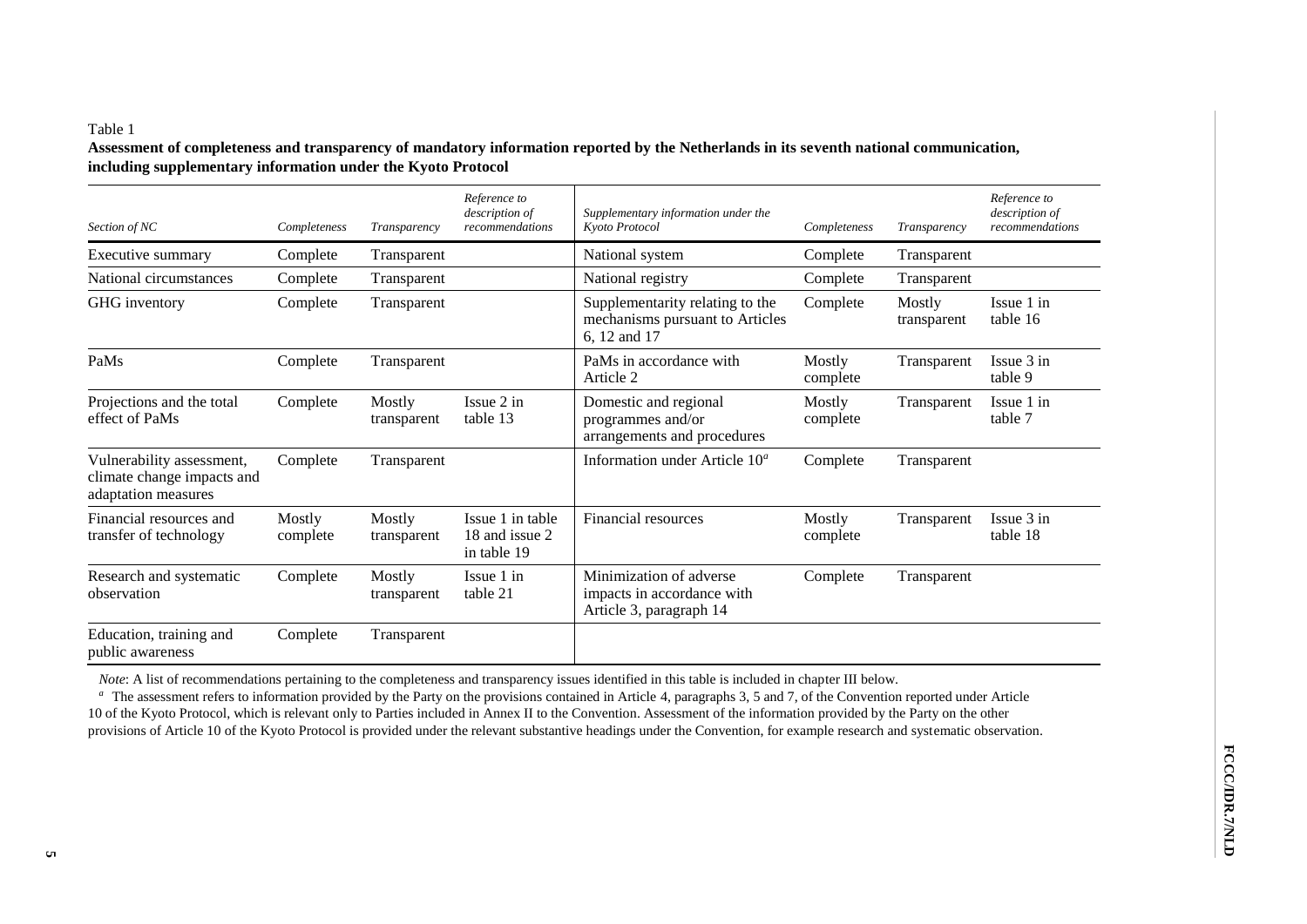#### **3. Summary of reviewed supplementary information under the Kyoto Protocol**

7. The supplementary information under Article 7, paragraph 2, of the Kyoto Protocol is incorporated in different sections of the NC7, and the supplementary information under Article 7, paragraph 1, of the Kyoto Protocol is reported in the NIR of the 2017 annual submission. Table 2 provides references to where the information is reported. The technical assessment of the information reported under Article 7, paragraphs 1 and 2, of the Kyoto Protocol is contained in the relevant sections of this report.

#### Table 2

| Overview of supplementary information under the Kyoto Protocol reported by the |  |  |
|--------------------------------------------------------------------------------|--|--|
| <b>Netherlands</b>                                                             |  |  |

| Supplementary information                                                                                            | Reference to section of the NC7                                 |
|----------------------------------------------------------------------------------------------------------------------|-----------------------------------------------------------------|
| National registry                                                                                                    | 3.4                                                             |
| National system                                                                                                      | 3.3                                                             |
| Supplementarity relating to the mechanisms pursuant to<br>Articles 6, 12 and 17                                      | 5.6                                                             |
| PaMs in accordance with Article 2                                                                                    | 4.3                                                             |
| Domestic and regional programmes and/or legislative<br>arrangements and enforcement and administrative<br>procedures | 4.3                                                             |
| Information under Article 10                                                                                         | 3.4, 4.3, 6.3, 7.4, 8, 8.3, 9                                   |
| Financial resources                                                                                                  | 7.2, 7.5                                                        |
| Minimization of adverse impacts in accordance with<br>Article 3, paragraph 14                                        | Reported in the NIR of the<br>Party's 2017 annual<br>submission |

## **II. Technical review of the information reported in the seventh national communication, including the supplementary information under the Kyoto Protocol**

## **A. Information on national circumstances and greenhouse gas emissions and removals**

#### **1. National circumstances relevant to greenhouse gas emissions and removals**

#### **(a) Technical assessment of the reported information**

8. The national circumstances of the Netherlands explain the relationship between its historical and future emission trends and the climate change policy agenda. The changing nature of those circumstances defines the factors that affect the climate policy development and implementation of the Convention. The NC7 contains key data on legislation, population trends, geography and land use, climate and climate change, economic developments, energy, transport, the buildings sector, industry, trade, the services sector, agriculture, forestry, resource efficiency and wastewater.

9. In terms of changes since the previous submission, it is important to highlight that the responsibility for climate policy shifted from the Ministry of Infrastructure and the Environment to the Ministry of Economic Affairs and Climate Policy in 2017. Other ministries remained responsible for integrating environmental policy targets and endorsing the environmental policies in their respective fields (see para. 35 below).

10. The critical driver of GHG emissions is population and its growth rate in the Netherlands, where the population growth rate decreased from 0.8 per cent in the 1990s to 0.15 per cent in 2006 and is projected to reach zero by 2045. The population density increased between 1990 and 2017 from 439 to 507 persons per km<sup>2</sup> . Another important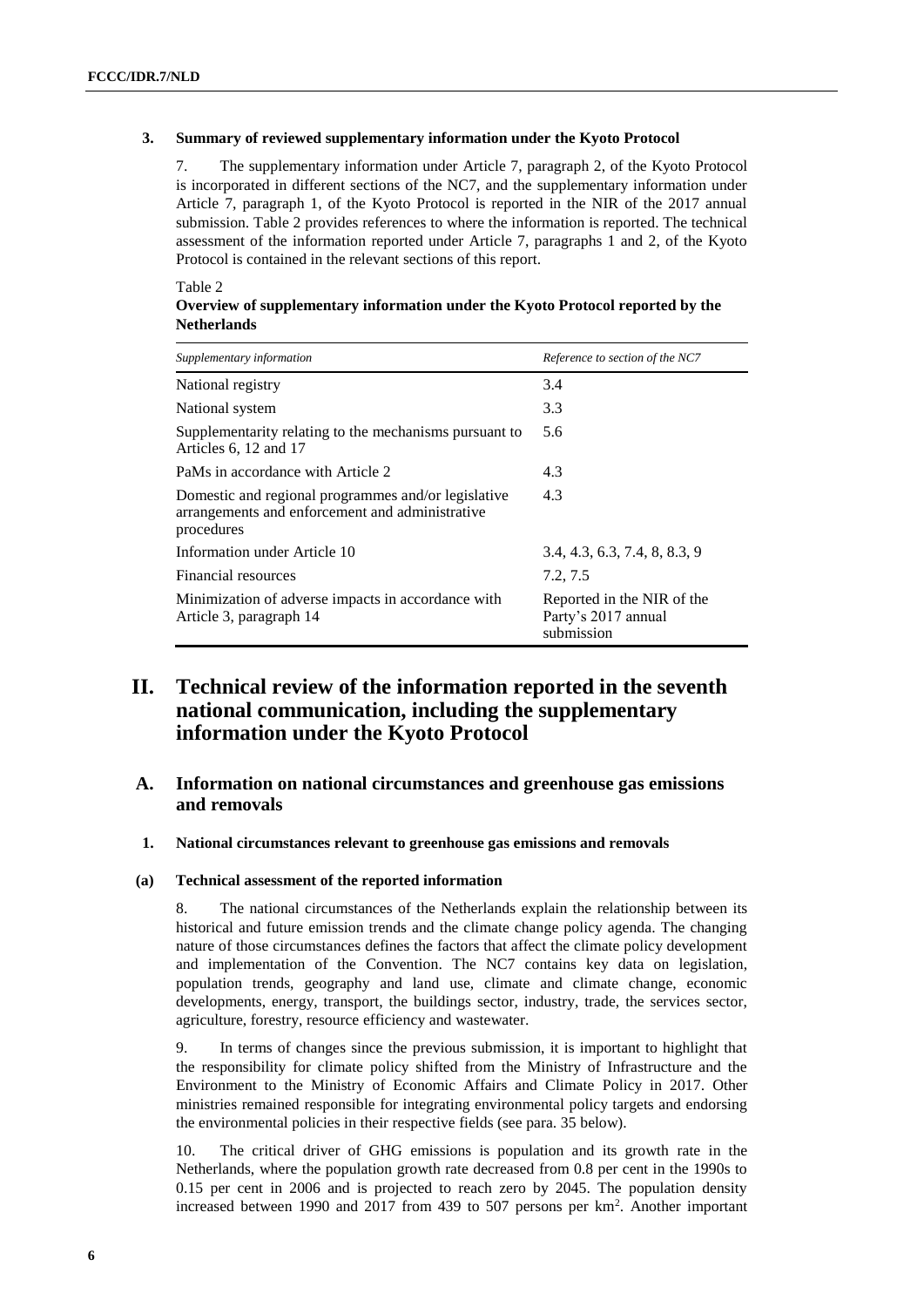demographic factor influencing the pressure on the environment is the decrease in the number of persons per household (from 2.5 in 1990 to 2.2 in 2017).

11. During the period 1990–2015, total energy consumption in the Netherlands increased by 12 per cent, reaching a maximum of 3,485 PJ in 2010 (owing to the increased national gas consumption during the cold winter period). Total energy consumption has fallen sharply since 2010, primarily as a result of a steep drop in natural gas consumption, caused mainly by milder winters. In 2016, total energy consumption decreased to 3,155 PJ.

12. More than 90 per cent of energy consumption is from fossil fuels, including natural gas and oil products, in the Netherlands, which relies on domestic natural gas for electricity generation. The contribution of coal increased by more than a third between 1990 and 2015 because of the commissioning of three new coal-fired power plants in 2013–2015. The share of renewable energy has gradually risen, starting from 1.6 per cent in 2010 to reach 6.0 per cent in 2016 (125 PJ), as a result of government subsidies for electricity production and the obligatory use of biofuels in transport. The Party has achieved a remarkable increase in the share of renewables in total energy consumption because of the increase in solar projects in 2014 and the opening of an offshore wind farm in 2016.

13. The ERT noted that during the period 1990–2015 the Netherlands' population and GDP increased by 13.3 and 63.7 per cent, respectively, while GHG emissions per GDP unit and GHG emissions per capita decreased by 46.0 and 22.0 per cent, respectively. This indicates that the Netherlands has made significant progress in decoupling GHG emissions from economic growth, thanks to measures taken under the long-term agreements on energy efficiency. Table 3 illustrates the national circumstances of the Netherlands by providing some indicators relevant to emissions and removals.

#### Table 3

|                                                                                                                  | Year                |       |       |       |       |                          | Change $(\% )$ |  |  |
|------------------------------------------------------------------------------------------------------------------|---------------------|-------|-------|-------|-------|--------------------------|----------------|--|--|
| Indicator                                                                                                        | 1990<br><b>2000</b> |       | 2010  | 2014  |       | 2015 1990-2015 2014-2015 |                |  |  |
| GDP per capita (thousands)<br>2011 USD using<br>purchasing power parity)                                         | 32.09               | 41.72 | 45.52 | 45.67 | 46.35 | 44.4                     | 1.5            |  |  |
| GHG emissions without<br>LULUCF per capita<br>(t CO <sub>2</sub> eq)                                             | 14.76               | 13.78 | 12.87 | 11.11 | 11.51 | $-22.0$                  | 3.6            |  |  |
| GHG emissions without<br>LULUCF per GDP unit<br>$\log CO_2$ eq per 2011 USD<br>using purchasing power<br>parity) | 0.46                | 0.33  | 0.28  | 0.24  | 0.25  | $-46.0$                  | 2.1            |  |  |

### **Indicators relevant to greenhouse gas emissions and removals for the Netherlands for the period 1990–2015**

*Sources*: (1) GHG emission data: the Netherlands' 2017 GHG inventory submission, version 5; (2) population and GDP: World Bank.

*Note*: The ratios per capita and per GDP unit are calculated relative to GHG emissions without LULUCF; the ratios are calculated using the exact (not rounded) values and may therefore differ from a ratio calculated with the rounded numbers provided in the table.

#### **(b) Assessment of adherence to the reporting guidelines**

14. The ERT assessed the information reported in the NC7 of the Netherlands and identified an issue relating to transparency and adherence to the UNFCCC reporting guidelines on NCs. The finding is described in table 4.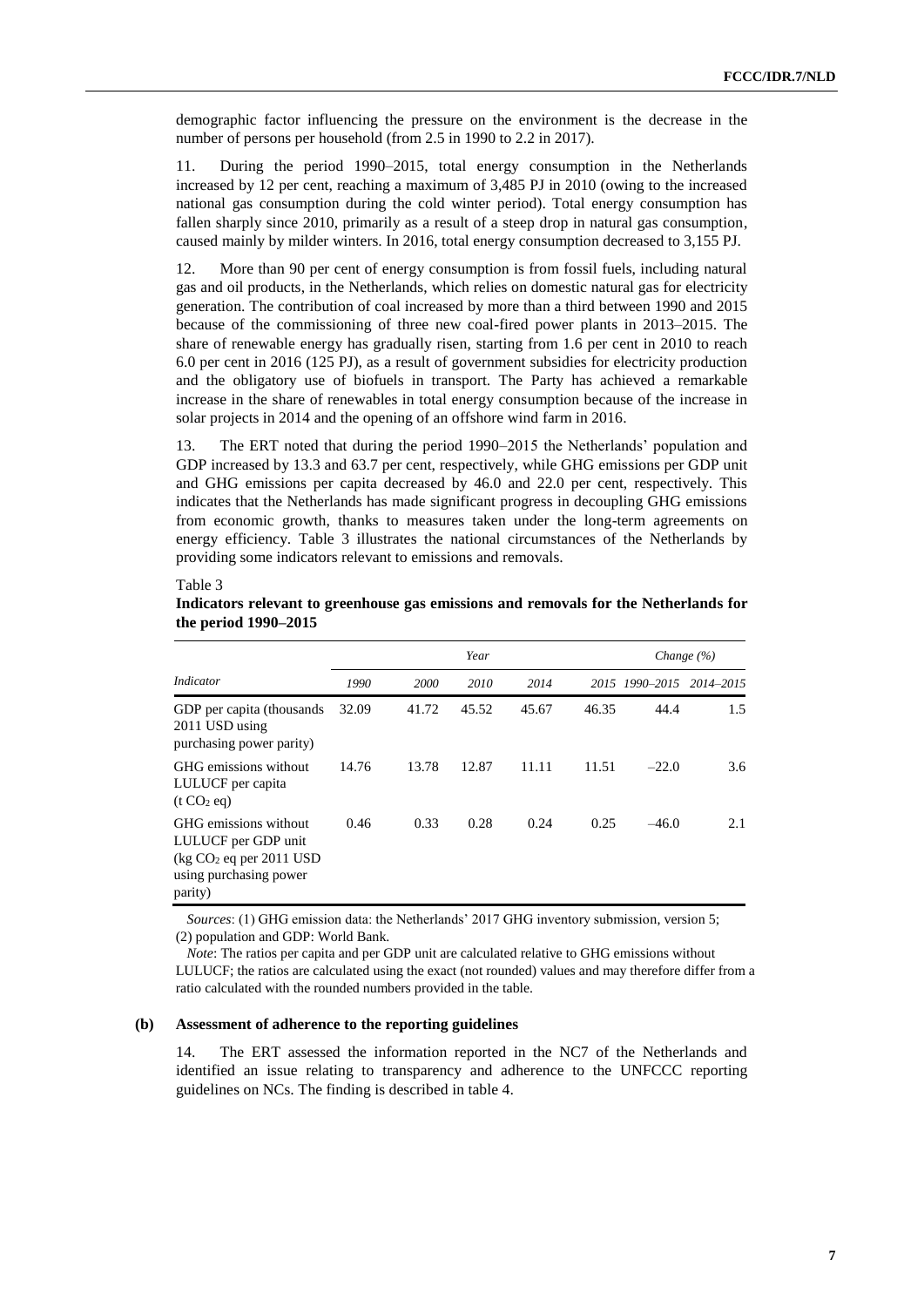### Table 4

#### **Findings on national circumstances relevant to greenhouse gas emissions and removals from the review of the seventh national communication of the Netherlands**

| No.          | Reporting requirement, issue<br>type and assessment  | Description of the finding with recommendation or encouragement                                                                                                                                                                                                                                                                                                      |  |  |  |
|--------------|------------------------------------------------------|----------------------------------------------------------------------------------------------------------------------------------------------------------------------------------------------------------------------------------------------------------------------------------------------------------------------------------------------------------------------|--|--|--|
| $\mathbf{1}$ | Reporting requirement<br>specified in<br>paragraph 8 | The information on commercial buildings, frequency of extreme climate events and<br>economic parameters (e.g. GDP in current prices, GDP per capita and the resource base<br>of primary energy sources) is not included in the chapter on national circumstances.                                                                                                    |  |  |  |
|              | Issue type:<br>transparency<br>Assessment:           | During the review, in response to the questions raised by the ERT, the Netherlands<br>provided additional information on national circumstances that included the description<br>of the structure and energy efficiency of the commercial buildings sector, information on<br>GDP in current prices, GDP per capita, the resource base of primary energy sources and |  |  |  |
|              | encouragement                                        | extreme climatic events.                                                                                                                                                                                                                                                                                                                                             |  |  |  |
|              |                                                      | To improve transparency, the ERT encourages the Netherlands to include the<br>description of the overall buildings sector disaggregated by subsector, such as residential<br>and commercial buildings, and the analysis of the frequency of extreme climatic events<br>in its next NC.                                                                               |  |  |  |
|              |                                                      | In addition, the ERT notes that the Netherlands addressed the encouragements made in<br>the previous review report by providing additional information on the transport sector in<br>the chapter on national circumstances in the NC7.                                                                                                                               |  |  |  |

*Note*: Paragraph number listed under reporting requirement refers to the relevant paragraph of the UNFCCC reporting guidelines on NCs. The reporting on the requirements not included in this table is considered to be complete, transparent and adhering to the UNFCCC reporting guidelines on NCs.

#### **2. Information on greenhouse gas inventory arrangements, emissions, removals and trends**

#### **(a) Technical assessment of the reported information**

15. Total GHG emissions<sup>2</sup> excluding emissions and removals from LULUCF decreased by 11.6 per cent between 1990 and 2015, whereas total GHG emissions including net emissions or removals from LULUCF decreased by 11.0 per cent over the same period. According to the 2018 GHG inventory submission presented by the Netherlands during the review, total GHG emissions excluding LULUCF in 2016 had increased by around 1.0 per cent compared with 2015. Table 5 illustrates the emission trends by sector and by gas for the Netherlands.

## Table 5 **Greenhouse gas emissions by sector and by gas for the Netherlands for the period 1990–2015**

|                                                     |               | GHG emissions ( $kt CO$ , eq) |           |                       |            |                 | Change $(\% )$  |      | Share $(\% )$ |  |
|-----------------------------------------------------|---------------|-------------------------------|-----------|-----------------------|------------|-----------------|-----------------|------|---------------|--|
|                                                     | 1990          | 2000                          | 2010      | 2014                  | 2015       | $1990-$<br>2015 | $2014-$<br>2015 | 1990 | 2015          |  |
| <b>Sector</b>                                       |               |                               |           |                       |            |                 |                 |      |               |  |
| 1. Energy                                           | 156 404.87    | 165 903.27                    |           | 178 772.85 154 177.49 | 160 967.83 | 2.9             | 4.4             | 70.9 | 82.5          |  |
| A1. Energy industries                               | 53 075.52     | 64 323.06                     | 66 677.83 | 63 977.07             | 68 357.61  | 28.8            | 6.8             | 24.0 | 35.0          |  |
| A2. Manufacturing<br>industries and<br>construction | 32 123.55     | 26 879.82                     | 27 161.72 | 24 313.32             | 24 129.87  | $-24.9$         | $-0.8$          | 14.6 | 12.4          |  |
| A3. Transport                                       | 28 139.98     | 33 076.25                     | 35 381.65 | 30 677.90             | 31 159.83  | 10.7            | 1.6             | 12.7 | 16.0          |  |
| A4. and A5. Other                                   | 39 945.42     | 39 999.34                     | 46 683.99 | 32 844.85             | 34 545.06  | $-13.5$         | 5.2             | 18.1 | 17.7          |  |
| B. Fugitive emissions                               | 3 1 2 0 . 4 0 | 1 624.80                      | 2 867.67  | 2 3 6 4 . 3 5         | 2 775.46   | $-11.1$         | 17.4            | 1.4  | 1.4           |  |

<sup>2</sup> In this report, the term "total GHG emissions" refers to the aggregated national GHG emissions expressed in terms of CO<sup>2</sup> eq excluding LULUCF, unless otherwise specified. Values in this paragraph are calculated based on the 2017 annual submission, version 5.

-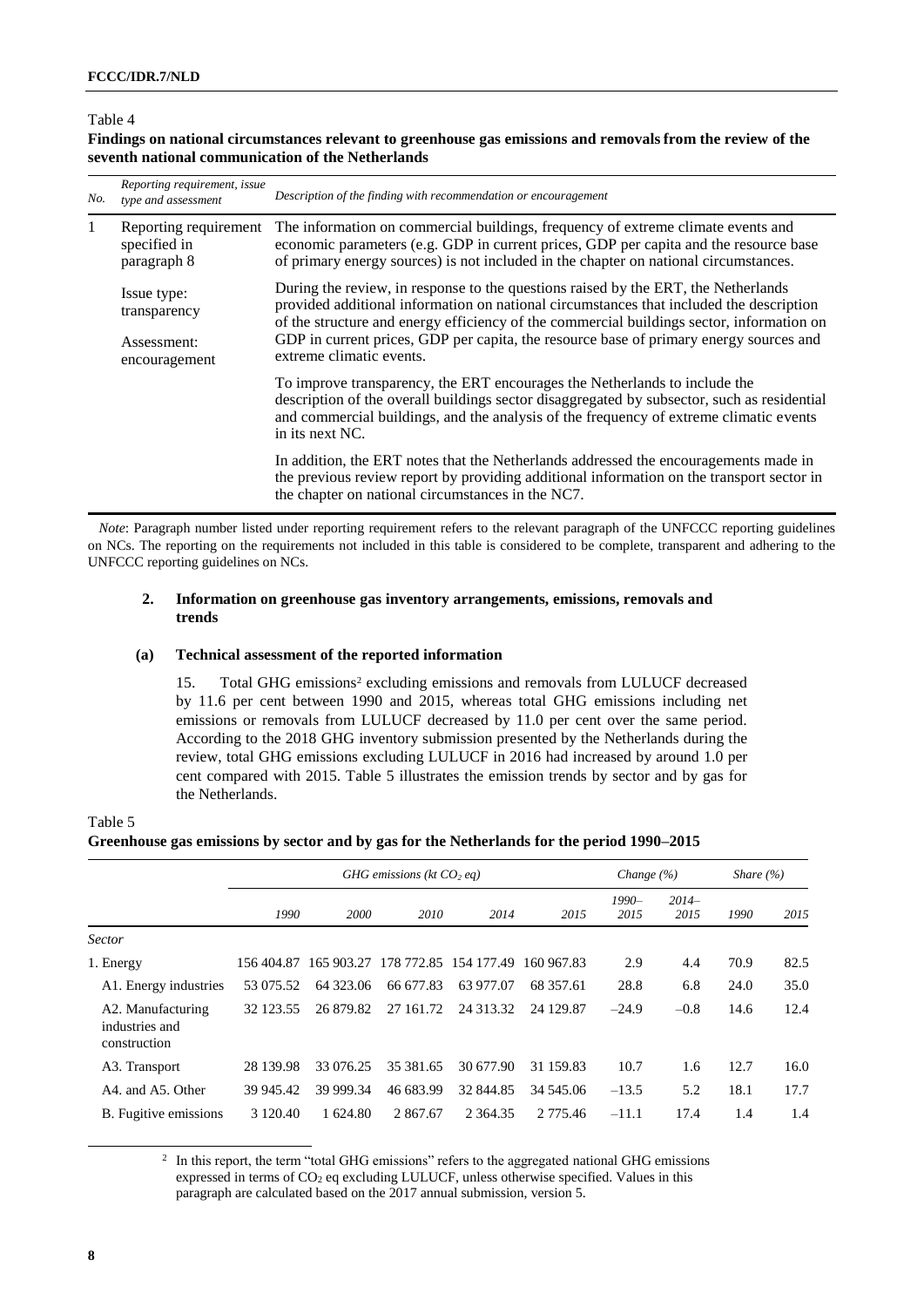|                                                                                     |                | GHG emissions (kt $CO2$ eq)                            |                |                |                |               | Change $(\% )$  | Share $(\% )$ |           |
|-------------------------------------------------------------------------------------|----------------|--------------------------------------------------------|----------------|----------------|----------------|---------------|-----------------|---------------|-----------|
|                                                                                     | 1990           | 2000                                                   | 2010           | 2014           | 2015           | 1990-<br>2015 | $2014-$<br>2015 | 1990          | 2015      |
| from fuels                                                                          |                |                                                        |                |                |                |               |                 |               |           |
| C. CO <sub>2</sub> transport and<br>storage                                         | N <sub>O</sub> | N <sub>O</sub>                                         | N <sub>O</sub> | N <sub>O</sub> | N <sub>O</sub> | NA            | NA              | NA            | <b>NA</b> |
| 2. IPPU                                                                             | 24 850.90      | 22 409.51                                              | 12 145.26      | 11 000.55      | 11 482.49      | $-53.8$       | 4.4             | 11.3          | 5.9       |
| 3. Agriculture                                                                      | 25 314.77      | 21 243.78                                              | 18 495.31      | 18 616.70      | 19 210.26      | $-24.1$       | 3.2             | 11.5          | 9.8       |
| 4. LULUCF                                                                           | 6 0 6 0.44     | 6 044.51                                               | 6 135.20       | 6 6 7 4.89     | 6 710.87       | 10.7          | 0.5             | <b>NA</b>     | <b>NA</b> |
| 5. Waste                                                                            | 14 180.20      | 9 821.84                                               | 4 508.20       | 3 578.04       | 3 3 7 8 .0 6   | $-76.2$       | $-5.6$          | 6.4           | 1.7       |
| 6. Other                                                                            | N <sub>O</sub> | N <sub>O</sub>                                         | N <sub>O</sub> | N <sub>O</sub> | N <sub>O</sub> | <b>NA</b>     | <b>NA</b>       | <b>NA</b>     | <b>NA</b> |
| Indirect CO <sub>2</sub>                                                            | 665.96         | 335.77                                                 | 236.55         | 209.62         | 207.04         | $-68.9$       | $-1.2$          | <b>NA</b>     | <b>NA</b> |
| Gas                                                                                 |                |                                                        |                |                |                |               |                 |               |           |
| CO <sub>2</sub>                                                                     |                | 162 271.29 171 650.16 182 545.60 158 043.01 165 127.23 |                |                |                | 1.8           | 4.5             | 73.5          | 84.7      |
| CH <sub>4</sub>                                                                     | 32 316.45      | 25 090.46                                              | 20 116.21      | 18 784.43      | 19 000.75      | $-41.2$       | 1.2             | 14.6          | 9.7       |
| $N_2O$                                                                              | 17 687.11      | 15 711.14                                              | 8 1 2 5 . 9 3  | 8 0 6 5 . 3 3  | 8 3 3 1 . 8 7  | $-52.9$       | 3.3             | 8.0           | 4.3       |
| <b>HFCs</b>                                                                         | 5 606.33       | 4 7 6 5 .0 6                                           | 2 666.32       | 2 2 5 2 . 2 1  | 2 3 3 5 .72    | $-58.3$       | 3.7             | 2.5           | 1.2       |
| <b>PFCs</b>                                                                         | 2 662.85       | 1902.81                                                | 313.77         | 93.21          | 104.22         | $-96.1$       | 11.8            | 1.2           | 0.1       |
| SF <sub>6</sub>                                                                     | 206.70         | 258.78                                                 | 153.79         | 134.59         | 138.83         | $-32.8$       | 3.2             | 0.1           | 0.1       |
| NF <sub>3</sub>                                                                     | NO, IE         | NO, IE                                                 | NO, IE         | NO, IE         | NO, IE         | <b>NA</b>     | NA              | <b>NA</b>     | <b>NA</b> |
| <b>Total GHG emissions</b><br>without LULUCF                                        |                | 220 750.73 219 378.41 213 921.63 187 372.78 195 038.63 |                |                |                | $-11.6$       | 4.1             | 100.0         | 100.0     |
| <b>Total GHG emissions</b><br>with LULUCF                                           |                | 226 811.17 225 422.92 220 056.82 194 047.67 201 749.50 |                |                |                | $-11.0$       | 4.0             | <b>NA</b>     | <b>NA</b> |
| <b>Total GHG emissions</b><br>without LULUCF,<br>including indirect CO <sub>2</sub> |                | 221 416.70 219 714.18 214 158.17 187 582.41 195 245.67 |                |                |                | $-11.8$       | 4.1             | <b>NA</b>     | <b>NA</b> |
| <b>Total GHG emissions</b><br>with LULUCF,<br>including indirect CO <sub>2</sub>    |                | 227 477.14 225 758.69 220 293.37 194 257.30 201 956.54 |                |                |                | $-11.2$       | 4.0             | <b>NA</b>     | <b>NA</b> |

*Source*: GHG emission data: the Netherlands' 2017 annual submission, version 5.

16. The decrease in total GHG emissions was due mainly to the decrease in emissions from the IPPU, agriculture and waste sectors, driven by the decrease in  $CH<sub>4</sub>$ , N<sub>2</sub>O and Fgases (by 41.2, 52.9 and 69.6 per cent, respectively) and the notable decrease in emissions from energy use in non-energy industries (by 24.9 per cent).

17. CO<sub>2</sub> emissions from the built environment decreased by 15.5 per cent, despite a 13 per cent increase in the number of households and a 25 per cent increase in the floor area of utility buildings, during the period  $2000-2016$ .  $CO<sub>2</sub>$  emissions from other industries decreased by almost 20 per cent owing to declining energy demand after 2008 due to the economic crisis and improved energy efficiency.  $CO<sub>2</sub>$  emissions from the agriculture sector have fallen by more than 19 per cent, following the trends of declining cultivation area and energy consumption for greenhouse horticulture.

18. Between 1990 and 2015, GHG emissions from the energy sector increased by 2.9 per cent (4,562.9 kt  $CO<sub>2</sub>$  eq), owing mainly to the developments in the energy sector, where the use of coal for electricity production has increased. The trend in GHG emissions from fuel combustion showed notable increases in the transport sector (10.7 per cent or 3,019.85 kt  $CO<sub>2</sub>$  eq) and energy use in energy industries (28.8 per cent or 15,282.09 kt  $CO<sub>2</sub>$  eq).

19. The energy sector is by far the largest contributor to the total GHG emissions in the national inventory (its share was 82.5 per cent in 2015). The emission growth in the energy sector is due mainly to three new coal-fired power plants being commissioned between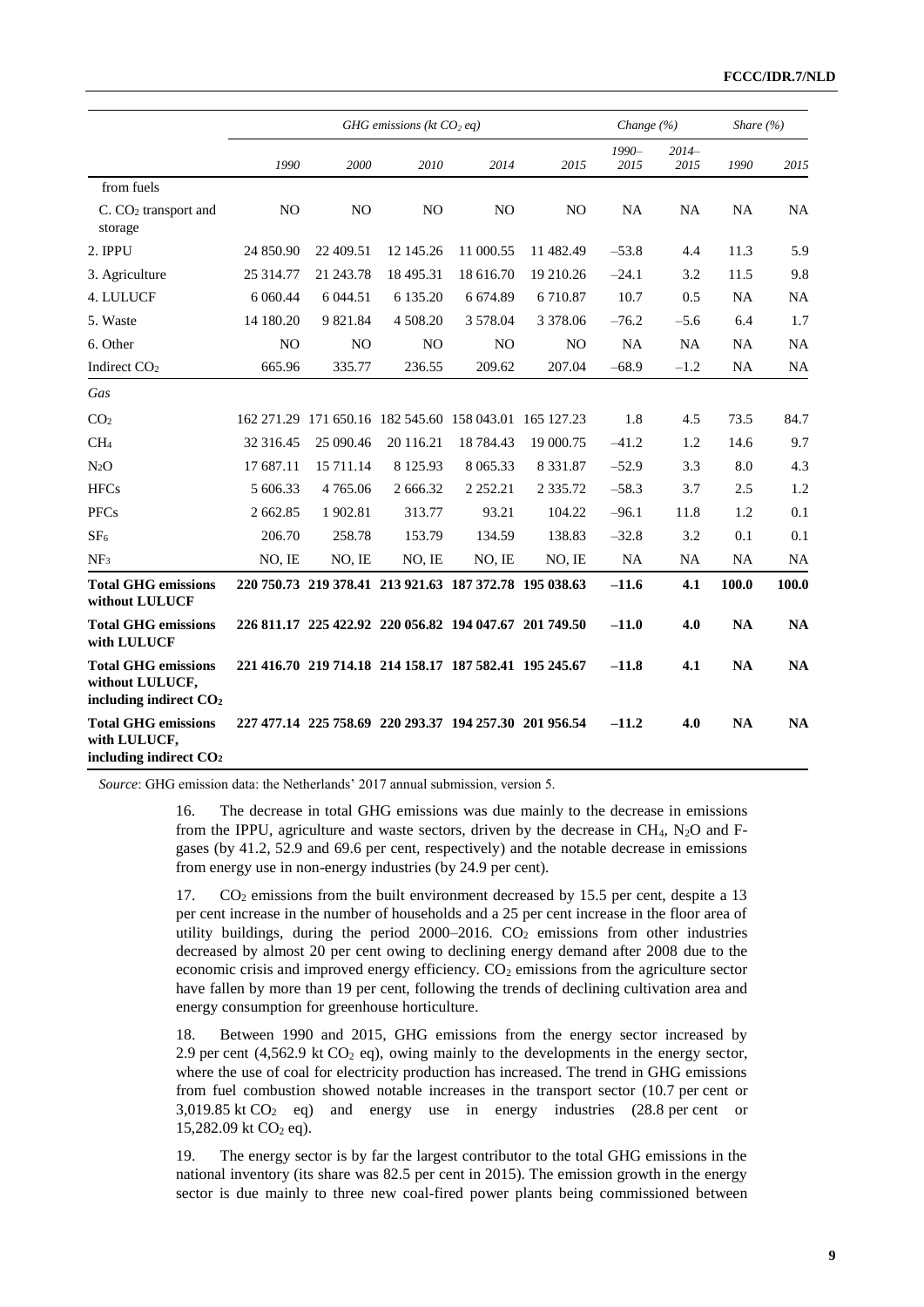2013 and 2015, which led to an increase in the use of coal by more than a third. The emissions from transport peaked in 2010 and have been falling since 2012, partly because of weaker growth in traffic, a more economical vehicle fleet under the influence of the European standards for  $CO<sub>2</sub>$  and the tax incentives to boost the fuel economy of vehicles. However, emissions from the transport sector in 2015 were still 10.7 per cent higher than they were in 1990.

20. Between 1990 and 2015, GHG emissions from the IPPU sector sharply decreased by 53.8 per cent (13,368,41 kt  $CO<sub>2</sub>$  eq), owing mainly to decreasing N<sub>2</sub>O emissions from the industries producing caprolactam and a reduction in nitric acid because of technical measures to reduce emissions undertaken at the nitric acid factories in 2007. Between 1990 and 2015, GHG emissions from the agriculture sector decreased by 24.1 per cent  $(6,104.51 \text{ kt CO}_2 \text{ eq})$ , owing mainly to decreasing CH<sub>4</sub> emissions from enteric fermentation and manure management,  $N_2O$  emissions from manure management and direct and indirect emissions from agricultural soils. The  $CH_4$  emission trend was driven by the decrease in the number of livestock in agriculture.  $N_2O$  emissions decreased mainly because of a reduction in the amount of manure applied to land and a reduction in fertilizer use.

21. The LULUCF sector was a net source of  $6,710.87$  kt  $CO<sub>2</sub>$  eq in the Netherlands in 2015; net GHG emissions have increased by  $650.43$  kt  $CO<sub>2</sub>$  eq since 1990. The trend was mainly driven by the emission sources grasslands (on peatland), croplands and soils in the built environment. Forests are a net sink of  $CO<sub>2</sub>$ . Emissions from grasslands have been declining as a result of their conversion into croplands as well as the establishment of new infrastructure and buildings, both of which resulted in a net release of  $CO<sub>2</sub>$  from soils. Between 1990 and 2015, GHG emissions from the waste sector decreased by 76.2 per cent (10,802.14 kt CO<sub>2</sub> eq), owing mainly to substantially falling CH<sub>4</sub> emissions from waste disposal on landfill sites.

22. In the period 1990–2015, emissions of  $CO<sub>2</sub>$  increased by 1.8 per cent (excluding LULUCF). Emissions of non-CO<sub>2</sub> GHGs (i.e. CH<sub>4</sub>, N<sub>2</sub>O and F-gases) decreased by 41.2, 52.9 and 69.6 per cent, respectively. This growth is due mainly to developments in the energy sector, where the use of coal for power production has been increasing. Relatively high levels of  $CO<sub>2</sub>$  emissions in certain years, for instance in 2010, can be explained mainly by the relatively cold winters, which led to increased energy use for space heating in the residential sector. Indirect  $CO<sub>2</sub>$  emissions (calculated from the oxidation of emissions of non-methane volatile organic compounds from solvents) are only a minor source in the Netherlands (207.04 Mt  $CO<sub>2</sub>$  eq in 2015).

23. The agriculture and waste sectors were the largest contributors of CH4, emitting 67.0 and 18.0 per cent of the total, respectively, in 2015. The IPPU sector contributed the most to the decrease in N<sub>2</sub>O emissions (which were almost 81.0 per cent lower in 2015 than in the base year). Emissions from the use of F-gases, however, increased between 1990 and 2015 from 0.2 to 2.4 Mt  $CO<sub>2</sub>$  eq, owing mainly to the large growth in the use of HFCs because of the phasing out of ozone-depleting substances (especially hydrochlorofluorocarbons) since 1995.

24. The summary information provided on GHG emissions was consistent with the information reported in the 2017 annual submission.

#### **(b) Assessment of adherence to the reporting guidelines**

25. The ERT assessed the information reported in the NC7 of the Netherlands and identified an issue relating to transparency and adherence to the UNFCCC reporting guidelines on NCs. The finding is described in table 6.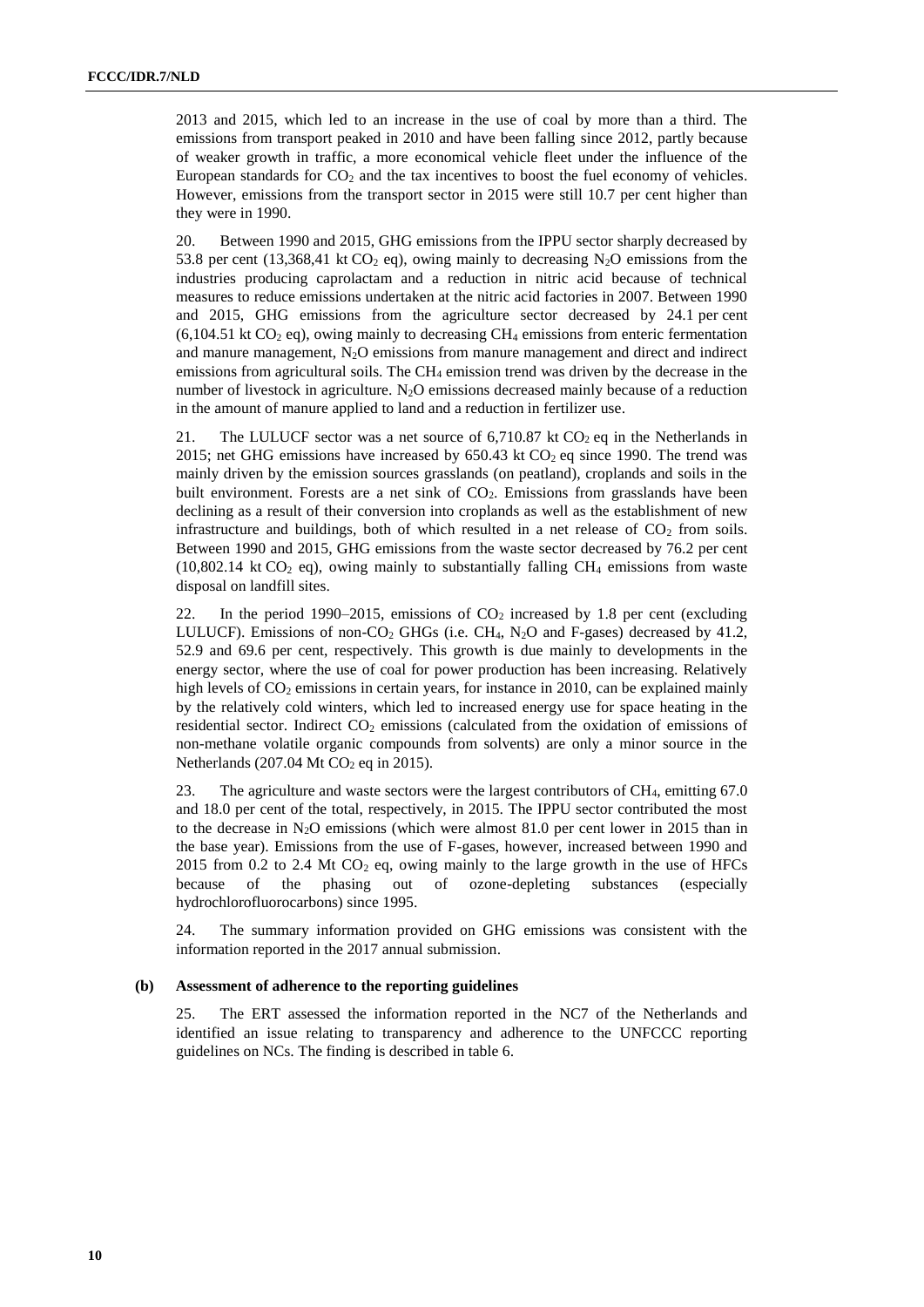#### Table 6 **Findings on greenhouse gas inventory information from the review of the seventh national communication of the Netherlands**

| No. | Reporting requirement, issue<br>type and assessment   | Description of the finding with recommendation or encouragement                                                                                                                                                                                                  |
|-----|-------------------------------------------------------|------------------------------------------------------------------------------------------------------------------------------------------------------------------------------------------------------------------------------------------------------------------|
| -1  | Reporting requirement<br>specified in<br>paragraph 12 | During the review, the Netherlands presented information on the relationship<br>between its emission trends and economic development in the form of a diagram<br>showing the decoupling of GDP growth from the change in GHG emissions.                          |
|     | Issue type:<br>transparency                           | The ERT welcomes this helpful information and, to further enhance transparency,<br>encourages the Netherlands to include emission intensity indicators, such as the total<br>$CO2$ intensity per GDP unit or per capita, in its next NC, in order to provide the |
|     | Assessment:<br>encouragement                          | reader with a better understanding of emission trends and drivers.                                                                                                                                                                                               |

*Note*: Paragraph number listed under reporting requirement refers to the relevant paragraph of the UNFCCC reporting guidelines on NCs. The reporting on the requirements not included in this table is considered to be complete, transparent and adhering to the UNFCCC reporting guidelines on NCs.

## **3. National system for the estimation of anthropogenic emissions by sources and removals by sinks**

## **(a) Technical assessment of the reported information**

26. The Netherlands provided in the NC7 a description of how its national system for the estimation of anthropogenic emissions by sources and removals by sinks of all GHGs not controlled by the Montreal Protocol is performing the general and specific functions defined in the annex to decision 19/CMP.1. The description includes all the elements mandated by paragraph 30 of the annex to decision 15/CMP.1. The NC7 also contains a reference to the description of the national system provided in the report mandated by decision 2/CMP.8, submitted in the NIR of the 2017 annual submission. The ERT noted that responsibility for climate change policy has been transferred to the Ministry of Economic Affairs and Climate Policy. However, the changes do not influence the functioning of the national system.

27. The single national entity responsible for the national GHG inventory and the roles and responsibilities of various agencies and entities involved have remained unchanged since the NC6. The ERT took note of the review of the changes to the national system reflected in the report on the individual review of the 2016 annual submission of the Netherlands.

28. During the review, the Netherlands provided additional information on the changes to its national system. The Party replaced 40 monitoring protocols used for estimating emissions, containing the methodological descriptions, activity data and emission factors, as part of the national system, with five methodology reports.

## **(b) Assessment of adherence to the reporting guidelines**

29. The ERT assessed the information reported in the NC7 of the Netherlands and recognized that the reporting is complete and transparent. No issues relating to the topics discussed in this chapter of the review report were raised during the review.

## **4. National registry**

## **(a) Technical assessment of the reported information**

In the NC7 the Netherlands provided information on how its national registry performs the functions in accordance with the annex to decision 13/CMP.1 and the annex to decision 5/CMP.1 and complies with the requirements of the technical standards for data exchange between registry systems. The ERT took note of the review of the changes to the national registry reflected in the report on the individual review of the 2016 annual submission of the Netherlands.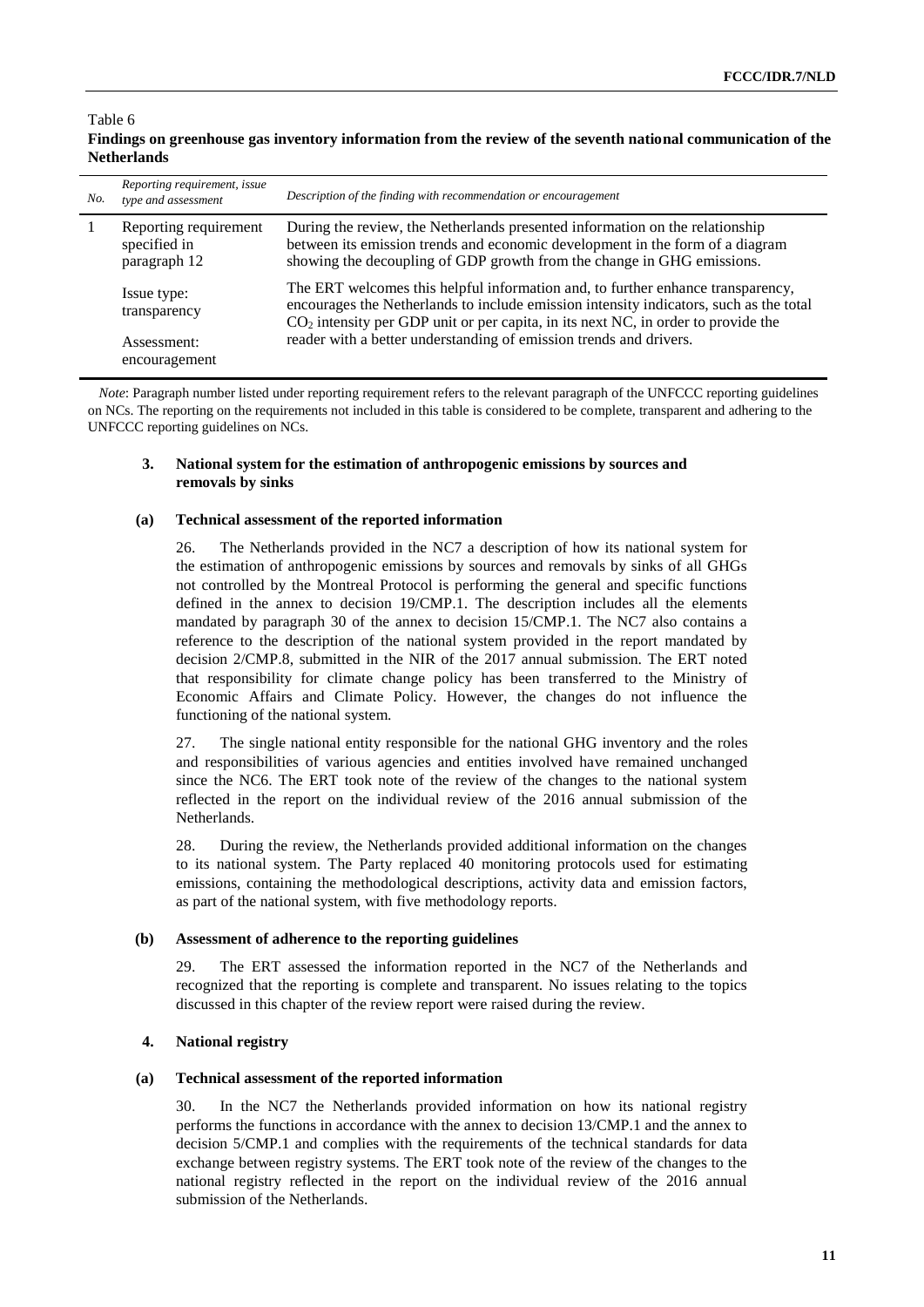#### **(b) Assessment of adherence to the reporting guidelines**

31. The ERT assessed the information reported in the NC7 of the Netherlands and recognized that the reporting is complete and transparent. No issues relating to the topics discussed in this chapter of the review report were raised during the review.

## **B***.* **Information on policies and measures and institutional arrangements**

## **1. Domestic and regional programmes and/or legislative arrangements and procedures related to the Kyoto Protocol**

#### **(a) Technical assessment of the reported information**

32. For the second commitment period of the Kyoto Protocol, from 2013 to 2020, the Netherlands committed to contributing to the joint EU effort to reduce GHG emissions by 20 per cent below the base-year level. As an EU member State, the Netherlands is subject to EU climate policy and so it applies the EU common and coordinated policies and measures relevant to climate change, including the EU directive on the European system for CO<sup>2</sup> emissions trading (directive 2003/87/EC) and the ESD (decision 406/2009/EC).

33. The common and coordinated policies and measures also include the burden-sharing agreement of the EU for meeting the commitments under the Kyoto Protocol (decision 2002/358/EC) and the EU monitoring mechanism regulation, which ensures that the EU's progress towards meeting its Kyoto Protocol target is assessed annually and that member States provide sufficient information to the EU. Other common and coordinated policies and measures relate to the promotion of renewable energy, the introduction of biofuels for transport, the stimulation of energy savings and the reduction of  $CH_4$  emissions from landfill waste sites (see para. 51 below).

34. The implementation of the Kyoto Protocol by the Netherlands is underpinned by the Environmental Management Act, which sets out an integrated approach to environmental management and provides a legal framework by defining the roles of national, provincial or regional, and municipal governments. The Environmental Management Act therefore provides the legal basis for most environmental regulations that affect the emission of GHGs (e.g. regarding waste prevention, landfill policy and  $CO<sub>2</sub>$  emissions trading). It states which authorities are responsible for enforcement and requires them to designate officials who are charged with monitoring compliance. In the event of violations, authorities have several sanctions at their disposal. The Act also provides the framework for enforcing commitments undertaken under the long-term agreements on energy efficiency in the Netherlands.

35. The overall responsibility for climate change policymaking lies with the Ministry of Economic Affairs and Climate Policy, and a number of national institutions are involved in the implementation of the policy: the Ministry of Infrastructure and Water Management is responsible for spatial aspects of energy transition, monitoring industrial emissions, circular economy, transport emissions and climate adaptation; the Ministry of the Interior and Kingdom Relations is responsible for energy efficiency in the built environment and sustainable public procurement; the Ministry of Foreign Affairs is responsible for financial, technological and capacity-building support provision to developing countries; and the Ministry of Agriculture is responsible for agriculture and land use.

36. During the review, the Netherlands explained that the institutional arrangements that had been set up previously in order to administer emission credits are no longer in place because it is no longer its policy to acquire emission credits. However, the Government continues to facilitate the participation of other legal entities in CDM projects by providing the necessary letter of approval if certain requirements are met.

37. The Netherlands has legislative arrangements and administrative procedures in place to make information publicly accessible, such as the Freedom of Information Act and the Environmental Management Act, which provide public access to information on the enforcement of environmental rules and regulations. After adoption, all laws and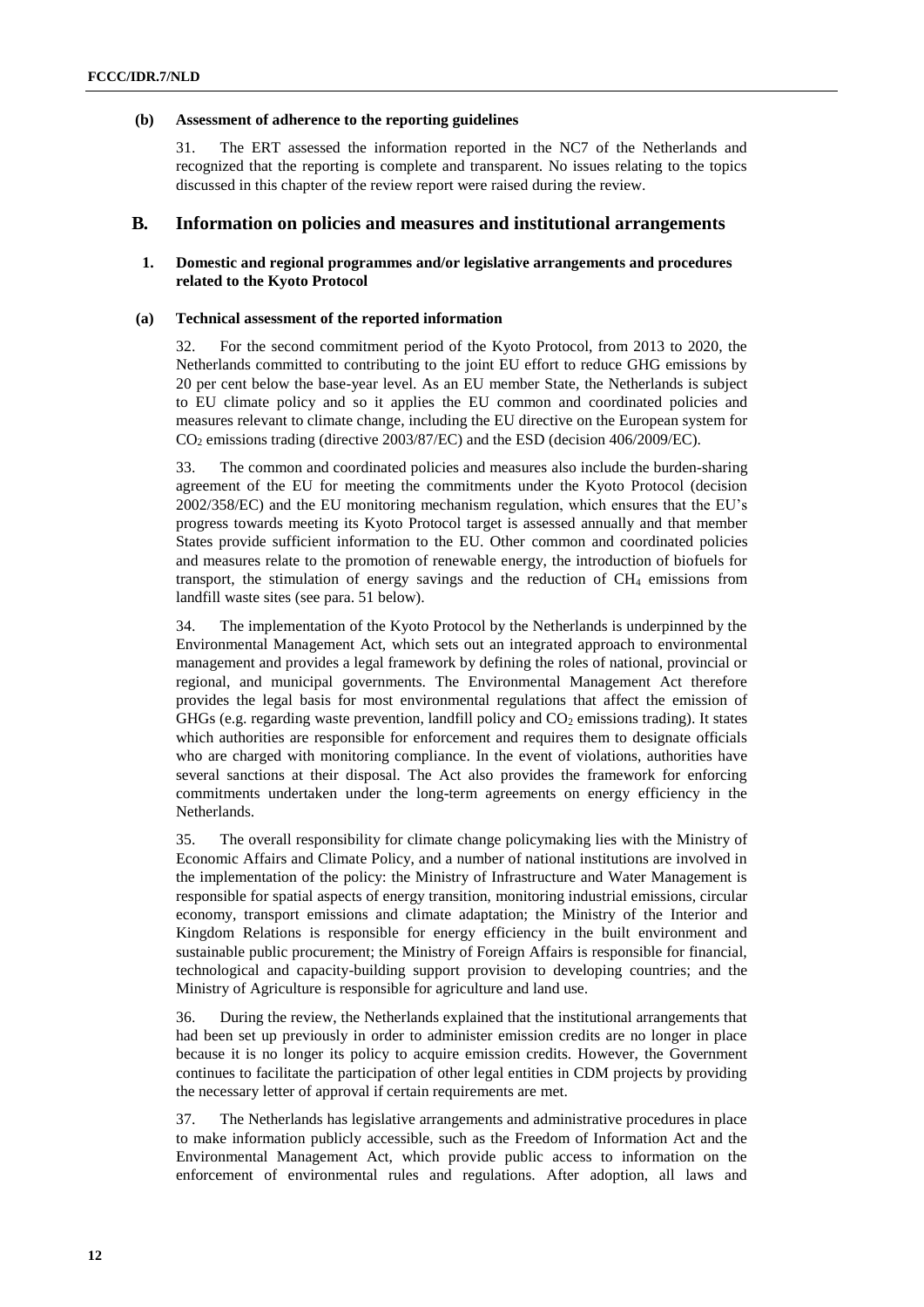underlying legislative arrangements in the Netherlands are published in one of several official government bulletins and/or directly on the website of the national system.<sup>3</sup>

38. The Netherlands has national legislative arrangements and administrative procedures in place that seek to ensure that the implementation of activities under Article 3, paragraph 3, forest management under Article 3, paragraph 4, and any elected activities under Article 3, paragraph 4, of the Kyoto Protocol also contributes to the conservation of biodiversity and the sustainable use of natural resources. As reported in the NC7, over the past decades forest policy in the Netherlands has been integrated into the nature policy, which reflects the shift towards multipurpose forests in which more functions are combined (e.g. nature, recreation). The development of a nature network is a central theme of the nature (and forest) policy. Implementation of the nature policy, including the development of the nature network, has been decentralized from the central Government to the provincial governments.

39. During the review, the ERT took note that, since 1 January 2017, the Forest Act, the Nature Protection Act (1998) and the Flora and Fauna Act have been replaced by one new Nature Protection Act, whereby the regional authorities (provinces) became responsible for the regulation of the forest and nature areas and so these are no longer the responsibility of the national authority.

#### **(b) Assessment of adherence to the reporting guidelines**

40. The ERT assessed the information reported in the NC7 of the Netherlands and identified issues relating to completeness and transparency. The findings are described in table 7.

#### Table 7

 $\overline{a}$ 

## **Findings on domestic and regional programmes and/or legislative arrangements and procedures related to the Kyoto Protocol from the review of the seventh national communication of the Netherlands**

| No.          | Reporting<br>requirement, issue<br>type and assessment       | Description of the finding with recommendation                                                                                                                                                                                                                                                                                                                                                                                                                                                                                                                                                                                                                                                                                                                                 |
|--------------|--------------------------------------------------------------|--------------------------------------------------------------------------------------------------------------------------------------------------------------------------------------------------------------------------------------------------------------------------------------------------------------------------------------------------------------------------------------------------------------------------------------------------------------------------------------------------------------------------------------------------------------------------------------------------------------------------------------------------------------------------------------------------------------------------------------------------------------------------------|
| $\mathbf{1}$ | Reporting<br>requirement<br>specified in<br>paragraph 37     | The NC7 contains incomplete information on the institutional arrangements and decision-<br>making procedures in place to coordinate activities relating to the Netherlands' participation<br>in the mechanisms under Articles 6, 12 and 17 of the Kyoto Protocol. The ERT noted that<br>this information was included in the NC6 as a separate section.                                                                                                                                                                                                                                                                                                                                                                                                                        |
|              | Issue type:<br>completeness<br>Assessment:<br>recommendation | During the review, the Netherlands explained that, although the institutional arrangements<br>that had previously been set up to administer emission credits are no longer in place, the<br>Dutch Emissions Authority is still the institution that keeps the national registry for<br>emission credits from Kyoto Protocol mechanisms as well as for emission allowances from<br>the EU ETS and ESD (non-ETS). The Dutch Emissions Authority has an executive board<br>that acts as a non-departmental public body responsible for maintaining the Dutch part of<br>the Kyoto Protocol registry. Effective 1 January 2013, the Dutch Emissions Authority is the<br>designated national authority that issues letters of approval for CDM projects to other legal<br>entities. |
|              |                                                              | The ERT recommends that in the next NC the Netherlands include information on<br>institutional arrangements and decision-making procedures in place to coordinate activities<br>relating to the Party's participation in the mechanisms under Articles 6, 12 and 17 of the<br>Kyoto Protocol.                                                                                                                                                                                                                                                                                                                                                                                                                                                                                  |
| 2            | Reporting<br>requirement<br>specified in<br>paragraph 38     | The NC7 does not include a reference to the information relevant to the national legislative<br>arrangements and administrative procedures in place to ensure that the implementation of<br>activities under Article 3, paragraphs 3 and 4, of the Kyoto Protocol contributes to the<br>conservation of biodiversity and sustainable use of nature resources. The ERT noted that the<br>NC6 contained this information in a separate section.                                                                                                                                                                                                                                                                                                                                  |
|              | Issue type:<br>transparency                                  | During the review, the Netherlands pointed out that section 4.3 (policies and measures and<br>their effects) of its NC7 includes relevant information.                                                                                                                                                                                                                                                                                                                                                                                                                                                                                                                                                                                                                         |

<sup>3</sup> [http://english.rvo.nl/nie.](http://english.rvo.nl/nie)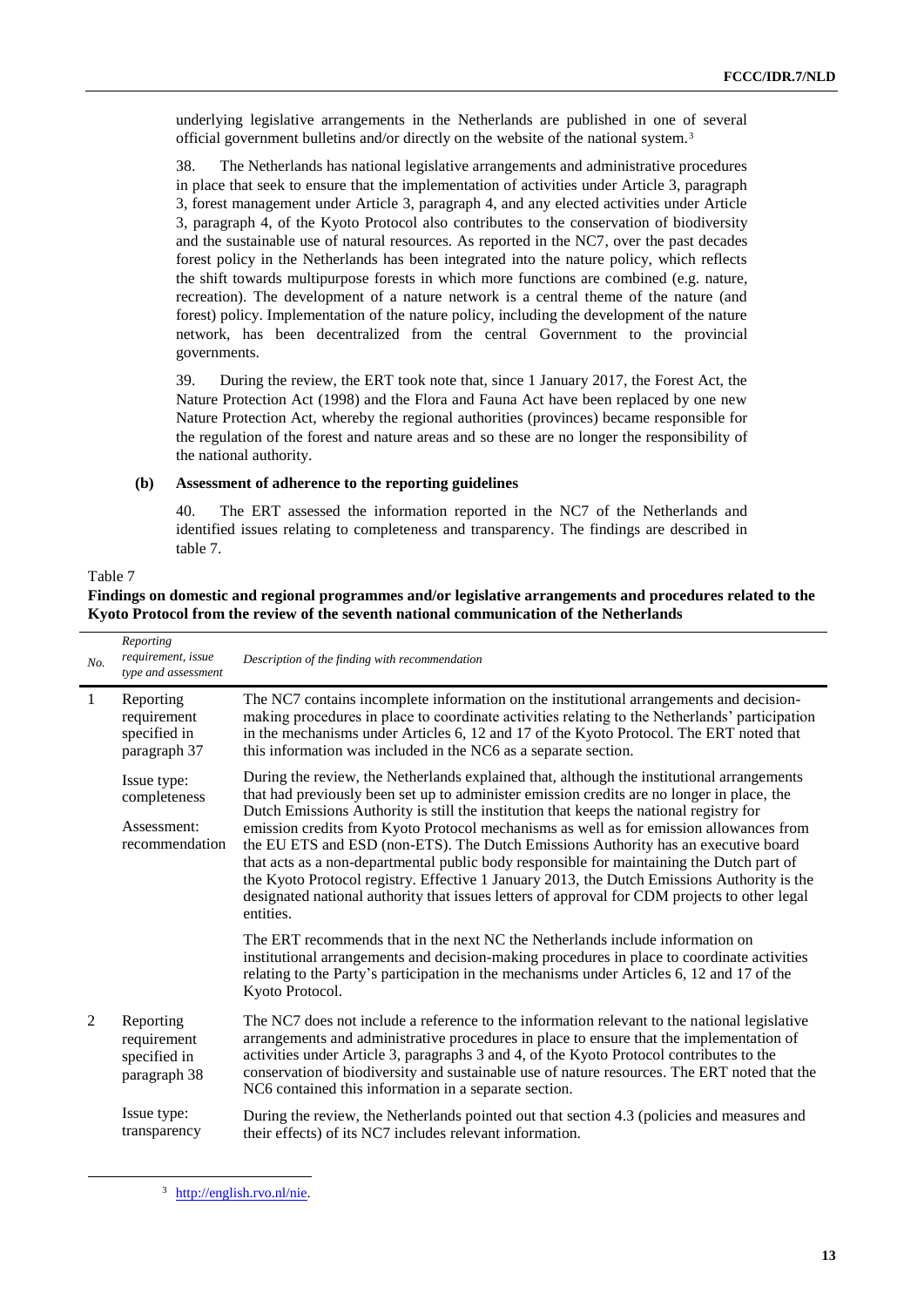| No. | Reporting<br>requirement, issue<br>type and assessment | Description of the finding with recommendation                                                                                                                                                                                                                      |
|-----|--------------------------------------------------------|---------------------------------------------------------------------------------------------------------------------------------------------------------------------------------------------------------------------------------------------------------------------|
|     | Assessment:<br>encouragement                           | The ERT encourages the Netherlands to place the information relevant to paragraph 38 of<br>the UNFCCC reporting guidelines on NCs in a separate section of its next NC, as was done<br>in the NC6, to improve transparency and the user-friendliness of the report. |

*Note*: Paragraph number listed under reporting requirement refers to the relevant paragraph of the reporting guidelines for supplementary information. The reporting on the requirements not included in this table is considered to be complete and transparent.

### **2. Policies and measures, including those in accordance with Article 2 of the Kyoto Protocol**

#### **(a) Technical assessment of the reported information**

41. The Netherlands provided information on its package of PaMs implemented, adopted and planned, by sector and by gas, in order to fulfil its commitments under the Convention and its Kyoto Protocol. The Party reported on its policy context and legal and institutional arrangements put in place to implement its commitments and monitor and evaluate the effectiveness of its PaMs.

42. The Netherlands provided information on a set of PaMs similar to those previously reported. It also provided information on changes made since the previous submission to its institutional, legal, administrative and procedural arrangements used for domestic compliance, monitoring, reporting, archiving of information and evaluation of the progress made towards its target. During the review, the Netherlands provided a detailed update on these arrangements.

43. The overall responsibility for climate change policymaking lies with the Ministry of Economic Affairs and Climate Policy. The Party informed the ERT that the institutional cooperation framework on climate policy implementation led by the Ministry of Economic Affairs and Climate Policy changed in 2017, but the change does not influence the functions provided by the cooperating institutions (see para. 35 above).

44. The Netherlands gave priority to implementing the PaMs that make the most significant contribution to its emission reduction efforts. The Party provided information on how it believes its PaMs are modifying longer-term trends in anthropogenic GHG emissions and removals in accordance with the objective of the Convention. It reported on how it periodically updates its PaMs to reduce greater levels of emissions and on the PaMs that have been discontinued since the previous submission.

45. The main cross-sectoral and overarching policy framework in the Netherlands is the Agreement on Energy for Sustainable Growth (2013). Its horizontal focus encompasses measures on both the supply and the demand side of the energy sector. The framework provides consistency and stability of the energy policy, supported by a wide social alliance and active stakeholder involvement. The main aims of the policy framework are to reduce final energy consumption by 1.5 per cent annually (resulting in energy savings of 100 PJ) and to increase the share of renewable energy in energy consumption to 14 per cent by 2020 and 16 per cent by 2023. The framework also aims to create 15,000 additional fulltime jobs annually.

46. Some PaMs are devolved to the local level. The structure of the Agreement on Energy for Sustainable Growth, which provides an overarching framework for PaMs, includes local-level actors in the development and implementation of PaMs. For example, the Green Deal programme works most actively in the field of energy and climate, and aims to provide support for civil society organizations, companies and local authorities that implement activities within the domain of the programme and non-financial support for overcoming barriers. The local climate agenda process is a joint initiative for the cooperation of local authorities, provinces and water authorities in order to exchange best practices, address legislative obstacles and implement facilitating initiatives, such as regional climate agreements.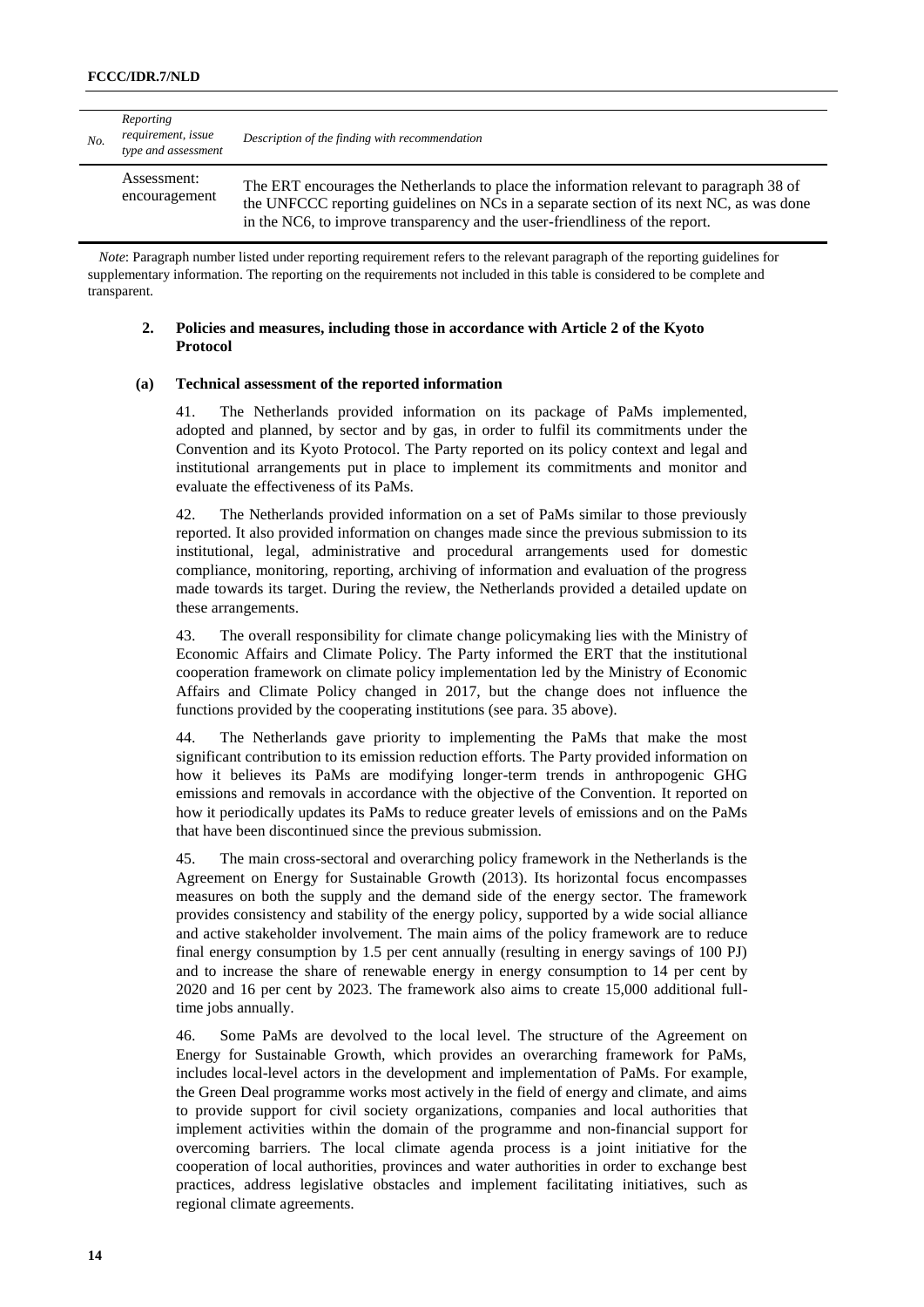47. The key overarching related cross-sectoral policy in the EU is the 2020 climate and energy package, adopted in 2009, which includes the revised EU ETS and the ESD. The package is supplemented by renewable energy and energy efficiency legislation and legislative proposals on the  $2020$  targets for  $CO<sub>2</sub>$  emissions from cars and vans, the carbon capture and storage directive, and the general programmes for environmental conservation, namely the  $7<sup>th</sup>$  Environment Action Programme and the clean air policy package.

48. In operation since 2005, the EU ETS is a cap-and-trade system that covers all significant energy-intensive installations (mainly large point emissions sources such as power plants and industrial facilities) that produce 40–45 per cent of the GHG emissions of the EU. It is expected that the EU ETS will guarantee that the 2020 target (a 21 per cent emission reduction below the 2005 level) will be achieved for sectors under the scheme. The third phase of the EU ETS started in 2013 and the system now includes aircraft operations (since 2012) as well as  $N_2O$  emissions from chemical industries, PFC emissions from aluminium production and  $CO<sub>2</sub>$  emissions from industrial processes (since 2013). The 2030 target for the EU ETS is a 43 per cent reduction compared with the 2005 level.

49. The ESD became operational in 2013 and covers sectors outside the EU ETS, including transport (excluding domestic and international aviation, and international maritime transport), residential and commercial buildings, agriculture and waste, together accounting for 55–60 per cent of the GHG emissions of the EU. The aim of the ESD is to decrease GHG emissions in the EU by 10 per cent below the 2005 level by 2020 and it includes binding annual targets for each member State for 2013–2020. The 2030 target for the ESD is 30 per cent emission reduction compared with 2005. Under the ESD, the Netherlands has a target of reducing its total emissions to 16 per cent below the 2005 level by 2020 for non-ETS sectors.

50. The Netherlands highlighted the EU-wide mitigation actions and targets by 2030, which are under development, for emission reduction, renewable energy and energy efficiency, along with the governance for climate and energy action, including integrated reporting. The implementation of these targets is critical for the Netherlands' contribution to the attainment of the EU-wide 2030 emission reduction target of 40 per cent compared with the 1990 level.

51. The Netherlands introduced national policies to achieve its targets under the ESD and domestic emission reduction targets. The key policies reported are the subsidy scheme for renewable energy production, SDE+; the actions under the Agreement on Energy for Sustainable Growth; and the group of PaMs targeting transport and the built environment. Of these policies, the mitigation effect of the SDE+ subsidy scheme is the most significant (see table 8 below). Other policies that have delivered significant emission reductions are the group of building energy efficiency and transport policies.

52. The Netherlands highlighted the domestic mitigation actions that are under development, for implementing the commitments included in the 2017 coalition agreement reached by the new Government that came to power in November 2017. Among the mitigation actions that provide a foundation for significant additional emission reductions, the following are critical for the Netherlands to attain its 2030 emission reduction target: carbon capture and storage; the closing of all coal power stations by 2030; installation of additional offshore wind farms; the increase of industrial process efficiency; and optimizing the energy use of public buildings. Table 8 provides a summary of the reported information on the PaMs of the Netherlands.

Table 8

| Summary of information on policies and measures reported by the Netherlands |  |  |
|-----------------------------------------------------------------------------|--|--|
|                                                                             |  |  |

| <b>Sector</b>     | Key PaMs                                                                                                                                                    | <i>Estimate of</i><br>mitigation<br>impact by 2020<br>(kt CO <sub>2</sub> eq) |
|-------------------|-------------------------------------------------------------------------------------------------------------------------------------------------------------|-------------------------------------------------------------------------------|
| sectoral measures | Policy framework and cross-<br>Actions other than those related to renewable energy<br>sources under the 2013 Agreement on Energy for<br>Sustainable Growth | 8 700                                                                         |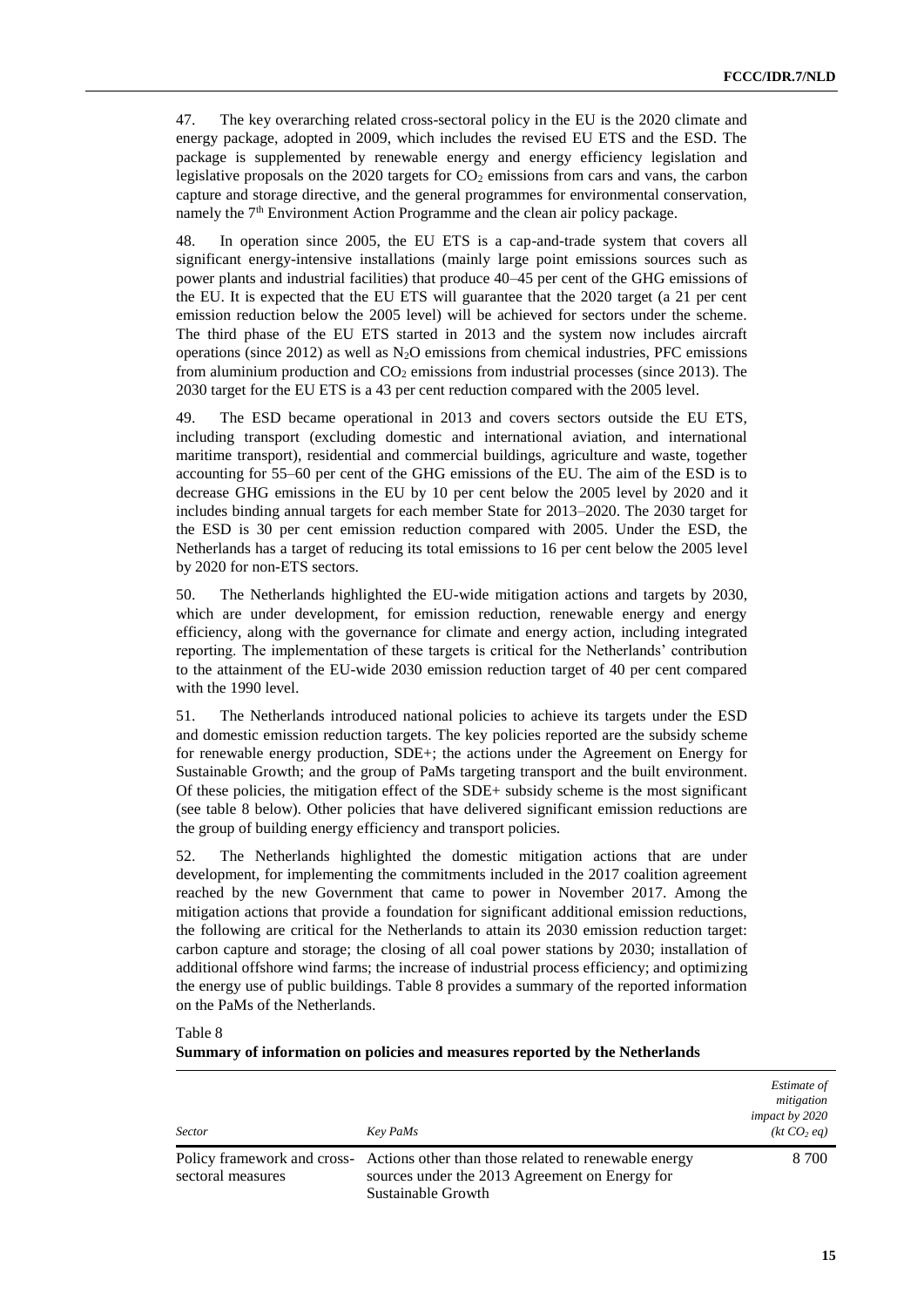| <b>Sector</b>     | Key PaMs                                                                     | Estimate of<br>mitigation<br>impact by 2020<br>(kt CO <sub>2</sub> eq) |
|-------------------|------------------------------------------------------------------------------|------------------------------------------------------------------------|
|                   | <b>EU ETS</b>                                                                | NA.                                                                    |
| Energy            |                                                                              |                                                                        |
| Transport         | Group of PaMs: fiscal policy on car efficiency, green deals,<br>and fuel tax | 10 800                                                                 |
| Renewable energy  | SDE+ subsidy scheme for renewable energy production                          | 45 700                                                                 |
|                   | Biofuels for transport                                                       | 9 0 0 0                                                                |
|                   | Net metering for renewable energy production                                 | 6 0 0 0                                                                |
| Energy efficiency | Eco-design directive                                                         | 7 0 0 0                                                                |
|                   | PaMs in the built environment                                                | 17 000                                                                 |
| <b>IPPU</b>       | Group of PaMs                                                                | 4 100                                                                  |
| Agriculture       | Group of PaMs                                                                | 1 600                                                                  |
| Waste             | Legislation on landfill and waste                                            | 4 600                                                                  |

*Note*: The estimates of mitigation impact are estimates of emissions of CO<sub>2</sub> or CO<sub>2</sub> eq avoided in a given year as a result of the implementation of mitigation actions, unless otherwise specified.

53. The Netherlands provided information during the review regarding the estimation of mitigation impacts of PaMs. The Party conducts a bottom-up ex post policy impact assessment for some of the PaMs, mostly regarding energy savings. An example was provided during the review of the performance of the SDE+ scheme between 2015 and 2017. The methodology used for the quantification of the mitigation impact of PaMs is based on the projection of a longer policy implementation.

54. The Netherlands provided data on mitigation impacts for 2020 and cumulatively for the period 2013–2020. Data collection, institutional cooperation and the methodology used for the ex post assessment of PaMs were not described. The quantified mitigation impacts of individual PaMs or groups of PaMs were not provided either for the previous reporting period or for individual years (except for 2020). The information provided on the quantified mitigation impact or ex post assessment of PaMs is limited to the assessment of PaMs with regard to their potential impact in the 2013–2020 period only.

### **(b) Policies and measures in the energy sector**

55. **Energy supply**. The sectoral emission reduction goal for the industry and energy sectors is  $10.7$  Mt CO<sub>2</sub> eq for 2020. In the energy sector, the main policy is the EU ETS, which covers 79 electricity-generating installations, with 54 per cent of emissions covered by the EU ETS in the Netherlands (equal in 2016 to 93.88 Mt  $CO<sub>2</sub>$  eq). The installations in the electricity sector do not receive free allocations under the EU ETS. The Netherlands intends to introduce a minimum carbon floor price for the ETS installations, which will provide a more balanced and certain taxation of carbon. It has also been decided that the Netherlands will phase out coal-based electricity production by 2030: it has already closed down five coal-based power plants.

56. The energy tax is an important factor in determining energy prices and has been in use in the Netherlands since 1996. Concerns over natural gas extraction and triggered seismic activity around the natural gas fields accelerated the energy transition away from natural gas use, stimulated by the tariff for natural gas, which has increased by 32 per cent since 2016, while the tariff for electricity has decreased by 16 per cent. Smart metering for electricity and gas has been rolled out on a large scale, aiming for 80 per cent penetration by 2020 for households and small businesses.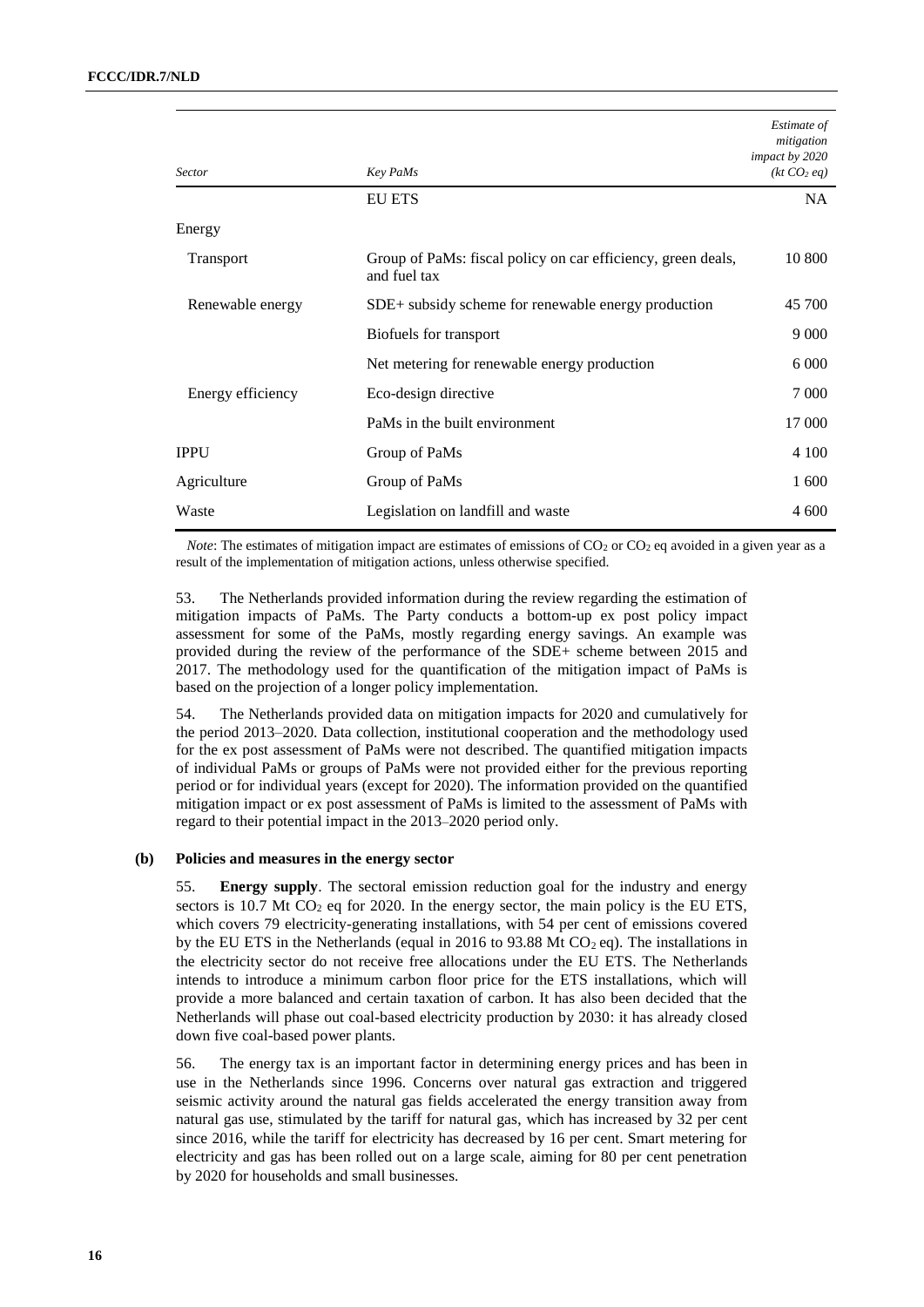57. **Renewable energy sources**. The target of the Netherlands is to increase the share of renewable energy to 14 per cent by 2020 in accordance with the EU targets. The largest emission reductions are foreseen in this sector, projected to amount to 60.5 Mt CO<sub>2</sub> eq in the period 2013–2020.

58. The most significant policy on renewable energy is the SDE+ scheme, which is a support scheme for large-scale production of all types of renewable energy (except for transport fuels, where the funds are granted via auctions and a sliding feed-in premium system). Within the scheme, there is a dedicated support window for offshore wind farms with the capacity of 700 MW each, for which five tenders will be organized by 2020. The onshore wind capacity is projected to reach 6,000 MW by 2020, while the offshore wind capacity will be close to 5,000 MW completed and in the construction phase.

59. The investment grant facility is available for small renewable heating systems. Net metering is also provided to accelerate the deployment of small-scale solar photovoltaics. Together, these are expected to produce  $6,000$  kt  $CO<sub>2</sub>$  eq cumulative emission reductions by 2020.

60. **Energy efficiency**. The building and industry sectors are the focus of the energy efficiency policies. The EU energy efficiency targets aim to raise energy efficiency by 20 per cent by 2020 and by 27 per cent by 2030. To achieve these targets, a linear trajectory of 1.5 per cent annual energy saving has been developed. In the building sector, the European energy performance of buildings directive requires new buildings to be almost energy neutral by 2020, with government buildings adhering to this target already in 2018.

61. The Agreement on Energy for Sustainable Growth serves as the framework policy for the improvement of energy efficiency in existing buildings and foresees energy efficiency improvements in about 300,000 buildings every year out of the total of 7.4 million residential buildings. Mandatory energy labelling for buildings has been already implemented and the National Energy Savings Revolving Fund, with a budget of EUR 300 million, provides higher mortgages for investments in energy saving measures.

62. For the social housing sector, the Agreement on Energy for Sustainable Growth foresees 24 PJ energy savings by 2020. This effort is supported by the STEP subsidy scheme, with a budget of EUR 395 million for the 2014–2018 period. The EU directive on eco-design (directive 2009/125/EC) introduces mandatory energy efficiency standards for appliances, which could lead to  $7,000$  kt  $CO<sub>2</sub>$  eq emission savings by 2020.

63. The Agreement on Energy for Sustainable Growth contains PaMs aimed at industrial energy efficiency (in the form of the long-term agreements on energy efficiency) and the voluntary agreements backed up by environmental permits on the basis of the Environmental Management Act. The long-term agreements cover 80 per cent of industrial energy consumption in the Netherlands. The Party informed the ERT during the review that additional PaMs are foreseen in 2018 aimed at introducing an obligation to inform a competent authority of energy efficiency measures taken and the standardization of payback time calculations for energy efficiency measures.

64. **Transport sector**. The most significant policies in transport are the EU common and coordinated policies and measures trasnposed by the Netherlands, including the implementation of the EU directive on renewable energy (directive 2009/28/EC), which states that the Netherlands should ensure that a minimum share of 10 per cent of all energy consumption in transport comes from renewable sources; and the EU  $CO<sub>2</sub>$  emission standard for cars. The transition to a sustainable fuel mix includes the increase to 10 per cent of sustainable biofuels use, with a current blending ratio of 7 per cent in 2020; and support for innovation and the use of more advanced biofuels. This measure is expected to bring 9,000 kt  $CO<sub>2</sub>$  eq cumulative emission reductions by 2020.

65. The Agreement on Energy for Sustainable Growth aims to achieve a 17 per cent reduction of  $CO<sub>2</sub>$  emissions from the transport sector by 2030, and a 60 per cent reduction of  $CO<sub>2</sub>$  emissions by 2050, both compared with the 1990 level. The ERT was informed by the Netherlands that it intends to allow only zero-emission new cars to enter the market from 2025, compared with the previous date set for this measure (2035). The Netherlands also informed the ERT during the review that in the new 2017 Climate and Energy Agenda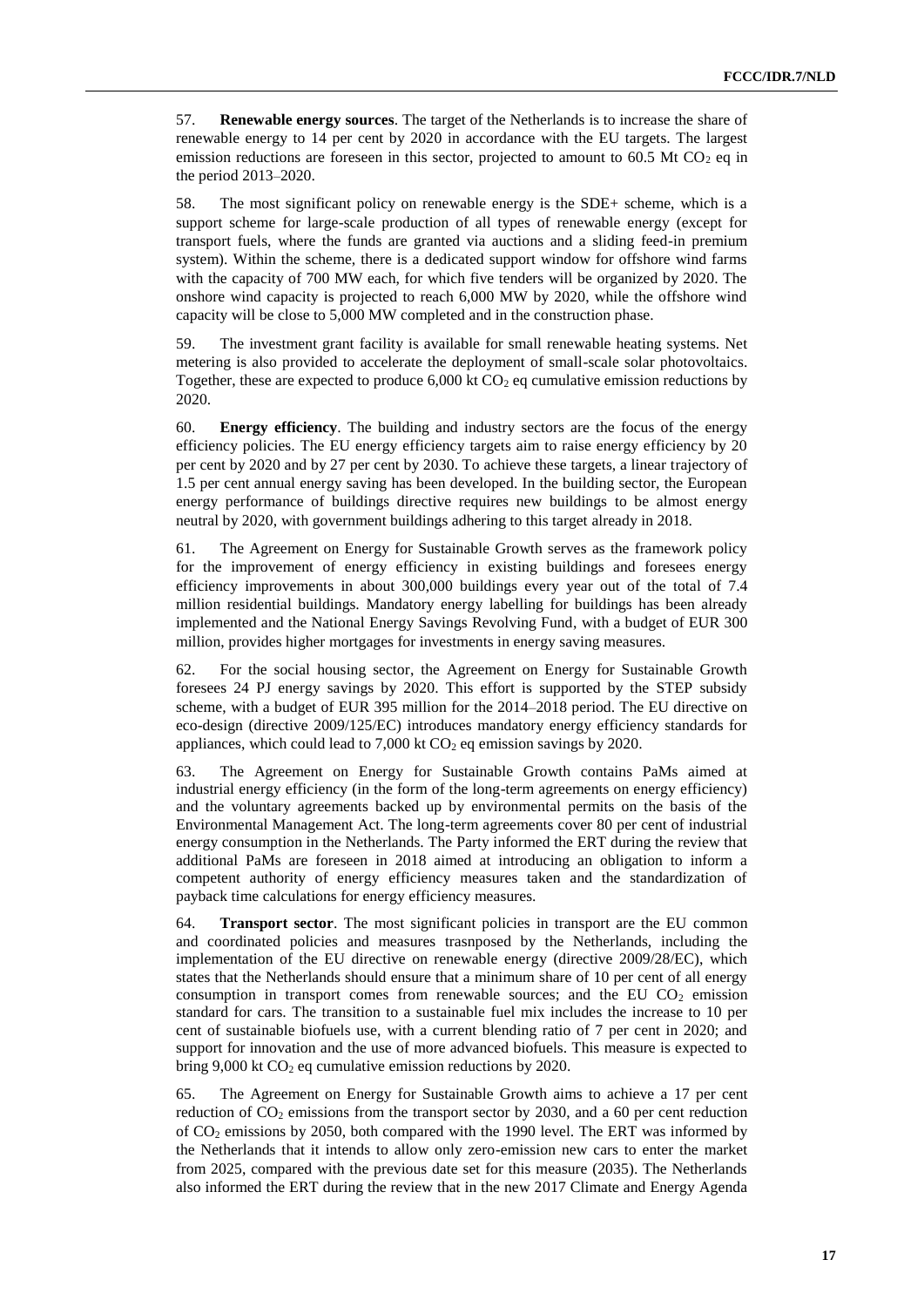the mitigation ambition levels have been increased to  $80-95$  per cent  $CO<sub>2</sub>$  emission reductions by 2050 for the sector.

66. Other measures, including the fiscal policy on car efficiency, green deals and fuel tax, are projected to bring  $10,800$  kt  $CO<sub>2</sub>$  eq emission reductions by 2020. The Netherlands informed the ERT during the review that it is likely that additional policies will be needed to achieve the increased ambition levels defined in 2017; however, such policies have not yet been developed.

67. The NC7 includes information on how the Netherlands promotes and implements the decisions of the International Civil Aviation Organization and the International Maritime Organization to limit emissions from aviation and marine bunker fuels. For aviation, the Netherlands is to apply all four pillars of the 'four-pillar strategy' for sustainable aviation, comprising innovative technology, air traffic management measures, market-based measures and the use of sustainable biofuels. For maritime transportation, the Netherlands is monitoring a voluntary agreement with ship owners, ship operators and the logistics sector concerning the reduction of emissions.

#### **(c) Policies and measures in other sectors**

68. **Industrial processes**. The reduction of non-CO<sup>2</sup> gases in the industrial sector was addressed by the reduction programme for non- $CO<sub>2</sub>$  gases.

69. **Agriculture**. The agriculture sector is an important sector of the economy in the Netherlands and also in terms of its emission profile, accounting for 9.8 per cent of the total GHG emissions in 2015. It was reported that 50,000 farms with 1.6 million dairy cattle are responsible for emissions of approximately 18 Mt  $CO<sub>2</sub>$  eq and that some 3,000 horticultural companies account for about 6 Mt  $CO<sub>2</sub>$  eq. The main policy framework for the sector is the Agro Covenant, established in 2008 with the aim to reduce  $CO_2$  emissions to 3.5–4.5 Mt  $CO<sub>2</sub>$  eq in 2020 and non-CO<sub>2</sub> emissions to 4–6 Mt CO<sub>2</sub> eq. The PaMs are mostly aligned with the industrial energy efficiency measures such as the long-term agreements for horticulture. For non- $CO<sub>2</sub>$  gases, the main PaMs are reducing manure-based biogas production; improved stable conditions; and limiting the phosphate load generated by the sector.

70. **LULUCF**. The forestry sector in the Netherlands does not play a significant part in the emission profile and the main sources of emissions in the sector are grasslands on peatland, croplands and soils in the built environment. Since 2005 the sector has been a net sink, owing to the growth of existing forests and the creation of new forests. The forestry policy is integrated into the nature policy and no specific mitigation PaMs were designed. Emissions from grasslands are influenced by the provincial regulations on the maximum limits of water levels. The Netherlands informed the ERT during the review that, in 2017, in line with the increased ambition of the EU 2030 targets, a 1.5 Mt  $CO<sub>2</sub>$  eq emission reduction was agreed as the target for the LULUCF sector.

71. **Waste management**. Emissions from the waste sector decreased by 76.2 per cent between 1990 and 2015 and the major source of emissions from the waste sector are landfill sites. To reduce these emissions, waste management plans are prepared for six-year periods under the Environmental Management Act. In the Netherlands, only a minimal amount of waste (2 per cent) is sent to landfill. The current waste policy aims to minimize the production of waste, to maximize recycling and recovery and to reduce the incineration of waste by 50 per cent by 2025.

### **(d) Minimization of adverse impacts in accordance with Article 2 and Article 3, paragraph 14, of the Kyoto Protocol**

72. In the NC7 the Netherlands reported on how it strives to implement PaMs under Article 2 of the Kyoto Protocol in such a way as to minimize adverse effects, including the adverse effects of climate change and effects on social, environmental and economic impacts on other Parties, especially developing country Parties.

73. The activities undertaken by the Netherlands include the adoption of an action plan that focuses on climate change among other development areas to promote policy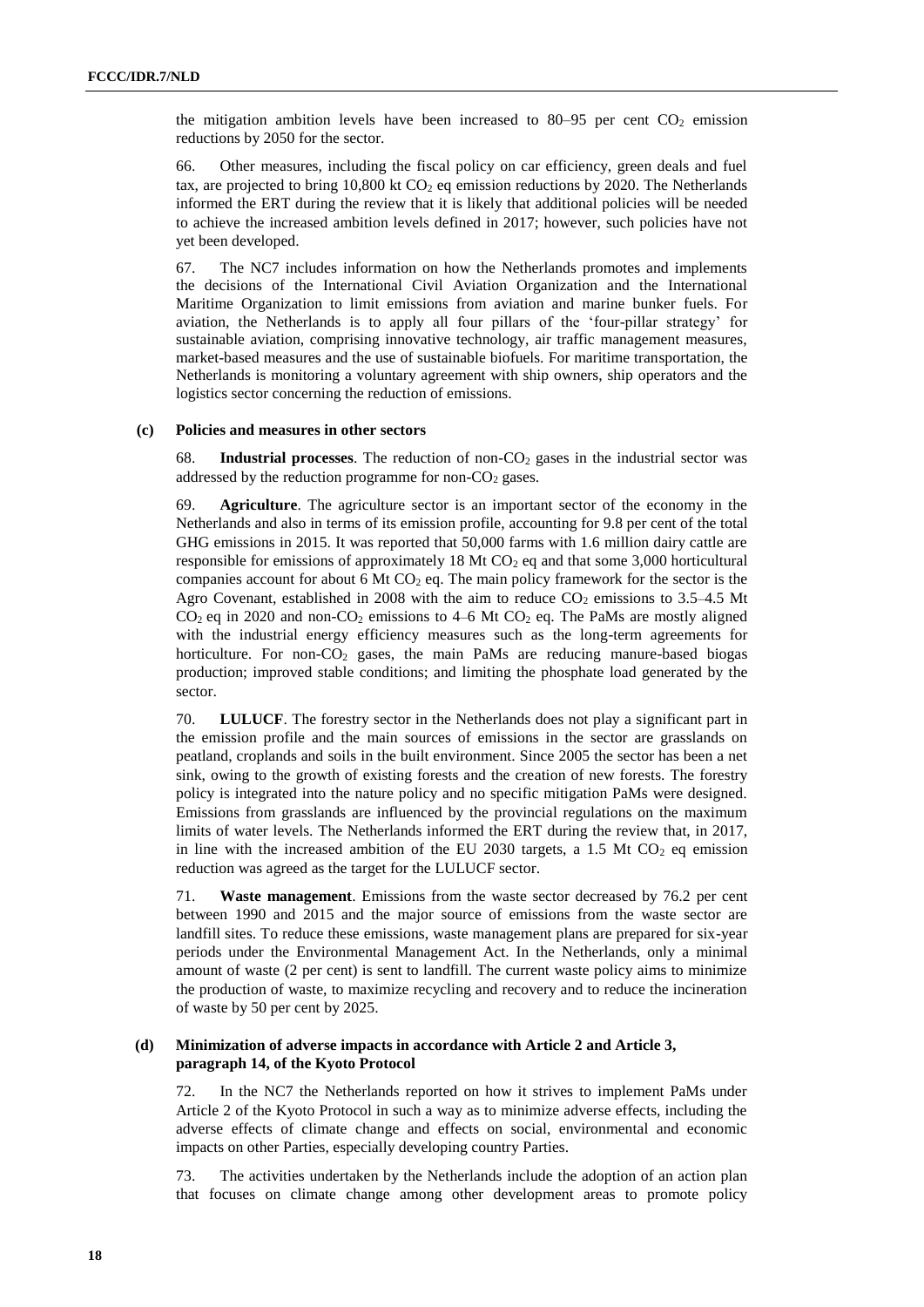coherence for development; the integration of climate action into development cooperation; increased support for climate change adaptation and mitigation in developing countries, which mainly focuses on access to renewable energy, halting deforestation, climate-smart agriculture, integrated water resources management and the provision of climate-resilient water and sanitation services; and helping to promote new market instruments as well as to adjust or expand CDM projects in developing countries.

74. The Netherlands also strives to minimize adverse effects regarding biofuel production. All biofuels on the market in Europe and the Netherlands must be in compliance with the sustainability criteria laid down by the EU renewable energy directive (directive 2009/28/EC). Only if the biofuels are sustainable are they allowed to be used for fulfilling the blending target. In addition, the country no longer provides public support, including export credits, to coal-fired power plants. Further information on how the Netherlands strives to implement its commitments under Article 3, paragraph 14, of the Kyoto Protocol in such a way as to minimize adverse social, environmental and economic impacts on developing country Parties was reported in the Party's 2017 annual submission.

75. The Party reported on the minimization of adverse social, environmental and economic impacts on other Parties, including information about cooperation on the development of technologies, assisting developing Parties that are highly dependent on the export of fossil fuels in diversifying their economies and conducting relevant research. Examples of measures include the Private Sector Investment Programme; the project on solar farms in Uganda, "Milking the Sun"; the African Biogas Partnership Programme; the Netherlands funds for capacity-building in geothermal energy; the Geothermal Alliance for National Geothermal Capacity Building Programme in Indonesia; and the Energy Sector Management Assistance Programme.

76. The Netherlands also reported on its contribution to the Green Climate Fund, which provides climate finance to support developing countries in their mitigation and adaptation activities. The Party has initiated or joined several public–private partnerships or alliances, such as the Global Delta Coalition, the Climate Smart Agriculture Alliance and the Tropical Forest Alliance. In the Netherlands itself, with increasing environmental taxation, the externalities of energy use related to GHG emissions are increasingly reflected in energy prices. No subsidies associated with the use of environmentally unsound or unsafe technologies have been applied for many years in the Netherlands. There are subsidies only for environmentally friendly technologies or technologies that ensure increased sustainability.

#### **(e) Assessment of adherence to the reporting guidelines**

77. The ERT assessed the information reported in the NC7 of the Netherlands and identified issues relating to completeness, transparency and adherence to the UNFCCC reporting guidelines on NCs. The findings are described in table 9.

#### Table 9

## **Findings on policies and measures, including those in accordance with Article 2 of the Kyoto Protocol, from the review of the seventh national communication of the Netherlands**

| No.            | Reporting requirement, issue<br>type and assessment                                               | Description of the finding with recommendation or encouragement                                                                                                                                                                                                                                                                                                                 |
|----------------|---------------------------------------------------------------------------------------------------|---------------------------------------------------------------------------------------------------------------------------------------------------------------------------------------------------------------------------------------------------------------------------------------------------------------------------------------------------------------------------------|
| $\overline{1}$ | Reporting requirement <sup>a</sup><br>specified in<br>paragraph 23<br>Issue type:<br>transparency | The NC7 provides details of the effect of PaMs for the period 2013–2020 as<br>cumulative values for eight years, aggregating the PaMs into large groups. This does<br>not give sufficiently transparent information on status to date and the annual progress<br>for each group of PaMs or for individual PaMs. This issue was also identified during<br>the review of the NC6. |
|                | Assessment:<br>encouragement                                                                      | During the review, the Netherlands provided additional information on the<br>disaggregated quantified impacts of PaMs, including SDE+, the long-term agreement<br>(for $2006-2012$ ) and the long-term agreements on energy efficiency (for 2014).                                                                                                                              |
|                |                                                                                                   | The ERT encourages the Netherlands to increase the transparency of its reporting by<br>including, as appropriate, quantified impacts for a specific year rather than<br>aggregated impacts over a time period, because this would improve interpretability<br>and allow for a better assessment of how individual PaMs are contributing to                                      |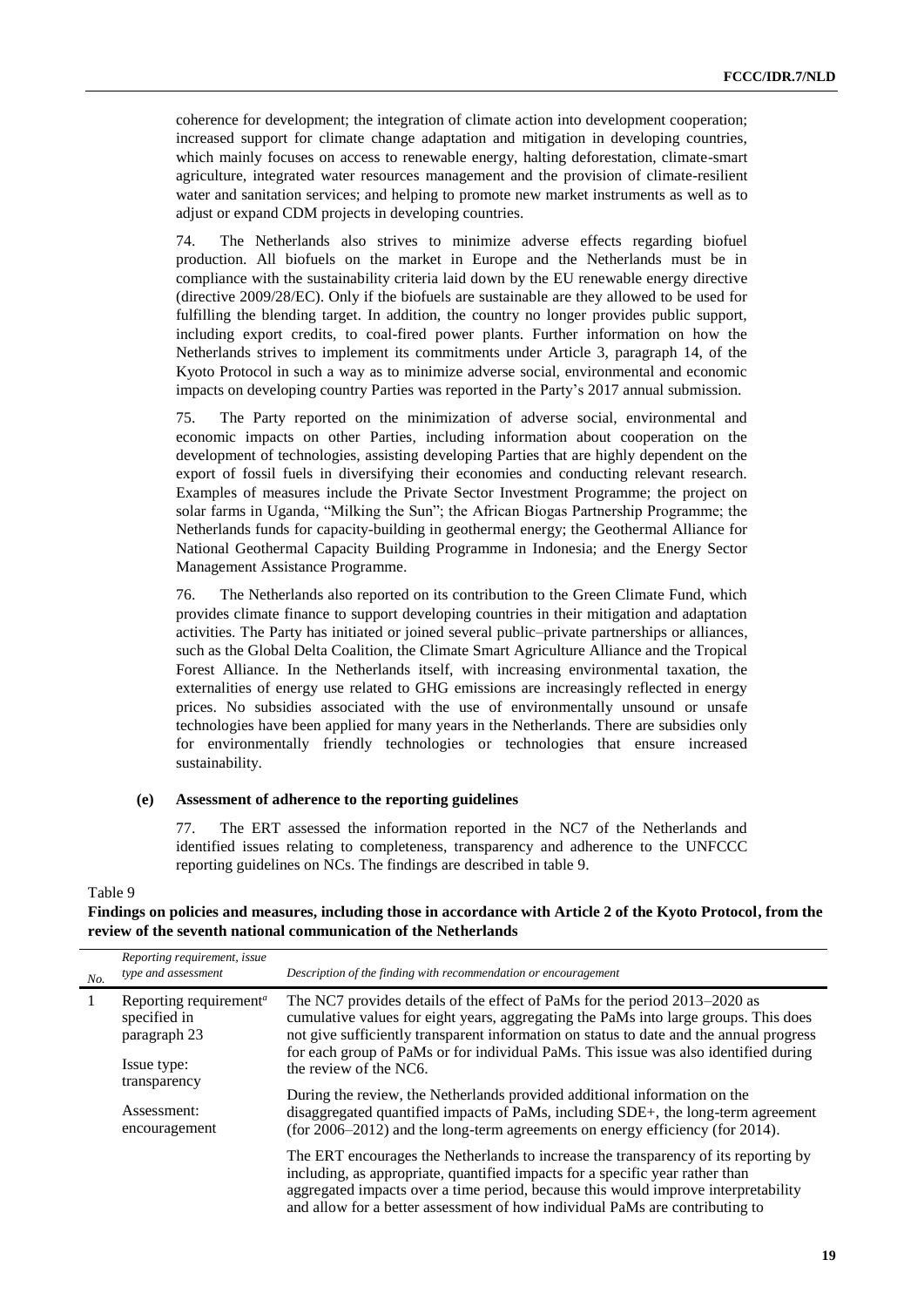| No. | Reporting requirement, issue<br>type and assessment                                                              | Description of the finding with recommendation or encouragement                                                                                                                                                                                                                                                                                                                                                                                                                                                                                                                              |
|-----|------------------------------------------------------------------------------------------------------------------|----------------------------------------------------------------------------------------------------------------------------------------------------------------------------------------------------------------------------------------------------------------------------------------------------------------------------------------------------------------------------------------------------------------------------------------------------------------------------------------------------------------------------------------------------------------------------------------------|
|     |                                                                                                                  | achieving the target.                                                                                                                                                                                                                                                                                                                                                                                                                                                                                                                                                                        |
| 2   | Reporting requirement <sup>a</sup><br>specified in<br>paragraph 18<br>Issue type:<br>transparency<br>Assessment: | The NC7 includes information that is primarily for the non-ETS sectors. It informed<br>the ERT during the review about PaMs other than the EU ETS that influence<br>emissions from installations falling within the scope of the EU ETS. Such policies<br>include EU-level regulations (e.g. air quality legislation) and national policies and<br>legislation (e.g. the decision to stop coal-based power generation by 2030).<br>The ERT encourages the Netherlands to provide a brief description of the<br>implementation and impacts of the EU ETS in the Netherlands, to highlight any |
|     | encouragement                                                                                                    | changes linked to the implementation of the EU ETS in the Netherlands or the effects<br>achieved, and to provide information on the PaMs that have an impact on the<br>emissions of the Netherlands for all sectors.                                                                                                                                                                                                                                                                                                                                                                         |
| 3   | Reporting requirement <sup><math>b</math></sup><br>specified in<br>paragraph 36                                  | The NC7 does not include information about the implementation of PaMs under<br>Article 2 of the Kyoto Protocol relevant to the minimization of the adverse effects of<br>climate change or the impact of PaMs on international trade. The ERT noted that this<br>information was also missing from the NC6 and the Netherlands was recommended                                                                                                                                                                                                                                               |
|     | Issue type:                                                                                                      | in the previous review report to include it in the NC7.                                                                                                                                                                                                                                                                                                                                                                                                                                                                                                                                      |
|     | completeness<br>Assessment:<br>recommendation                                                                    | During the review, this issue was discussed and clarified with the Party. The ERT<br>agreed with the reiteration of the recommendation.                                                                                                                                                                                                                                                                                                                                                                                                                                                      |
|     |                                                                                                                  | The ERT reiterates the recommendation made in the previous review report that the<br>Netherlands include information on how it strives to implement its PaMs in such a<br>way as to minimize the adverse effects of climate change and the impact of PaMs on<br>international trade.                                                                                                                                                                                                                                                                                                         |

*Note*: The reporting on the requirements not included in this table is considered to be complete, transparent and adhering to the UNFCCC reporting guidelines on NCs.

*<sup>a</sup>* Paragraph number listed under reporting requirement refers to the relevant paragraph of the UNFCCC reporting guidelines on NCs.

*<sup>b</sup>* Paragraph number listed under reporting requirement refers to the relevant paragraph of the reporting guidelines for supplementary information.

## **C. Projections and the total effect of policies and measures, including information on supplementarity relating to the mechanisms pursuant to Articles 6, 12 and 17 of the Kyoto Protocol**

## **1. Projections overview, methodology and results**

#### **(a) Technical assessment of the reported information**

78. The Netherlands reported updated projections for 2020 and 2030 relative to actual inventory data for 2015 or, where possible, 2016 under the WEM scenario. The WEM scenario reported by the Netherlands includes implemented and adopted PaMs as at 1 May 2017.

79. In addition to the WEM scenario, the Netherlands reported the WAM scenario. The WAM scenario includes planned PaMs that were not officially implemented by 1 May 2017. The Netherlands provided a definition of its scenarios, explaining that its WEM scenario includes policies currently implemented and adopted as at 1 May 2017. It includes measures that are sufficiently concrete and have been made binding, such as the EU ETS, SDE+, the abolition of the milk quota, and concrete and binding measures of the Agreement on Energy for Sustainable Growth.

80. The WOM scenario is not included in the projections because climate and energy policies have already been implemented in the Netherlands since the early 1990s. Since then, policies have been elaborated (such as subsidy schemes for sustainable energy production and energy efficiency policies), discontinued (such as the Benchmarking Covenant) or newly created, both nationally (such as the Agreement on Energy for Sustainable Growth) or as a result of European policies (such as the EU ETS and the EU directive on eco-design) and their revisions.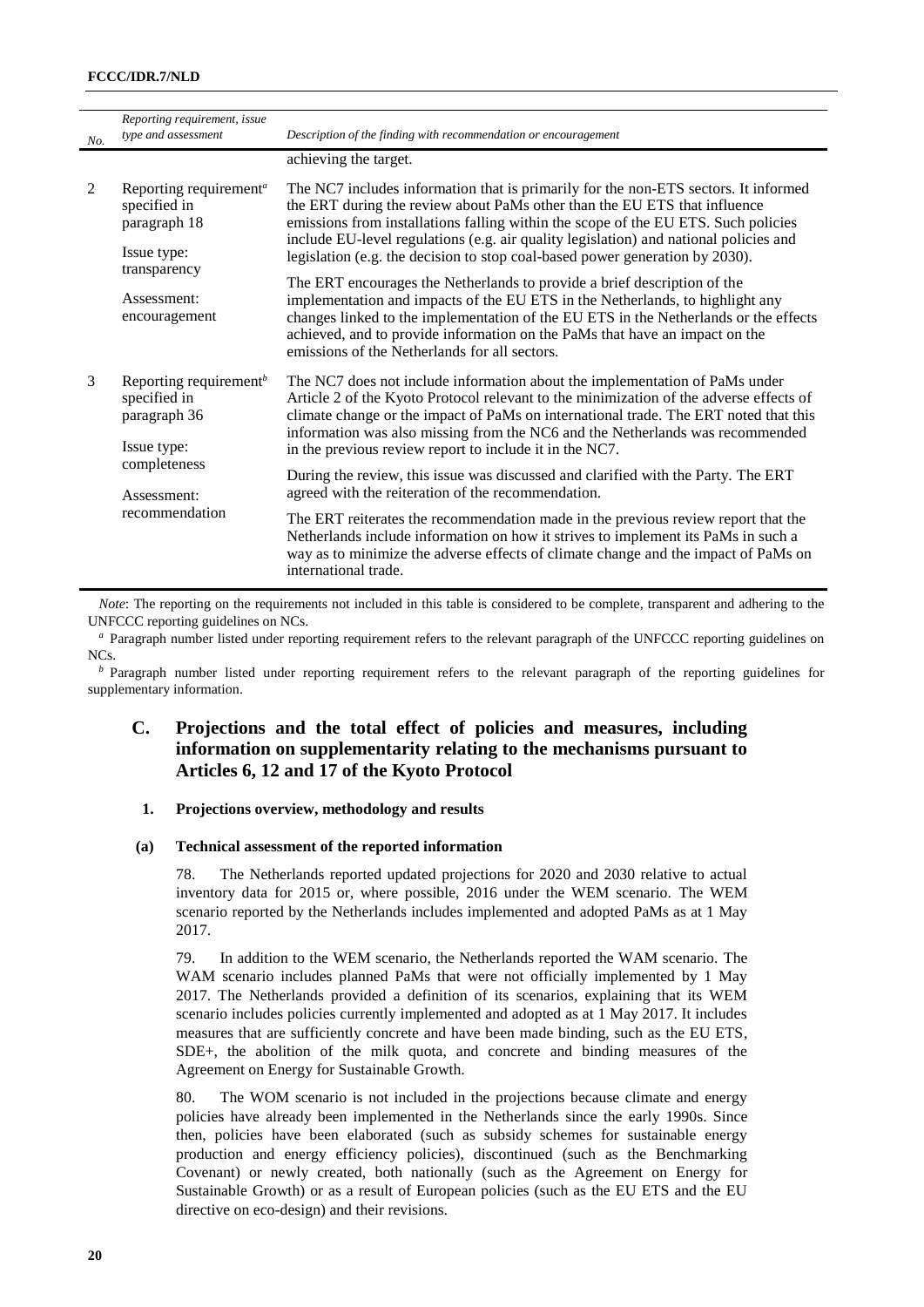81. Many policies are cross-sectoral, but each sector also has its specific policies. This situation has resulted in a complex framework of PaMs, making the construction of a WOM scenario (for instance, no new policies after 2000) very difficult. The definitions indicate that the scenarios were prepared according to the UNFCCC reporting guidelines on NCs.

82. The Netherlands used the 1990–2015 GHG inventory data as a basis for calculating projections for 2020 and 2030 under the WEM and WAM scenarios. The ERT noted that the projections calculated for each of the two scenarios were based on the Netherlands' total GHG emissions including emissions from the LULUCF sector, which is not in line with the UNFCCC reporting guidelines on NCs. During the review, the Netherlands resubmitted the CTF tables with the necessary corrections; however, the projected values included in the NC7 remain unchanged (see issue 2 in table 13).

83. The projections are presented on a sectoral basis, using the same sectoral categories as those used in the reporting on mitigation actions, and on a gas-by-gas basis for  $CO<sub>2</sub>$ ,  $CH<sub>4</sub>$ , N<sub>2</sub>O, PFCs, HFCs and SF<sub>6</sub> (treating PFCs and HFCs collectively in each case) as well as NF<sup>3</sup> for 2016–2030 (for 2016 provisional inventory data were presented). The projections are also provided in an aggregated format for each sector as well as for a Party total using GWP values from the IPCC Fourth Assessment Report.

84. The Netherlands reported emission projections for indirect GHGs, such as nitrogen oxides, non-methane volatile organic compounds and sulfur oxides, in the text. However, projections for emissions of indirect GHGs were not included in the CTF tables.

85. Emission projections related to fuel sold to ships and aircraft engaged in international transport were reported separately and not included in the totals. The Netherlands reported on factors and activities affecting emissions for each sector.

#### **(b) Methodology, assumptions and changes since the previous submission**

86. The data on GHG emissions that formed the background for the projections in the NC7 were collected and processed using the 2006 IPCC Guidelines, while the NC6 projections were based on estimates obtained using the *Revised 1996 IPCC Guidelines for National Greenhouse Gas Inventories*. The base year for most modelling parameters is 2015 or, where possible, 2016.

87. The projections described in the NC7 are based on the NEV 2017, which describes the most plausible developments based on available information about prices, markets, technology and policies. The NEV 2017 also projects emission levels up to 2035 (instead of 2030). For the NC6, the reference projections made in 2010 for the NC5 and updated in 2012 (Geactualiseerde Referentieraming 2012) were used as a basis for the projections, while for the BR2 the National Energy Outlook 2015 (an earlier version of the NEV 2017) was used.

88. Unlike for the NC6, the scenarios used for the NC7 take into account the PaMs of the Agreement on Energy for Sustainable Growth regarding energy policies up to the 2020– 2023 period and the implementation of the 2006 IPCC Guidelines (e.g. GWP values from the IPCC Fourth Assessment Report). The NEV 2017 incorporated new insights into economic and demographic developments, sectoral developments, fossil fuel prices,  $CO<sub>2</sub>$ prices and policies. Advances in exogenous modelling assumptions were taken into account up to May 2017, using official national statistics, mainly from Statistics Netherlands and the Pollutant Release and Transfer Register, where available.

89. The Netherlands provided a detailed description of the model used for projecting emissions from the energy sector and transport; however, for other sectors (IPPU, agriculture, waste and LULUCF) the approach to modelling and the key features of the relevant models were not described in the NC7. During the review, the Party provided detailed explanations of the modelling approaches used for each sector, including gas coverage, purpose and key assumptions, as well as the strengths and weaknesses of the models used for each sector.

90. The energy needs for the IPPU, agriculture and waste sectors were projected using the SAVE model, which is a simulation model for the services sector. On the basis of the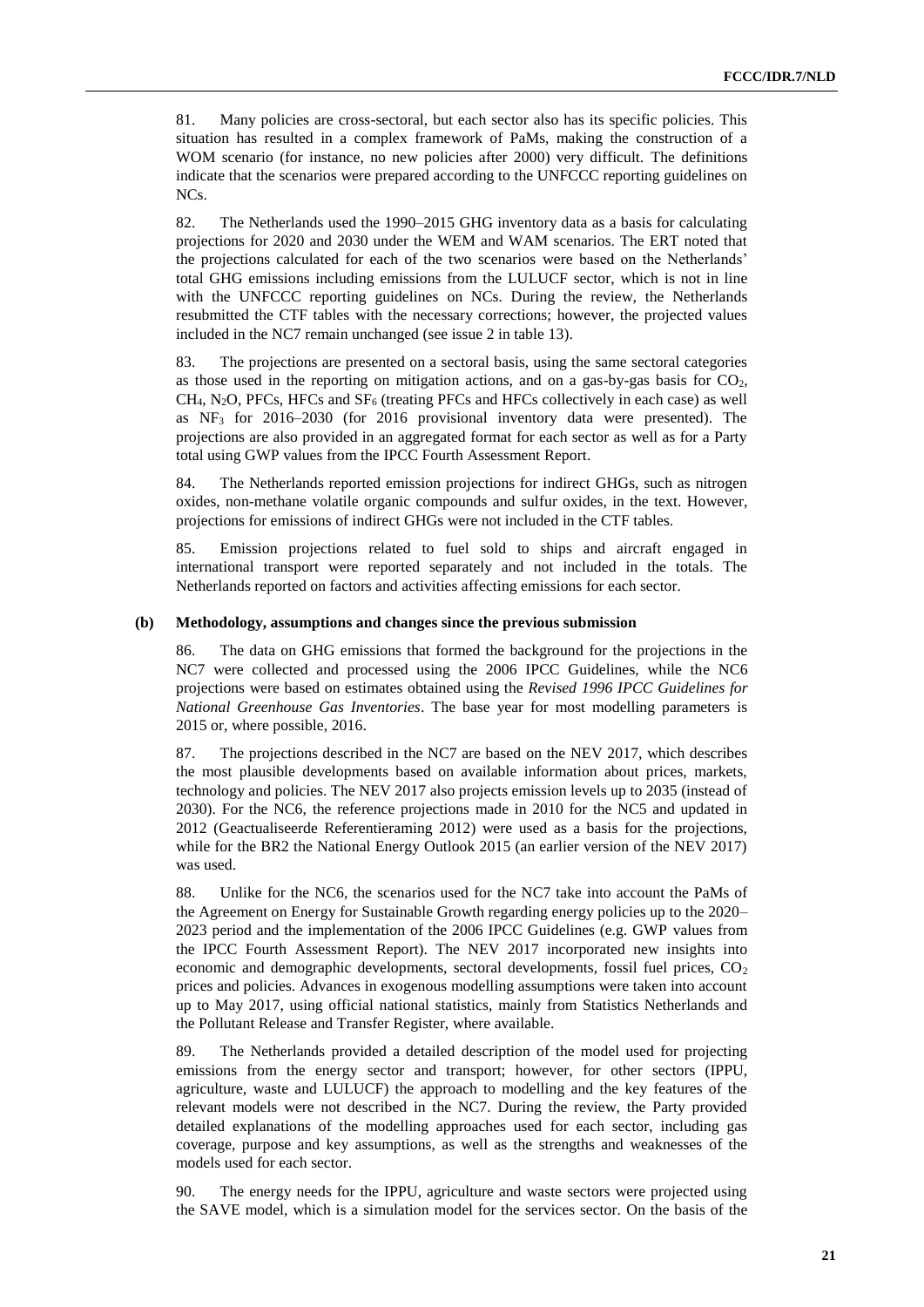economic growth per subsector and the measures taken, SAVE calculates the future gas and electricity demand. In order to calculate projected emissions from agriculture, the Party used projections for livestock numbers based on historical inventory data that were developed for economic research purposes, and those data were used as input to the NEMA model, which takes into account, among other parameters, rates of digestion, proportion of time spent indoors and outside, and composition of fodder that may be affected by the policy decisions.

91. Emission projections for the LULUCF sector were made using a simple spreadsheet model that uses spatial developments based on expert judgment and the spatial analysis for the 2050 scenarios. Emissions from solid waste disposal were modelled explicitly by Rijkswaterstaat (the national water agency). The main concept of the model is based on the organic matter decay calculation approach from the 2006 IPCC Guidelines, using a combination of default and country-specific parameters (see issue 3 in table 13).

92. To prepare its GHG emission projections, the Netherlands relied on the key underlying assumptions associated with the following variables: GDP growth; population and population growth; number of households; floor space in utility buildings and inhabited dwellings; international fuel prices (oil, gas and coal); mileage travelled by passengers and tonnage per distance index for freight transportation; and livestock statistics for the agriculture sector. These variables and the assumptions regarding their values were reported in CTF table 5. The information describing the underlying assumptions was not included in CTF table 5 or the NC7.

93. During the review, the Netherlands explained that the assumptions were updated on the basis of the most recent economic developments known at the time of the preparation of the projections, and it described the assumptions associated with the variables presented in table 5.3 of the NC7 and CTF table 5 (see issue 4 in table 13).

94. The particulars of the key assumptions were as follows: the growth of the economy and the population will continue; fuel prices will change as projected in the World Energy Outlook; the use of passenger vehicles will increase following the economic growth and population increase, which will also cause an increase in the use of passenger cars per household; freight transport will increase (both in tonnage and mileage) owing to economic growth and increase in services; as the Agreement on Energy for Sustainable Growth has ruled out coal use, emissions from coal will decrease; the amount of energy demand for heating stables in agriculture will increase due to livestock growth; and the contribution of biomass to energy consumption will decrease after 2025 because by then there will be almost no subsidies for use of the fuel. The Party explained that there were additional category-specific assumptions including, but not limited to, recycling, waste management and urban development. These were not presented in CTF table 5, but were used for modelling purposes in the underlying projections (see issue 5 in table 13).

95. The Netherlands did not provide information on the changes since the submission of its NC6 regarding the assumptions, methodologies, models and approaches used and on the key variables and assumptions used in the preparation of the projection scenarios. During the review, the Netherlands explained that the changes in key assumptions, variables and modelling methods were included in the NEV 2017 and are updated on an annual basis. The reference to the publication is included in the NC7.

96. Sensitivity analyses were not included in the NC7. During the review, the Netherlands explained that sensitivity analyses for different variables were performed in different years. For example, the analysis of sensitivity to the share of renewable sources used in the energy sector was performed in 2017 (see issue 1 in table 13).

#### **(c) Results of projections**

97. The projected emission levels under different scenarios, and information on the Kyoto Protocol target and the quantified economy-wide emission reduction target are presented in table 10 and the figure below.

Table 10

**Summary of greenhouse gas emission projections for the Netherlands**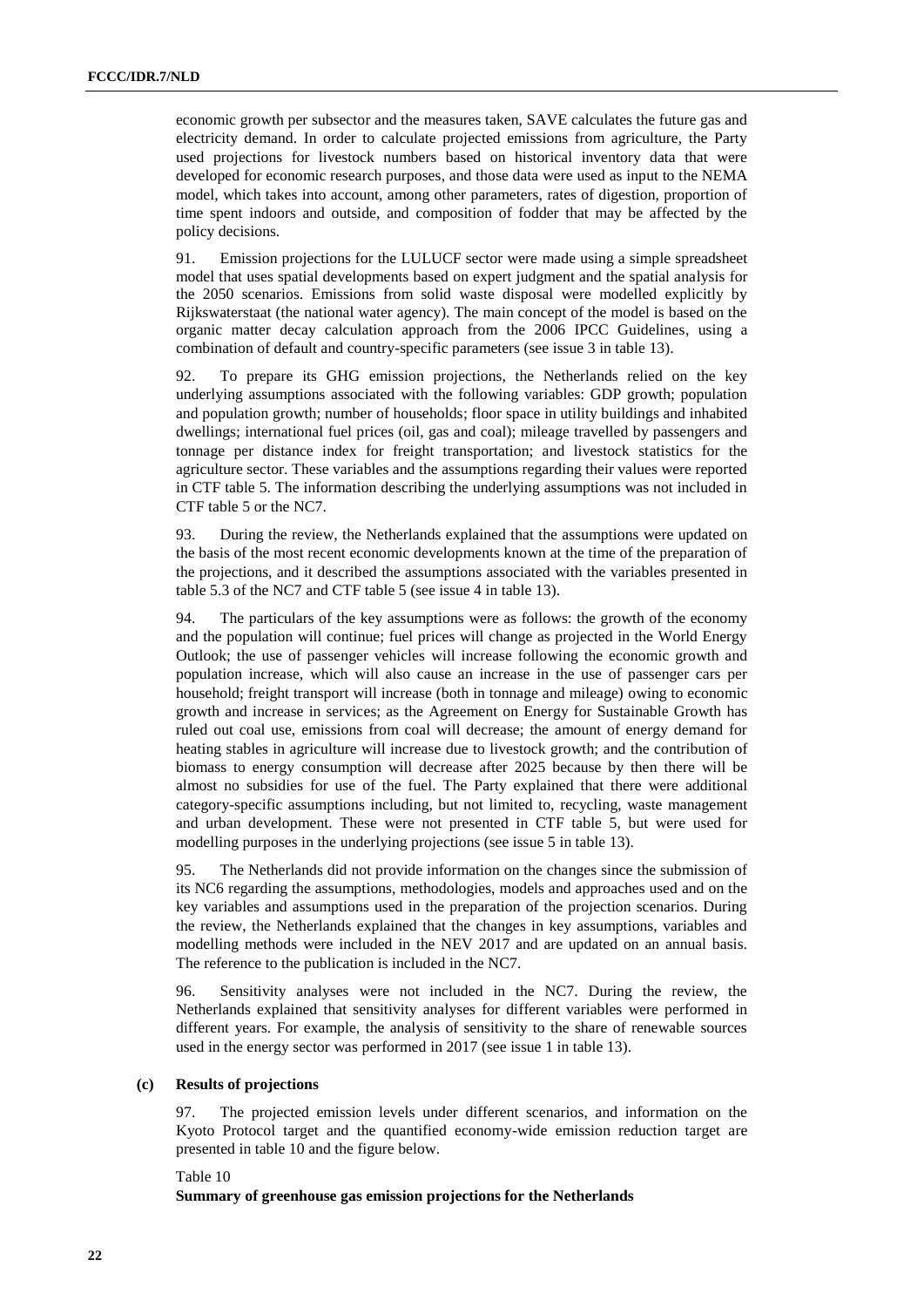|                                                                                                               | <b>GHG</b> emissions<br>(kt CO <sub>2</sub> eq per year) | Changes in relation to<br>base-year <sup>a</sup> level (%) | Changes in relation to<br>1990 level (%) |
|---------------------------------------------------------------------------------------------------------------|----------------------------------------------------------|------------------------------------------------------------|------------------------------------------|
| Kyoto Protocol base year <sup>b</sup>                                                                         | 223 950.67                                               | <b>NA</b>                                                  | 1.1                                      |
| Quantified emission<br>limitation or reduction<br>commitment under the<br>Kyoto Protocol<br>$(2013 - 2020)^c$ | 114 995.42                                               | <b>NA</b>                                                  | NA.                                      |
| Quantified economy-wide<br>emission reduction target<br>under the Convention <sup>d</sup>                     | <b>NA</b>                                                | <b>NA</b>                                                  | NA.                                      |
| Inventory data $1990^e$                                                                                       | 221 416.70                                               | $-1.1$                                                     | <b>NA</b>                                |
| Inventory data $2015^e$                                                                                       | 195 245.67                                               | $-12.8$                                                    | $-11.8$                                  |
| WEM projections for<br>2020 <sup>f</sup>                                                                      | 171 274.00                                               | <b>NA</b>                                                  | $-23.3$                                  |
| WAM projections for<br>2020 <sup>f</sup>                                                                      | 169 680.00                                               | <b>NA</b>                                                  | $-24.1$                                  |
| WEM projections for<br>2030 <sup>f</sup>                                                                      | 156 177.00                                               | <b>NA</b>                                                  | $-29.5$                                  |
| WAM projections for<br>2030 <sup>f</sup>                                                                      | 153 674.00                                               | <b>NA</b>                                                  | $-30.6$                                  |

*Note*: Updated projections were provided by the Party during the review; the projections are for GHG emissions without LULUCF.

<sup>a</sup> "Base year" in this column refers to the base year used for the target under the Kyoto Protocol, while for the target under the Convention it refers to the base year used for that target.

 $\bar{p}$ The Kyoto Protocol base-year level of emissions is provided in the initial review report, contained in document FCCC/IRR/2016/NLD.

 $c$ The Kyoto Protocol target for the second commitment period (2013–2020) is a joint target of the EU and its 28 member States and Iceland. The target is to reduce emissions by 20 per cent compared with the base-year (1990) level by 2020. The target for non-ETS sectors is 16 per cent for the Netherlands under the ESD.

*d* The quantified economy-wide emission reduction target under the Convention is a joint target of the EU and its 28 member States. The target is to reduce emissions by 20 per cent compared with the base-year (1990) level by 2020.

<sup>e</sup> From the Netherlands' 2017 GHG inventory submission; the emissions are without LULUCF (includes indirect emissions).

 $f$  From the Netherlands' NC7.

#### **Greenhouse gas emission projections reported by the Netherlands**



*Sources*: (1) data for the years 1990–2015: the Netherlands' 2017 annual inventory submission, version 5; total GHG emissions excluding LULUCF; (2) data for the years 2016–2030: updated projections provided by the Party during the review.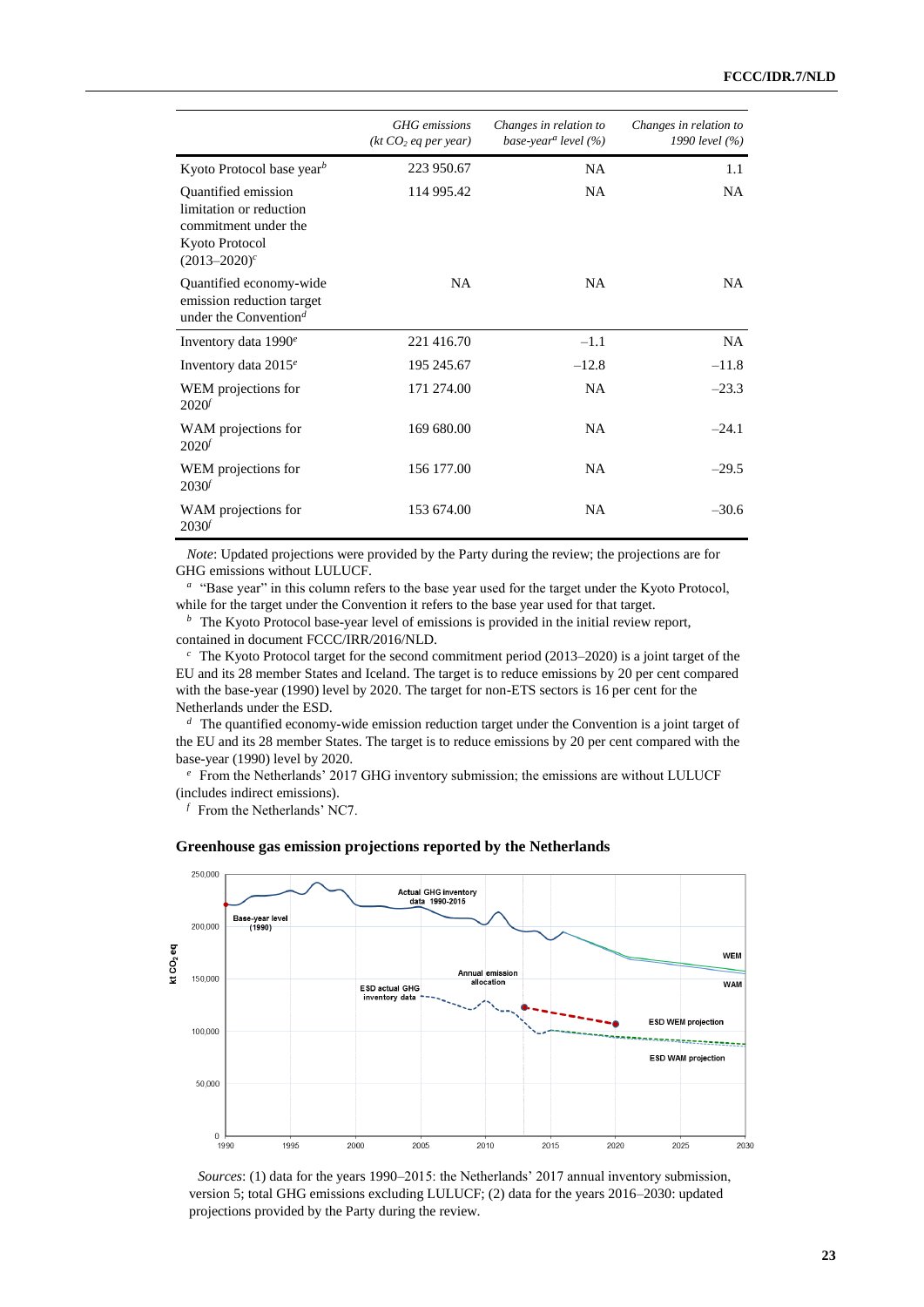98. Under the WEM scenario, the Netherlands' total GHG emissions excluding LULUCF and including indirect emissions of  $CO<sub>2</sub>$  in 2020 and 2030 are projected to be  $171,274.00$  and  $156,177.00$  kt CO<sub>2</sub> eq, respectively, which represents a decrease of 23.3 and 24.1 per cent, respectively, below the 1990 level. Under the WAM scenario, emissions in 2020 and 2030 are projected to be lower than those in 1990 by 29.5 and 30.6 per cent and amount to around  $169,680.00$  and  $153,674.00$  kt  $CO<sub>2</sub>$  eq, respectively. The 2020 projections suggest that the Netherlands will continue contributing to the achievement of the EU target under the Convention by reducing its emission levels by 2020 under both reported scenarios.

99. During the review, the Netherlands explained that the currently tabled domestic target of a 20 per cent reduction in emissions below the 1990 level by 2020 may change to 25 per cent below the 1990 level as a result of the court case that the Government is currently involved in. The projected emission reduction values by 2020 reported in the NC7 are 23.3 and 24.1 per cent under the WEM and WAM scenarios, respectively. If a domestic target of a 25 per cent emission reduction by 2020 below the 1990 level is formally confirmed, the Netherlands may face challenges in achieving its domestic target. Thus, more ambitious additional PaMs could be required to ensure that the Netherlands achieves its target emission level by 2020.

100. The Netherlands' target for non-ETS sectors is to reduce its total emissions by 16 per cent below the 2005 level by 2020 (see para. 49 above). The Party's AEAs, which correspond to its national emission target for non-ETS sectors, change linearly from 122,948.13 kt  $CO_2$  eq in 2013 to 107,362.87 kt  $CO_2$  eq in 2020. According to the projections under the WEM scenario, emissions from non-ETS sectors are estimated to reach 95,138.43 kt  $CO<sub>2</sub>$  eq by 2020. Under the WAM scenario, the Netherlands' emissions from non-ETS sectors in 2020 are projected to be  $94,165.50$  kt  $CO<sub>2</sub>$  eq. Under the WEM and WAM scenarios, the ESD projections for 2020 are below the AEAs for 2020 by 11.4 and 12.3 per cent, respectively (see the figure above). This suggests that the Netherlands expects to meet and overachieve its target for non-ETS sectors under the WEM scenario.

101. The Netherlands presented the WEM and WAM scenarios by sector for 2020 and 2030, as summarized in table 11.

| Summary of greenhouse gas emission projections for the Netherlands presented by sector |                                          |             |             |            |            |                |            |            |            |
|----------------------------------------------------------------------------------------|------------------------------------------|-------------|-------------|------------|------------|----------------|------------|------------|------------|
|                                                                                        | GHG emissions and removals (kt $CO2$ eq) |             |             |            |            | Change $(\% )$ |            |            |            |
|                                                                                        |                                          | 2020        |             | 2030       |            | 1990-2020      |            |            | 1990-2030  |
| <b>Sector</b>                                                                          | 1990                                     | WEM         | <b>WAM</b>  | WEM        | WAM        | WEM            | <b>WAM</b> | <b>WEM</b> | <b>WAM</b> |
| Energy (not<br>including<br>transport)                                                 | 128 264.00                               | 109 062.00  | 107 826.00  | 94 749.00  | 93 197.00  | $-15.0$        | $-15.9$    | $-26.1$    | $-27.3$    |
| Transport                                                                              | 28 140.00                                | 29 734.00   | 29 276.00   | 30 628.00  | 28 887.00  | 5.7            | 4.0        | 8.8        | 2.7        |
| Industry/<br>industrial<br>processes                                                   | 24 851.00                                | 11 199.00   | 11 299.00   | 10 650.00  | 11 350.00  | $-54.9$        | $-54.5$    | $-57.1$    | $-54.3$    |
| Agriculture                                                                            | 25 315.00                                | 18 750.00   | 18 750.00   | 18 570.00  | 18 660.00  | $-25.9$        | $-25.9$    | $-26.6$    | $-26.3$    |
| <b>LULUCF</b>                                                                          | 6 060.00                                 | 6 3 3 2 .00 | 6 3 3 2 .00 | 6 806.00   | 6 806.00   | 4.5            | 4.5        | 12.3       | 12.3       |
| Waste                                                                                  | 14 180.00                                | 2 5 2 9 .00 | 2 5 2 9 .00 | 1 580.00   | 1 580.00   | $-82.2$        | $-82.2$    | $-88.9$    | $-88.9$    |
| <b>Total GHG</b><br>emissions<br>without<br>LULUCF, with                               | 220 750.00                               | 171 274.00  | 169 680.00  | 156 177.00 | 153 674.00 | 0.0            | $-20.2$    | 0.0        | $-27.7$    |

*Sources*: (1) GHG emission data: the Netherlands' 2017 annual inventory submission, version 5; (2) GHG projections data: the Netherlands' CTF tables, version 4.

**indirect CO<sup>2</sup>**

Table 11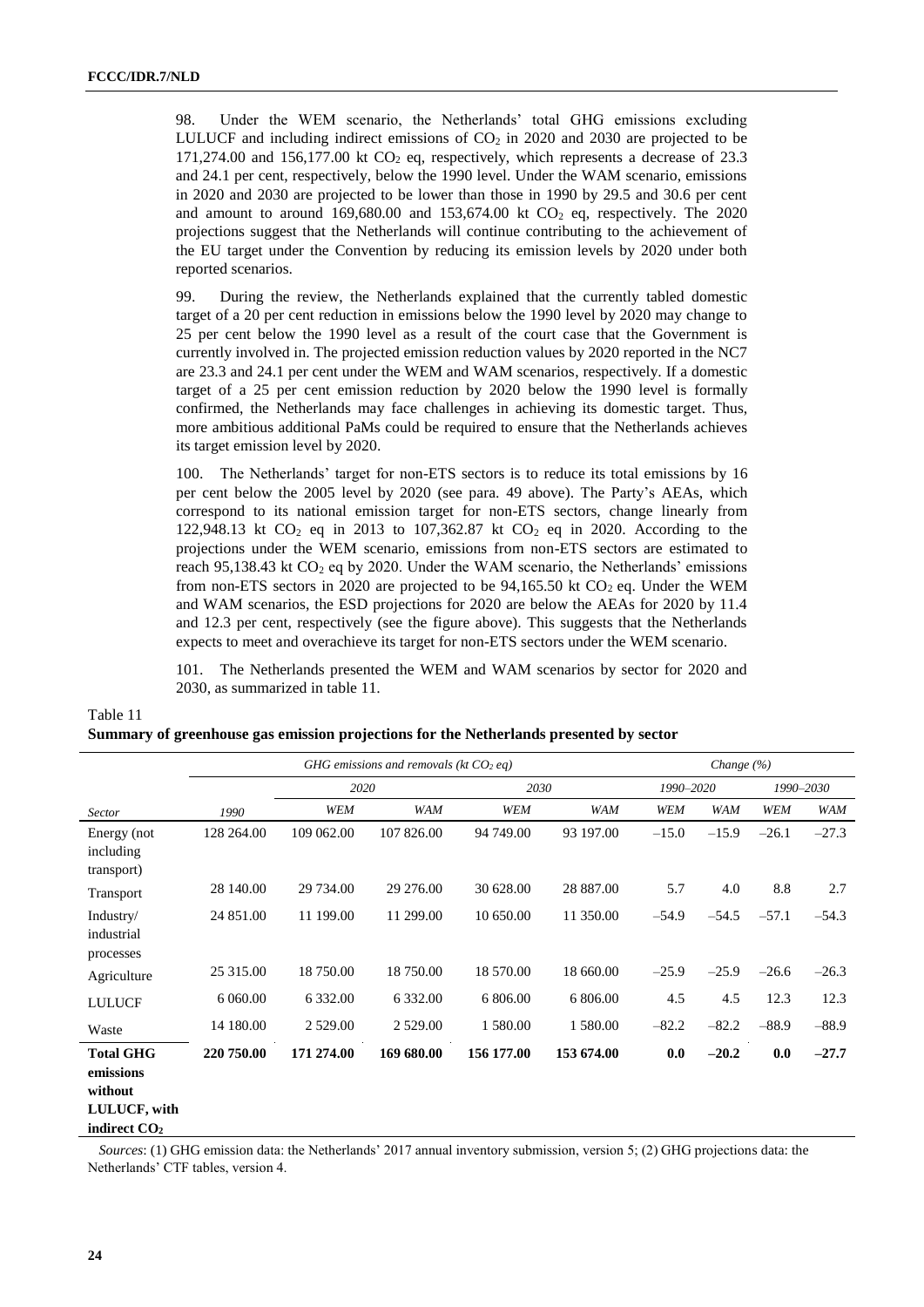102. According to the projections reported for 2020 under the WEM scenario, the most significant emission reductions are expected to occur in the energy (excluding transport), IPPU and waste sectors, amounting to projected reductions of  $19,202.00$  kt CO<sub>2</sub> eq (15.0) per cent), 13,652.00 kt  $CO_2$  eq (54.9 per cent) and 11,651.00 kt  $CO_2$  eq (82.2 per cent) between 1990 and 2020, respectively. These changes are largely attributable to the effects of the SDE+ subsidy scheme, the group of PaMs for built environment, the EU directive on eco-design (industry energy efficiency), the group of PaMs for industry, net metering and legislation on landfills and waste. The total effect of these policies by 2020 is projected to be  $25,935.00$  kt  $CO<sub>2</sub>$  eq.

103. The pattern of projected emissions reported for 2030 under the WEM scenario remains the same. The decrease in emissions from the energy sector (excluding transport) continues to prevail and largely defines the pattern, with the absolute decrease in projected emissions from the sector decreased by a further  $14,313.00$  kt  $CO<sub>2</sub>$  eq from 2020 and resulting in a decrease of the projected emissions for the energy sector of  $33,515.00$  kt CO<sub>2</sub> eq (26.1 per cent) for 2030 compared with 1990.

104. Emissions from the transport sector are projected to increase from 1990 to 2020 by 1,594.00 kt  $CO<sub>2</sub>$  eq (5.7 per cent), and by 2030 a further increase of 894.00 kt  $CO<sub>2</sub>$  eq is expected, bringing the projected change in the emissions from this sector between 1990 and 2030 to an increase of 2,488.00 kt  $CO<sub>2</sub>$  eq (8.8 per cent). Despite the projected increase in emissions from transport under the WEM scenario during 1990–2020, the projections show that the average annual rate of growth in transport emissions will be significantly moderated by the effect of PaMs  $(7,481.00 \text{ kt})$  CO<sub>2</sub> eq in 2020), which are predicted to result in a 55.7 per cent reduction of the average annual emission growth since 1990 from the sector.

105. If additional measures are considered (i.e. under the WAM scenario), the patterns of emission reductions by 2020 presented by sector and by gas remain the same, with the energy sector (excluding transport) demonstrating the largest reduction from the 1990 level with absolute values of 20,438.00 kt  $CO<sub>2</sub>$  eq (15.9 per cent) by 2020 and 35,067.00 kt  $CO<sub>2</sub>$ eq (27.3 per cent) by 2030. Emissions from transport under the WAM scenario are projected to increase from the 1990 level by 1,136.00 kt  $CO<sub>2</sub>$  eq (4.0 per cent) by 2020 and by 746.0 kt  $CO<sub>2</sub>$  eq (2.7 per cent) by 2030. The Netherlands presented the WEM and WAM scenarios by gas for 2020 and 2030, as summarized in table 12.

|                                                                  |            | GHG emissions and removals (kt $CO2$ eq) |             |             |             |           | Change $(\% )$ |            |            |
|------------------------------------------------------------------|------------|------------------------------------------|-------------|-------------|-------------|-----------|----------------|------------|------------|
|                                                                  |            | 2020                                     |             | 2030        |             | 1990–2020 |                | 1990–2030  |            |
| Gas                                                              | 1990       | <b>WEM</b>                               | <b>WAM</b>  | WEM         | <b>WAM</b>  | WEM       | <b>WAM</b>     | <b>WEM</b> | <b>WAM</b> |
| CO <sub>2</sub>                                                  | 162 271.00 | 143 133.00                               | 141 540.00  | 130 742.00  | 128 186.00  | $-11.8$   | $-12.8$        | $-19.4$    | $-21.0$    |
| CH <sub>4</sub>                                                  | 32 316.00  | 18 077.00                                | 18 077.00   | 16 669.00   | 16 722.00   | $-44.1$   | $-44.1$        | $-48.4$    | $-48.3$    |
| $N_2O$                                                           | 17 687.00  | 7 8 8 4 .00                              | 7 8 8 4 .00 | 7 7 8 6 .00 | 7 7 8 6 .00 | $-55.4$   | $-55.4$        | $-56.0$    | $-56.0$    |
| <b>HFCs</b>                                                      | 5 606.00   | 1926.00                                  | 1926.00     | 805.00      | 805.00      | $-65.6$   | $-65.6$        | $-85.6$    | $-85.6$    |
| <b>PFCs</b>                                                      | 2 663.00   | 138.00                                   | 138.00      | 138.00      | 138.00      | $-94.8$   | $-94.8$        | $-94.8$    | $-94.8$    |
| SF <sub>6</sub>                                                  | 207.00     | 116.00                                   | 116.00      | 38.00       | 38.00       | $-44.0$   | $-44.0$        | $-81.6$    | $-81.6$    |
| NF <sub>3</sub>                                                  | IE         | IE                                       | IE          | IE          | IE          | NA        | <b>NA</b>      | NA.        | <b>NA</b>  |
| <b>Total GHG</b><br>emissions<br>without<br>LULUCF,<br>including | 220 750.00 | 171 274.00                               | 169 681.00  | 156 178.00  | 153 675.00  | $-22.4$   | $-23.1$        | $-29.3$    | $-30.4$    |

**Summary of greenhouse gas emission projections for the Netherlands presented by gas** 

Table 12

**indirect CO<sup>2</sup>**

*Sources*: (1) GHG emission data: the Netherlands' 2017 annual inventory submission, version 5; (2) GHG projections data: the Netherlands' CTF tables, version 4.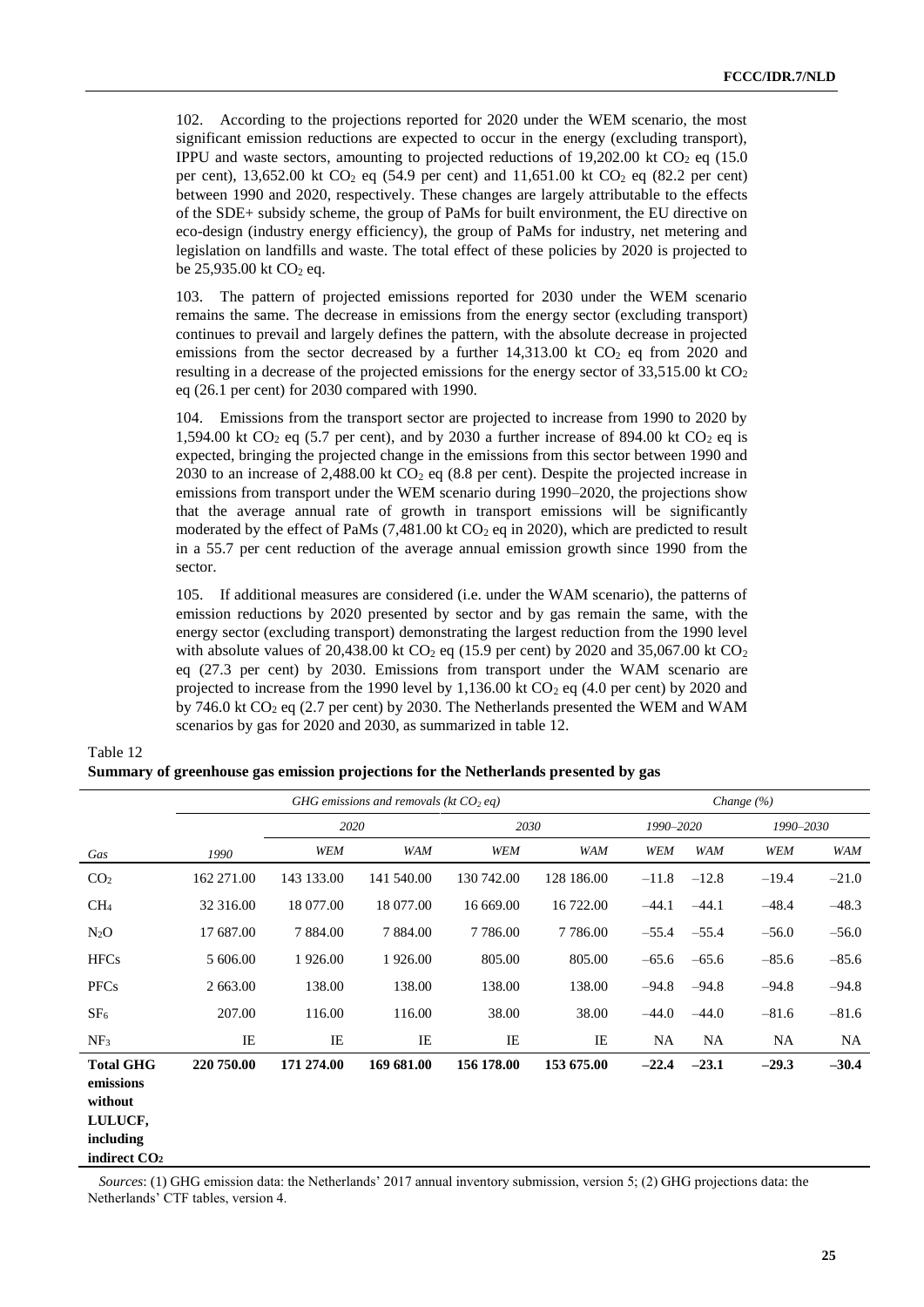106. Under the WEM scenario, the most significant reductions from 1990 to 2020 are projected for  $CO_2$  emissions at 19,138.00 kt  $CO_2$  eq (11.8 per cent). The reduction is mostly due to the effects of the SDE+ subsidy scheme, the group of PaMs addressing the built environment, the EU directive on eco-design (industry energy efficiency) and the group of PaMs addressing industrial emissions. The total effect of those policies by 2020 is projected to be  $22,925.00$  kt  $CO<sub>2</sub>$  eq.

107. Under the WEM scenario, the most significant reductions from 1990 to 2030 are projected for  $CO_2$  emissions at 31,529.00 kt  $CO_2$  eq (19.4 per cent).

108. If additional measures are considered (i.e. in the WAM scenario), the patterns of emission reductions by 2020 presented by sector and by gas remain the same. The biggest change from 1990 and 2020 is projected for  $CO_2$  emissions at 20,731.00 kt  $CO_2$  eq (12.8) per cent). From 1990 to 2030 the projected change in  $CO_2$  emissions is 34,085.00 kt  $CO_2$  eq (21.0 per cent).

## **(d) Assessment of adherence to the reporting guidelines**

109. The ERT assessed the information reported in the NC7 of the Netherlands and identified issues relating to completeness, transparency and adherence to the UNFCCC reporting guidelines on NCs. The findings are described in table 13.

Table 13

**Findings on greenhouse gas emission projections reported in the seventh national communication of the Netherlands**

| No.            | Reporting requirement, issue<br>type and assessment          | Description of the finding with recommendation or encouragement                                                                                                                                                                                                                                                       |
|----------------|--------------------------------------------------------------|-----------------------------------------------------------------------------------------------------------------------------------------------------------------------------------------------------------------------------------------------------------------------------------------------------------------------|
| $\mathbf{1}$   | Reporting requirement<br>specified in<br>paragraph 30        | The NC7 did not include sensitivity analyses for projections under either the<br>WEM or the WAM scenario. The issue was also raised in the previous review<br>report.                                                                                                                                                 |
|                | Issue type:<br>transparency                                  | During the review, the Netherlands explained that sensitivity analyses for<br>different variables are performed in different years. However, information on the<br>results of the analyses is not in the public domain (see para. 96 above).                                                                          |
|                | Assessment:<br>encouragement                                 | The ERT welcomes the Party's clarification and, to improve the transparency of<br>the model description for both the WEM and WAM scenarios, encourages the<br>Party to include the results of the sensitivity analyses in its next NC.                                                                                |
| $\overline{2}$ | Reporting requirement<br>specified in<br>paragraph 31        | The NC7 reported emission projections for the WEM scenario that are based on<br>the total GHG emissions without LULUCF. However, the background data for<br>the projections were not consistent with the actual inventory data for the total<br>GHG emissions without LULUCF for the preceding years.                 |
|                | Issue type:<br>transparency<br>Assessment:<br>recommendation | During the review, the Party resubmitted the CTF tables to correct this error;<br>however, the projection values in the body of the NC7 remain the same (see<br>para. 82 above).                                                                                                                                      |
|                |                                                              | The ERT welcomed the Party's efforts in making corrections and accepted the<br>resubmitted CTF tables. The ERT recommends that the Netherlands make<br>further efforts to ensure consistency between the inventory data and its NCs in<br>order to improve the transparency of the projections section of the report. |
|                |                                                              | The Party may, for example, include specific procedures in the existing quality<br>control plan to check consistency between the actual inventory data, the<br>background data used in the projection calculations and the content of the<br>projections tables reported in its NCs.                                  |
| 3              | Reporting requirement<br>specified in<br>paragraph 43        | The NC7 did not include a description of modelling approaches for the IPPU,<br>agriculture, waste and LULUCF sectors or the key features of the relevant<br>models.                                                                                                                                                   |
|                | Issue:<br>completeness<br>Assessment:                        | During the review, the Party provided detailed explanations of the modelling<br>approaches used for each sector, including gas coverage, purpose and key<br>assumptions, as well as strengths and weaknesses of the models used for each                                                                              |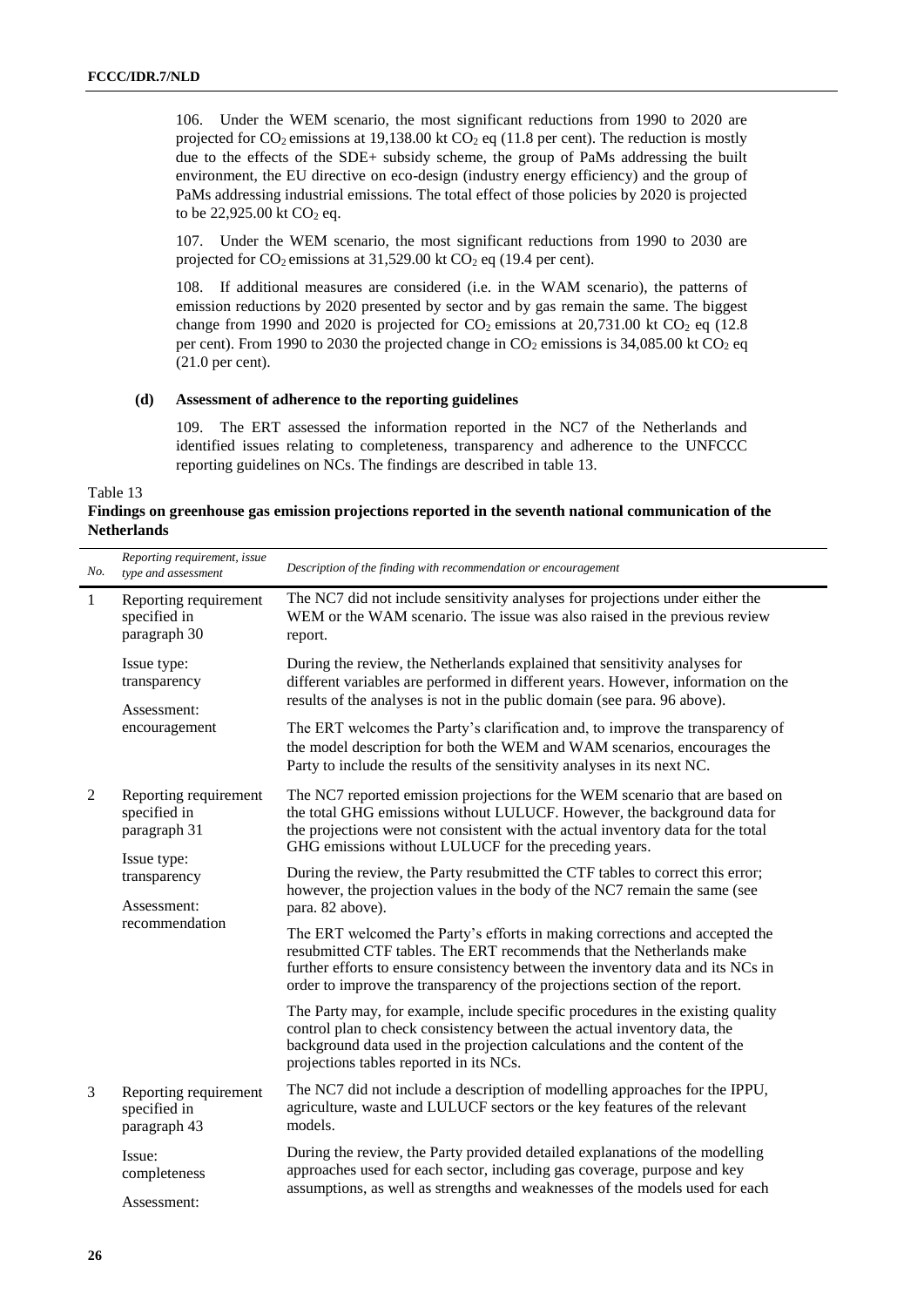| No.            | Reporting requirement, issue<br>type and assessment                  | Description of the finding with recommendation or encouragement                                                                                                                                                                                                                                                                                                                                                                                                                                                                                                                                   |
|----------------|----------------------------------------------------------------------|---------------------------------------------------------------------------------------------------------------------------------------------------------------------------------------------------------------------------------------------------------------------------------------------------------------------------------------------------------------------------------------------------------------------------------------------------------------------------------------------------------------------------------------------------------------------------------------------------|
|                | encouragement                                                        | sector.                                                                                                                                                                                                                                                                                                                                                                                                                                                                                                                                                                                           |
| $\overline{4}$ | Reporting requirement<br>specified in<br>paragraph 45<br>Issue type: | The ERT welcomed the Party's explanations and, to improve completeness,<br>encourages the Netherlands to include a brief description of the modelling<br>approach used for each sector in its next NC.<br>The Netherlands did not provide information in the NC7 on the differences in the<br>assumptions, methodologies, models and approaches used, or on the key<br>variables and assumptions used in the preparation of the projection scenarios,<br>since the submission of its NC6.                                                                                                         |
|                | transparency                                                         | During the review, the Netherlands explained that the changes in key                                                                                                                                                                                                                                                                                                                                                                                                                                                                                                                              |
|                | Assessment:<br>encouragement                                         | assumptions, variables and modelling methods were included in the NEV 2017<br>and are updated on an annual basis. The reference to the publication is included<br>in the NC7.                                                                                                                                                                                                                                                                                                                                                                                                                     |
|                |                                                                      | The ERT welcomes the Party's clarifications and, to improve transparency,<br>encourages the Party to include the summative description of the changes in<br>models between different submissions in its next NC.                                                                                                                                                                                                                                                                                                                                                                                  |
| 5              | Reporting requirement<br>specified in<br>paragraph 47                | The NC7 did not provide information describing the underlying assumptions<br>associated with the variables used in the modelling (e.g. GDP, population,<br>population growth) (see paras. 92 and 93 above).                                                                                                                                                                                                                                                                                                                                                                                       |
|                | Issue type:<br>transparency<br>Assessment:<br>encouragement          | During the review, the Netherlands explained that the assumptions were updated<br>on the basis of the most recent economic developments known at the time of the<br>preparation of the projections, and it described the assumptions associated with<br>the variables presented in the NC7. The Party also explained that there were<br>additional category-specific assumptions, including, but not limited to, recycling,<br>waste management and urban development, which were not presented in table<br>5.3 of the NC7 but were used for modelling purposes in the underlying<br>projections. |
|                |                                                                      | The ERT welcomes the Party's explanations and, to improve transparency,<br>encourages the Party to include the description of the key assumptions used for<br>the modelling in its next NC.                                                                                                                                                                                                                                                                                                                                                                                                       |

*Note*: Paragraph number listed under reporting requirement refers to the relevant paragraph of the UNFCCC reporting guidelines on NCs. The reporting on the requirements not included in this table is considered to be complete, transparent and adhering to the UNFCCC reporting guidelines on NCs.

## **2. Assessment of the total effect of policies and measures**

#### **(a) Technical assessment of the reported information**

110. In the NC7 the Netherlands presented the estimated and expected total effect of implemented and adopted PaMs and an estimate of the total effect of its PaMs, in accordance with the WEM scenario, compared with a situation without such PaMs. Information is presented in terms of GHG emissions avoided or sequestered, by gas (on a CO<sup>2</sup> eq basis), in 2020. It also presented relevant information on factors and activities for each sector for 1990–2020.

111. The Netherlands reported that the total estimated effect of its adopted and implemented PaMs is  $38,758.20$  kt  $CO<sub>2</sub>$  eq. According to the information reported in the NC7, PaMs implemented in the energy sector will deliver the largest emission reductions, followed by PaMs implemented in the transport sector. Table 14 provides an overview of the total effect of PaMs as reported by the Netherlands.

112. The Netherlands reported the total effect of PaMs by gas for 2020 and 2030. The greatest reduction will be achieved in  $CO<sub>2</sub>$  (24 and 25.7 Mt, respectively). Under both the WEM and WAM scenarios, reductions of 0.5 Mt CO<sub>2</sub> eq for CH<sub>4</sub>, 0.3 Mt CO<sub>2</sub> eq for N<sub>2</sub>O and  $0.4$  Mt CO<sub>2</sub> eq for F-gases are expected.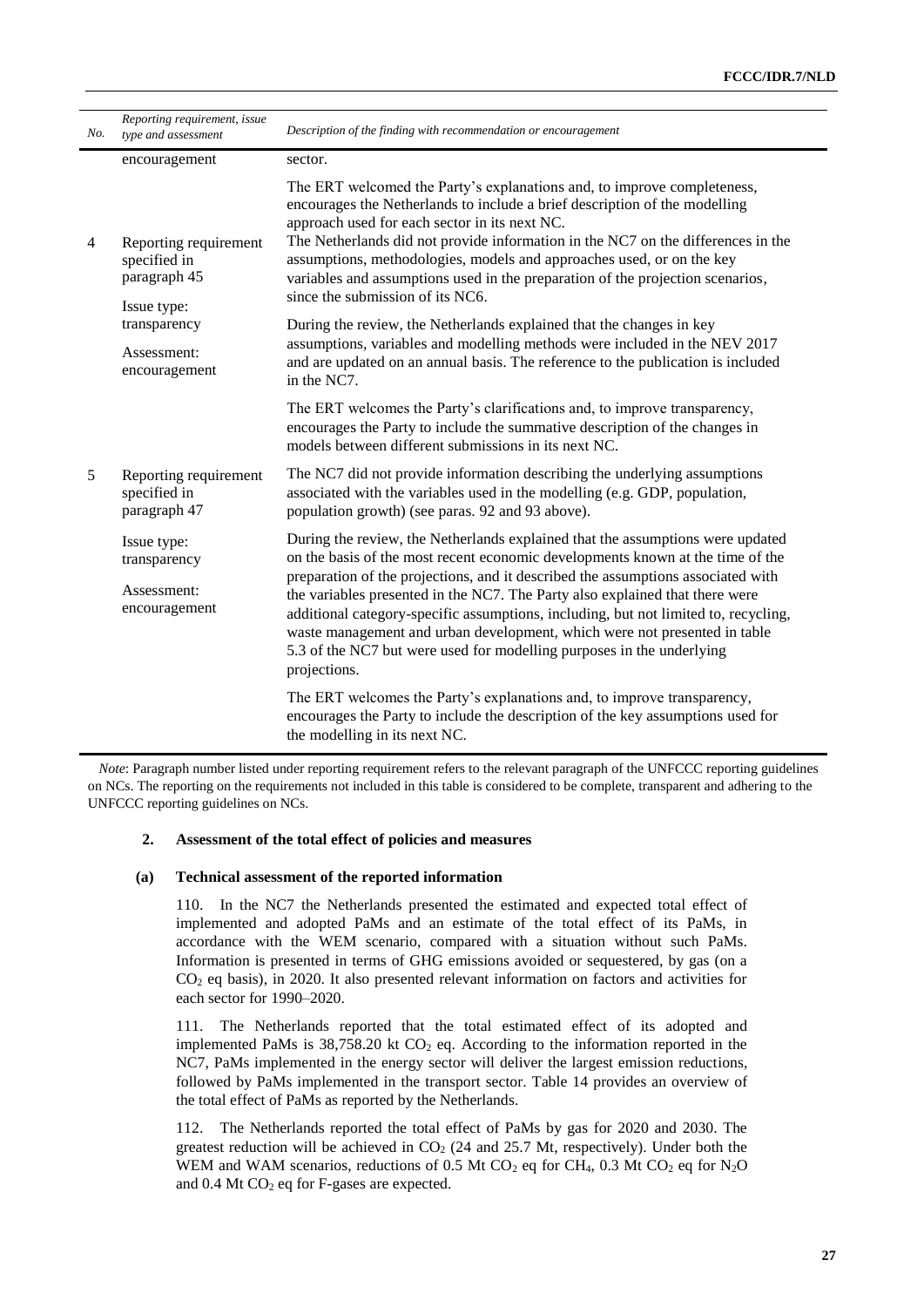Table 14

113. Additional emission reductions of 15 Mt  $CO<sub>2</sub>$  eq under the WEM scenario or 16 Mt CO<sup>2</sup> eq under the WAM scenario are expected for the period 2020–2030. From 2021 to 2030,  $CO<sub>2</sub>$  emissions are anticipated to decrease by 12.4 and 13.4 Mt  $CO<sub>2</sub>$  eq, respectively. Under both the WEM and WAM scenarios, CH<sup>4</sup> emissions are expected to decrease by 1.4 Mt CO<sub>2</sub> eq, N<sub>2</sub>O emissions by 0.1 Mt CO<sub>2</sub> eq and F-gases by 1.2 Mt CO<sub>2</sub> eq.

114. The NC7 includes the total effect of PaMs in 1995, 2000, 2005, 2010, 2015, 2020 and 2030 by gas, but not by sector. During the review, the Party provided information on the total effect of PaMs by sector and for cross-cutting PaMs for 2030. The Party explained that an accurate distinction of the effects of PaMs between the sectors is not always possible because some of them have an integrated impact on several sectors. For example, the reduction programme for non- $CO<sub>2</sub>$  GHGs includes N<sub>2</sub>O reduction measures in industrial processes and the reduction of waste disposal in landfills, which have an effect on emissions from both the IPPU and waste sectors (see issue 1 in table 15).

115. The reduction in  $CO<sub>2</sub>$  emissions already achieved through individual PaMs was not reported in the NC7. During the review, the Party explained that this information is not readily available. Although all Dutch policies are required to be evaluated periodically on an ex post basis, the evaluations are performed for individual PaMs with their own timing, system boundaries and evaluation criteria (effect on  $CO<sub>2</sub>$  emissions is not always a criterion). Therefore, there is no single integrated ex post evaluation for all PaMs indicating the effect of each PaM on  $CO_2$  emissions. Nevertheless, the monitoring of PaMs and their ex post evaluations provide crucial data that are used by experts in the NEOMS<sup>4</sup> modelling.

|                            | 2020                                                                     |                                                          |                                                                          |  |
|----------------------------|--------------------------------------------------------------------------|----------------------------------------------------------|--------------------------------------------------------------------------|--|
| <b>Sector</b>              | Effect of implemented<br>and adopted measures<br>(kt CO <sub>2</sub> eq) | Effect of planned<br>measures<br>(kt CO <sub>2</sub> eq) | Effect of implemented and<br>adopted measures<br>(kt CO <sub>2</sub> eq) |  |
| Energy (without transport) | 20 714.20                                                                | 237.00                                                   | 39 190.00                                                                |  |
| <b>Transport</b>           | 7481.00                                                                  |                                                          | 9 370.00                                                                 |  |
| Industrial processes       | 1 134.00                                                                 |                                                          | $5700.00^a$                                                              |  |
| Agriculture                | 100.00                                                                   |                                                          | 100.00                                                                   |  |
| <b>LULUCF</b>              | NA.                                                                      |                                                          | <b>NA</b>                                                                |  |
| Waste management           | 1 310.00                                                                 |                                                          | not included                                                             |  |
| Cross-cutting PaMs         | 8 019.00                                                                 |                                                          | 18360.00 <sup>b</sup>                                                    |  |
| <b>Total</b>               | 38 521.20                                                                | 237.00                                                   | 68 410.00                                                                |  |

## **Projected effects of the Netherlands' planned, implemented and adopted policies and measures by 2020 and 2030**

*Sources*: (1) for 2020, the Netherlands' BR3 CTF table 3; (2) for 2030, materials provided by the Netherlands during the review week.

*Note*: The total effect of implemented and adopted PaMs is determined by comparing the WAM scenario from the NEV 2017 projections with a situation where no policy changes are assumed after 2012 to take into account the impact of the Agreement on Energy for Sustainable Growth (2013), which is the main policy framework in the Netherlands. For the establishment of this reference, the policy scenario "Without the Energy Agreement" from the NEV 2017 was used. In order to determine the impact of EU regulations and other national PaMs adopted before 2013, the projections from 2012 were used as a reference. For the EU and national PaMs, the impact of changes after 2012 was determined by comparing the WEM scenario with the "Without the Energy Agreement" scenario from the NEV 2017.

<sup>*a*</sup> Includes the group of PaMs for industry and the EU F-gas regulation.

 $\bar{b}$  Excludes the group of PaMs for industry and the EU F-gas regulation.

-

<sup>4</sup> The National Energy Outlook Modelling System (NEOMS) is the primary modelling suite, developed for over 20 years by the Energy Research Centre of the Netherlands and the Environmental Assessment Agency for projections and policy evaluations.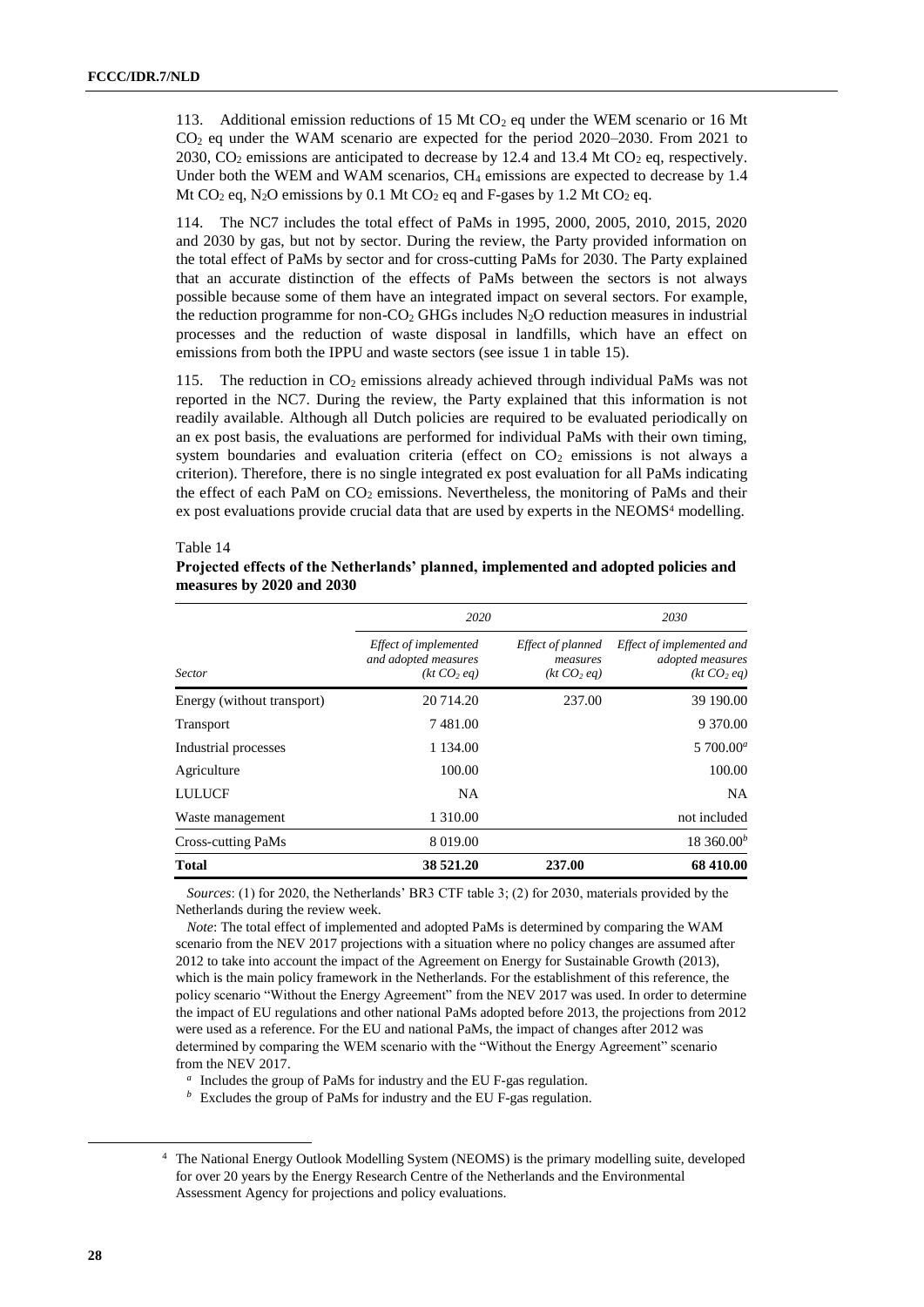#### **(b) Assessment of adherence to the reporting guidelines**

116. The ERT assessed the information reported in the NC7 of the Netherlands and identified an issue relating to completeness, transparency and adherence to the UNFCCC reporting guidelines on NCs. The finding is described in table 15.

#### Table 15

## **Findings on the assessment of the total effect of policies and measures from the review of the seventh national communication of the Netherlands**

| No. | Reporting requirement, issue<br>type and assessment | Description of the finding with recommendation or encouragement                                                                                                                                                                                               |
|-----|-----------------------------------------------------|---------------------------------------------------------------------------------------------------------------------------------------------------------------------------------------------------------------------------------------------------------------|
|     | Reporting requirement<br>specified in               | The NC7 did not include the total effect of PaMs presented by sector, although<br>projections by individual sector were reported for the WEM scenario.                                                                                                        |
|     | paragraph 41<br>Issue type:                         | During the review, the Party provided information on the total effect of PaMs by<br>sector as well as for cross-cutting PaMs for 2030.                                                                                                                        |
|     | transparency<br>Assessment:<br>encouragement        | The ERT commends the Netherlands for providing the information on effects of<br>PaMs by sector for 2030. To improve the transparency of reporting the effect of                                                                                               |
|     |                                                     | PaMs, the ERT encourages the Party to include in its next NC information on the<br>total effect of PaMs for individual sectors (similar to NC7 table 5.1 showing impact<br>by gas) for the period 1995–2030 for the years for which information is available. |

*Note*: Paragraph number listed under reporting requirement refers to the relevant paragraph of the UNFCCC reporting guidelines on NCs. The reporting on the requirements not included in this table is considered to be complete, transparent and adhering to the UNFCCC reporting guidelines on NCs.

## **3. Supplementarity relating to the mechanisms pursuant to Articles 6, 12 and 17 of the Kyoto Protocol**

#### **(a) Technical assessment of the reported information**

117. In the NC7 the Netherlands provided information on how its use of the mechanisms under Articles 6, 12 and 17 of the Kyoto Protocol is supplemental to domestic action, although it did not elaborate on supplementarity as such. The information presented concerns mainly credit units from the Kyoto Protocol market-based mechanisms acquired for the first commitment period and contained in the Dutch registry at the end of 2016. During the review, the Netherlands informed the ERT that the operation of the Kyoto Protocol market-based mechanisms is being facilitated, but no emission credits have been acquired by the Government. During the review, the ERT learned that the Netherlands does not plan to use the market-based mechanisms to meet its Kyoto Protocol target. In addition, no units from market-based mechanisms and LULUCF have been used to meet the Kyoto Protocol target for the second commitment period.

118. The Government informed the Parliament in 2011 of its expectation that the emission reduction target for non-ETS sectors could be achieved domestically and that it would not be necessary to buy units from market-based mechanisms such as the CDM and joint implementation. It was further decided that the unused credits would be cancelled.

119. During the first commitment period, the Netherlands contracted 33.2 Mt carbon credits from CDM projects, 17.1 Mt from joint implementation projects, 3 Mt carbon credits from Latvia (Green Investment Scheme) and 2.2 Mt from participation in carbon funds in order to meet its obligations under the Kyoto Protocol.

## **(b) Assessment of adherence to the reporting guidelines**

120. The ERT assessed the information reported in the NC7 of the Netherlands and identified an issue relating to transparency. The finding is described in table 16.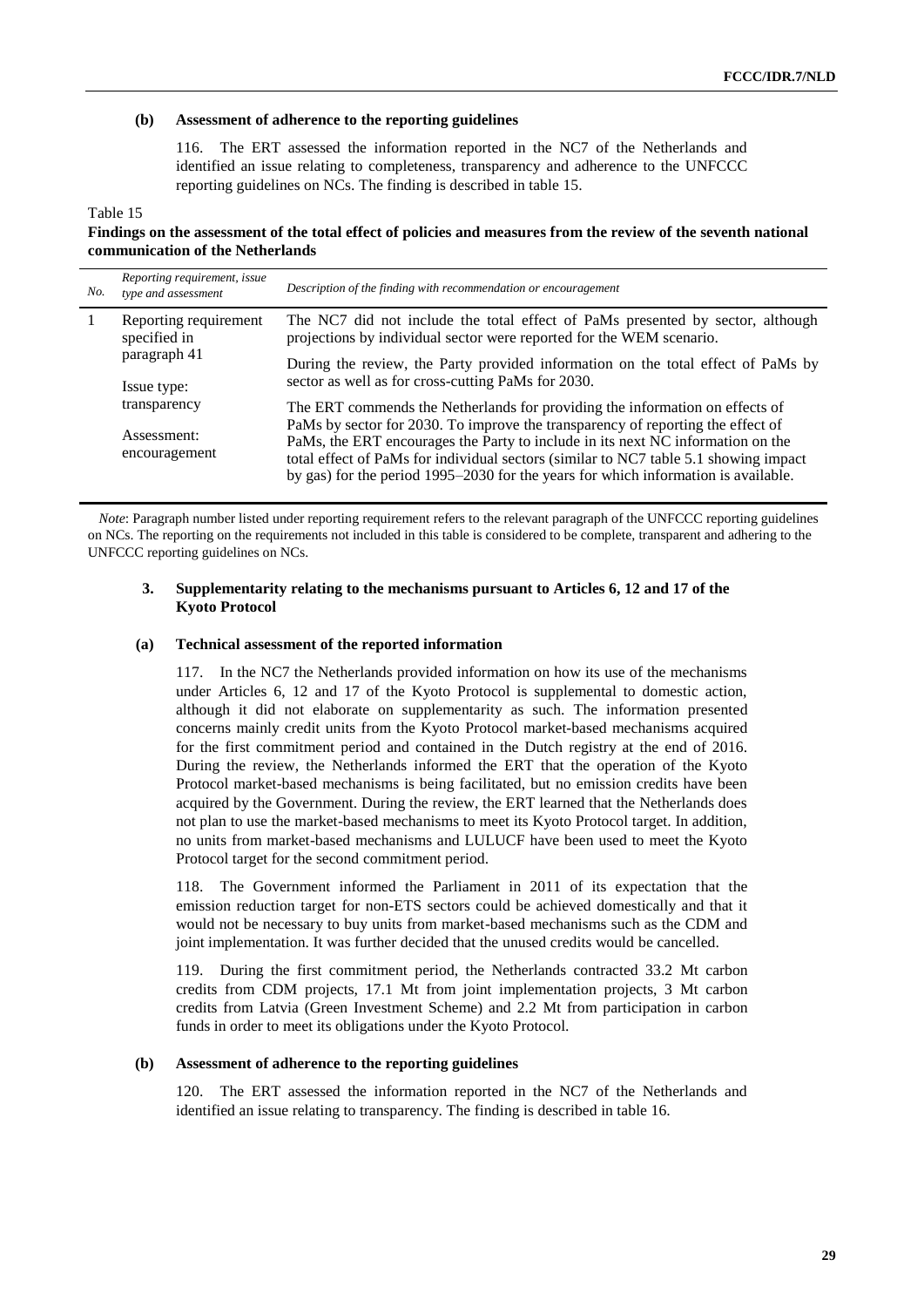#### Table 16

**Findings on supplementarity relating to the mechanisms pursuant to Articles 6, 12 and 17 of the Kyoto Protocol from the review of the seventh national communication of the Netherlands**

| No. | Reporting requirement, issue<br>type and assessment   | Description of the finding with recommendation                                                                                                                                                                                                                                                                                        |
|-----|-------------------------------------------------------|---------------------------------------------------------------------------------------------------------------------------------------------------------------------------------------------------------------------------------------------------------------------------------------------------------------------------------------|
| -1  | Reporting requirement<br>specified in<br>paragraph 33 | The NC7 did not provide transparent information on the use of the flexible market-<br>based mechanisms in terms of their supplementarity to domestic action for the<br>second commitment period of the Kyoto Protocol. The ERT noted that the<br>Netherlands included the information that it does not plan to use the Kyoto Protocol |
|     | Issue type:<br>transparency                           | market-based mechanisms in the BR3; however, this was not reflected in the NC7.                                                                                                                                                                                                                                                       |
|     | Assessment:<br>recommendation                         | During the review, the Netherlands informed the ERT that, according to the<br>Government's decision, no credits will be used to meet the emission reduction target<br>for the second commitment period of the Kyoto Protocol. Therefore, there is no<br>supplementarity to domestic action.                                           |
|     |                                                       | The ERT recommends that the Netherlands include in its next NC information on the<br>use of credits and its plans for the use of credits (even if it does not plan to use them)<br>to meet its commitments under the second commitment period of the Kyoto Protocol.                                                                  |

*Note*: Paragraph number listed under reporting requirement refers to the relevant paragraph of the reporting guidelines for supplementary information. The reporting on the requirements not included in this table is considered to be complete and transparent.

## **D. Provision of financial and technological support to developing country Parties, including information under Articles 10 and 11 of the Kyoto Protocol**

#### **1. Financial resources, including under Article 11 of the Kyoto Protocol**

#### **(a) Technical assessment of the reported information**

121. The Netherlands reported information on the provision of financial support required under the Convention and its Kyoto Protocol, including on financial support provided, committed and pledged, allocation channels and annual contributions.

122. The Netherlands indicated what "new and additional" financial resources it has provided and clarified how it has determined such resources as being "new and additional". The Netherlands considers all annual disbursements approved by the Parliament in the Dutch Government's budget as "new and additional" financial resources for 2015 and 2016. The ERT noted that for the NC6 the Netherlands used another definition, according to which the financial resources beyond its ODA of 0.7 per cent of gross national income were defined as "new and additional". The new definition of "new and additional" makes it difficult for the ERT to make a direct comparison with 2015–2016 and to quantify the trends in ODA. During the review, the Netherlands clarified that despite the economic crisis that began in 2008 it maintained its (average) ODA spending at 0.7 per cent of GDP in 2010–2012, and that during the period under review climate finance was generally additional to the 0.7 per cent ODA spending for the Millennium Development Goals, as reported in its NC6.

123. The Netherlands reported that it delivered on its commitment of fast-start finance during 2010–2012. In the period since fast-start finance, it has chosen what it considers to be a more 'flexible' approach in line with its pledge of contributing a "fair share" to the costs of mitigation and adaptation to climate change in developing countries. The Netherlands did not clarify how it determined its "fair share" of contributions.

124. The Netherlands reported on private climate finance in line with the joint statement on tracking progress towards the USD 100 billion goal adopted by the major donors in September 2015, according to which private climate finance is defined as "private finance for climate-relevant activities that has been mobilized by public finance or by a public policy intervention, including technical assistance to enable policy and regulatory reform". The Netherlands described the methodological choices it made in defining what it considers as public and private entities, direct versus indirect mobilization, types of public finance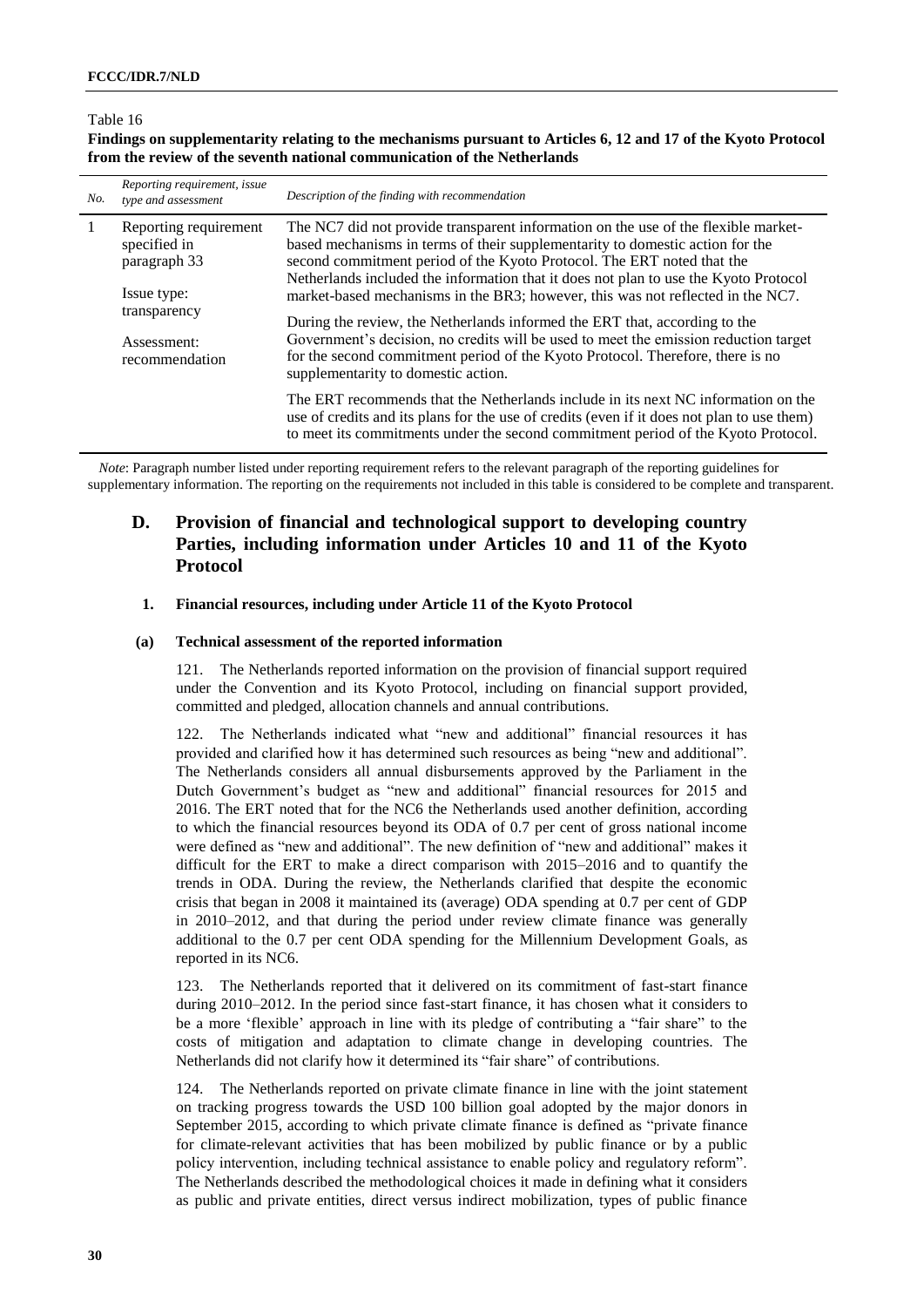instrument, attribution, data and point of measurement. The Netherlands classifies developing countries on the basis of the list of ODA recipients of the Development Assistance Committee of the Organisation for Economic Co-operation and Development. Consequently, the NC7 provides 'best estimates' of the private finance that was mobilized by public finance from the Netherlands to support developing country Parties.

125. Table 17 provides information on the public financial support provided by the Netherlands over the period 2013–2016 to developing country Parties through multilateral and bilateral channels.

## Table 17

| Summary of information on provision of financial support by the Netherlands in 2013–2016 |  |  |
|------------------------------------------------------------------------------------------|--|--|
| (Millions of United States dollars)                                                      |  |  |

| Allocation channel of public financial                                      | Year of disbursement |              |             |          |
|-----------------------------------------------------------------------------|----------------------|--------------|-------------|----------|
| support                                                                     | 2013                 | 2014         | 2015        | 2016     |
| Official development assistance <sup>a</sup>                                | 5 4 3 5 4 5          | 5 5 7 2.9 7  | 5 7 2 5 .51 | 4 966.26 |
| Climate-specific contributions through<br>multilateral channels, including: | 40.16                | 18.21        | 12.40       | 31.83    |
| Global Environment Facility                                                 | 14.53                | 15.05        | $\Omega$    | 15.77    |
| <b>Least Developed Countries Fund</b>                                       | 25.00                | $\theta$     | $\Omega$    | $\Omega$ |
| <b>Montreal Protocol</b>                                                    | 631.05               | 3.16         | 3.34        | 3.34     |
| Green Climate Fund                                                          | $\Omega$             | $\Omega$     | 9.05        | 12.72    |
| Financial institutions, including<br>regional development banks:            | 44.02                | 93.50        | 188.82      | 161.56   |
| World Bank                                                                  | 43.74                | 13.93        | 133.84      | 139.50   |
| <b>International Finance Corporation</b>                                    | $\overline{0}$       | 13.11        | 6.07        | 2.40     |
| African Development Bank                                                    |                      | 55.70        | 37.84       | 13.25    |
| Asian Development Bank                                                      | $\overline{0}$       | 0.53         | 4.05        | 0.40     |
| European Bank for Reconstruction<br>and Development                         | 0.03                 | $\mathbf{0}$ | $\theta$    | $\theta$ |
| United Nations bodies, including:                                           | 5.72                 | 22.79        | 42.22       | 62.75    |
| <b>United Nations Development</b><br>Programme                              | 3.59                 | 1.96         | 1.64        | 1.52     |
| <b>United Nations Environment</b><br>Programme                              | 1.78                 | 1.87         | 2.90        | 1.68     |
| Food and Agriculture Organization<br>of the United Nations                  | 0.31                 | 0.33         | 1.12        | 6.00     |
| International Fund for Agricultural<br>Development                          | $\theta$             | 12.68        | 18.07       | 39.39    |
| Other                                                                       | 0.03                 | $\mathbf{0}$ | 1.85        | 1.42     |

*<sup>a</sup>Sources*: (1) Query Wizard for International Development Statistics, available a[t http://stats.oecd.org/qwids/;](http://stats.oecd.org/qwids/) (2) the Netherlands' BR3 CTF tables.

#### **(b) Assessment of adherence to the reporting guidelines**

126. The ERT assessed the information reported in the NC7 of Netherlands and identified issues relating to transparency and adherence to the UNFCCC reporting guidelines on NCs. The findings are described in table 18.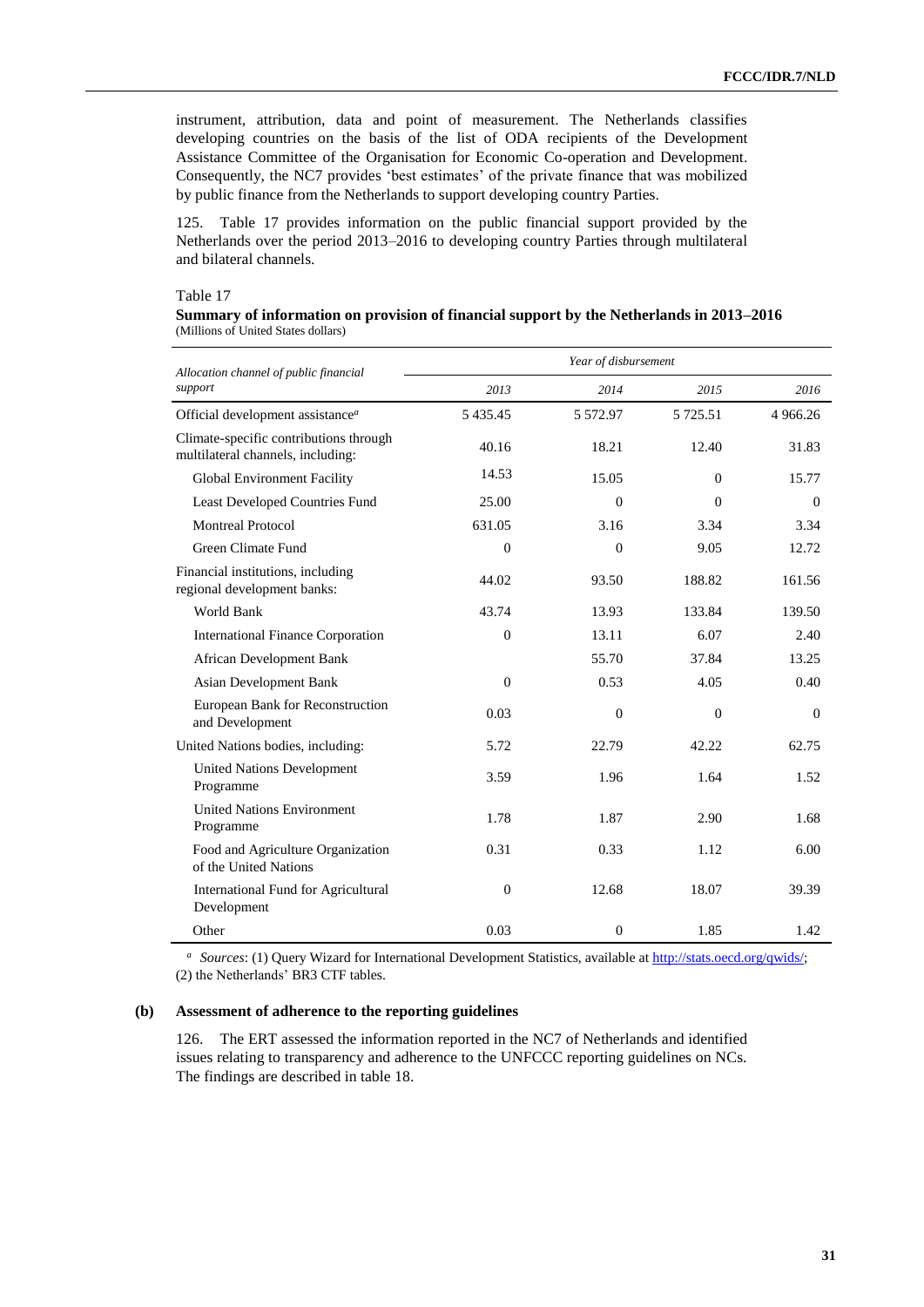### Table 18

## **Findings on financial resources, including under Article 11 of the Kyoto Protocol, from the review of the seventh national communication of the Netherlands**

| No. | Reporting requirement, issue<br>type and assessment                | Description of the finding with recommendation or encouragement                                                                                                                                                                                                                                                            |
|-----|--------------------------------------------------------------------|----------------------------------------------------------------------------------------------------------------------------------------------------------------------------------------------------------------------------------------------------------------------------------------------------------------------------|
| 1   | Reporting requirement <sup>a</sup><br>specified in<br>paragraph 51 | The Netherlands reported in its NC7 that it considers financial resources allocated<br>over 2013–2016 as "new and additional" because its budgets are approved by the<br>Parliament on an annual basis.                                                                                                                    |
|     | Issue type:<br>transparency                                        | The ERT recommends that the Netherlands provide transparent and detailed<br>information to show how it determines financial resources as "new and additional".                                                                                                                                                             |
|     | Assessment:<br>recommendation                                      | For example, if such allocation is made in comparison to the budget for previous<br>years, it would be useful to provide the relevant figures.                                                                                                                                                                             |
| 2   | Reporting requirement <sup>a</sup><br>specified in<br>paragraph 53 | The Netherlands provided in its NC7 information in table 7.4(b) on public financial<br>support by organization and in table 7.5 on climate finance allocated through<br>bilateral, regional and other channels in a slightly different format than is required by                                                          |
|     | Issue type:<br>transparency<br>Assessment:                         | the UNFCCC reporting guidelines on NCs. The Party explained that this was done to<br>"bring those tables in line with the improved format of the CTF tables used for the<br>BR". However, the modified tables do not include the values in United States dollars<br>as required by the UNFCCC reporting guidelines on NCs. |
|     | encouragement                                                      | During the review, the Netherlands provided detailed information on its financial<br>support in euro and in United States dollars, including information on the exchange<br>rates used for conversion.                                                                                                                     |
|     |                                                                    | The ERT encourages the Netherlands to enhance the transparency of the reporting in<br>its next NC by including the information in United States dollars in tables 7.4(b) and<br>7.5.                                                                                                                                       |
| 3.  | Reporting requirement <sup>b</sup><br>specified in<br>paragraph 41 | The Netherlands reported in its NC7 that it considered financial resources allocated<br>over 2013–2016 as "new and additional"; however, it did not provide information on<br>how it took into account the need for adequacy and predictability in the flow of those                                                       |
|     | Issue type:<br>completeness                                        | resources.                                                                                                                                                                                                                                                                                                                 |
|     | Assessment:<br>recommendation                                      | The ERT recommends that the Netherlands provide information on how it took into<br>account the need for adequacy and predictability in the flow of the resources.                                                                                                                                                          |

*Note*: The reporting on the requirements not included in this table is considered to be complete, transparent and adhering to the UNFCCC reporting guidelines on NCs.

*<sup>a</sup>* Paragraph numbers listed under reporting requirement refer to the relevant paragraphs of the UNFCCC reporting guidelines on NCs.

*b* Paragraph numbers listed under reporting requirement refer to the relevant paragraph of the reporting guidelines for supplementary information.

#### **2. Technology development and transfer, including information under Article 10 of the Kyoto Protocol**

#### **(a) Technical assessment of the reported information**

127. The Netherlands provided information on steps, measures and activities related to technology transfer, access and deployment benefiting developing countries, including information on activities undertaken by the public and private sectors. The Netherlands stated that it does not track technology development and transfer and provided an illustrative list of activities supported, in a format that it stated had been brought in line with the improved format for the CTF tables used for the BR2 and BR3. The examples include the Energising Development partnership programme, the Integrated Seed Sector Development programme in Ethiopia, the Integrated Seed Sector Development programme and the Integrated Seed Sector Development programme plus in Uganda, and the Ghana Climate Innovation Centre. The Netherlands stated in its NC7 that technology development and transfer form an integral part of many activities related to climate change mitigation and adaptation, and both private sector and knowledge institutes are partners in providing support.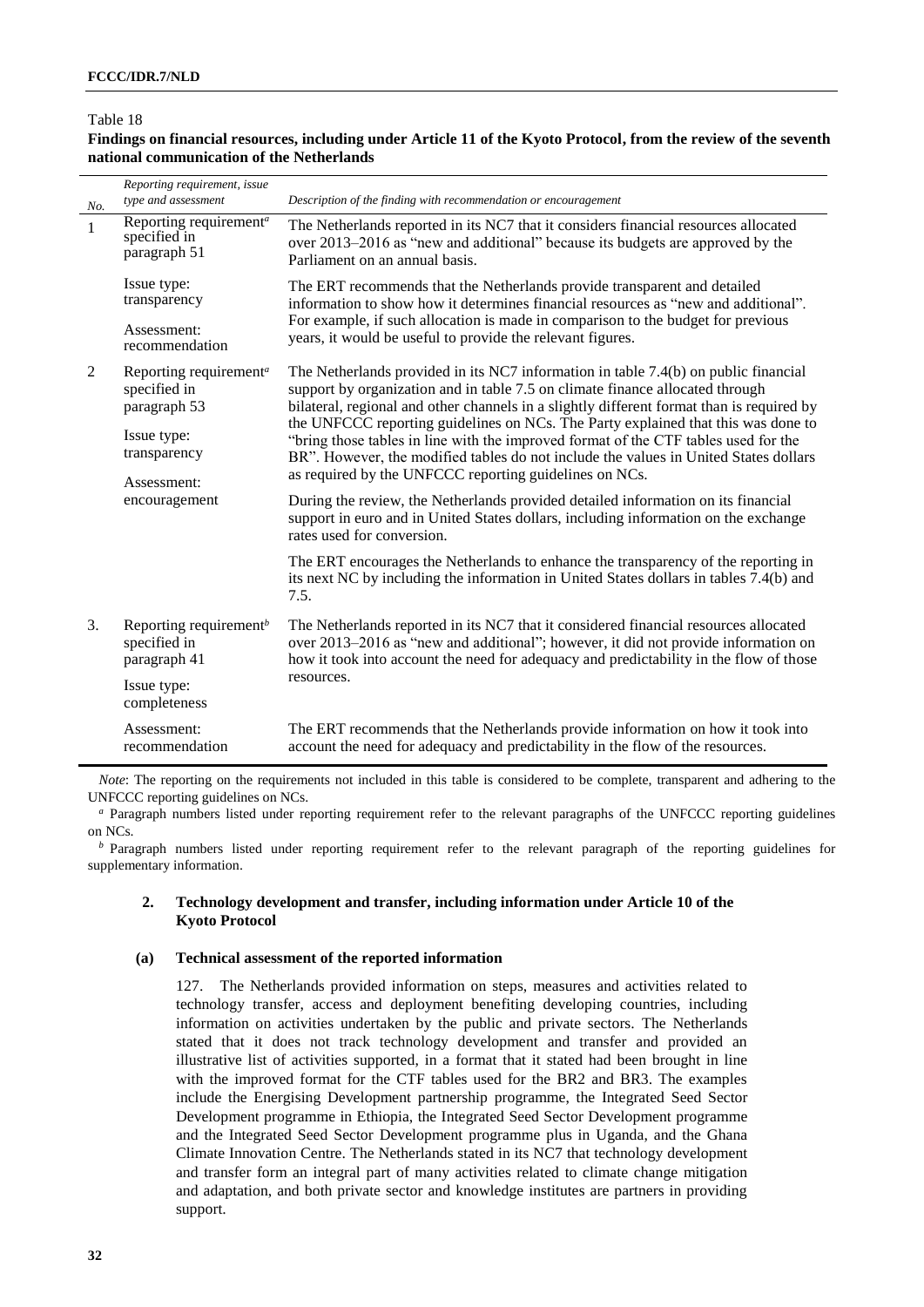128. During the review, the Netherlands illustrated how some of the activities enhance endogenous capacities and the roles played by the private sector and knowledge institutes. The Netherlands provided examples of support provided for the deployment and enhancement of the endogenous capacities and technologies of non-Annex I Parties. During the review, the Netherlands provided additional information on the 'success' story of a solar project and the 'failure' of a jatropha project (see issue 2 in table 19).

129. The ERT noted that the Netherlands provided a list of activities providing support for technology development and transfer. Support for technology development and transfer forms an integral part of many activities related to climate change mitigation and/or adaptation, encompassing both hardware (equipment) and software (know-how, methods and practices). Both the private sector and several knowledge institutes are partners in providing such support.

130. The Netherlands provided information, by way of a list of projects and activities, on steps taken to promote, facilitate and finance the transfer of technology to developing countries and to build their capacity in order to facilitate implementation of Article 10 of the Kyoto Protocol.

#### **(b) Assessment of adherence to the reporting guidelines**

131. The ERT assessed the information reported in the NC7 of the Netherlands and identified issues relating to completeness, transparency and adherence to the UNFCCC reporting guidelines on NCs. The findings are described in table 19.

#### Table 19

**Findings on technology development and transfer, including information under Article 10 of the Kyoto Protocol, from the review of the seventh national communication of the Netherlands**

| No. | Reporting requirement, issue type and<br>assessment   | Description of the finding with recommendation or encouragement                                                                                                                                                                                      |
|-----|-------------------------------------------------------|------------------------------------------------------------------------------------------------------------------------------------------------------------------------------------------------------------------------------------------------------|
| 1   | Reporting requirement<br>specified in<br>paragraph 55 | Although the Netherlands provided details of supported projects involving<br>technology transfer to developing country Parties, it did not provide any<br>information on the impact on GHG emissions.                                                |
|     | Issue type:<br>transparency                           | The ERT encourages the Netherlands to report, in its next NC, all elements<br>required by table 6 of the UNFCCC reporting guidelines on NCs, including<br>GHG emissions, for greater transparency.                                                   |
|     | Assessment:<br>encouragement                          |                                                                                                                                                                                                                                                      |
| 2   | Reporting requirement<br>specified in<br>paragraph 56 | The Netherlands did not report in its NC7 on steps taken by the Government<br>to support the development of the endogenous capacities and technologies of<br>developing countries.                                                                   |
|     | Issue type:<br>completeness                           | During the review, the Party provided the ERT with examples of how<br>endogenous capacities and technologies were enhanced, and examples of<br>projects deemed to be successes or failures.                                                          |
|     | Assessment:<br>recommendation                         | The ERT reiterates the recommendation made in the previous review report<br>that the Netherlands provide information on its support for the development<br>and enhancement of the endogenous capacities and technologies of non-<br>Annex I Parties. |

*Note*: Paragraph number listed under reporting requirement refers to the relevant paragraph of the UNFCCC reporting guidelines on NCs. The reporting on the requirements not included in this table is considered to be complete, transparent and adhering to the UNFCCC reporting guidelines on NCs.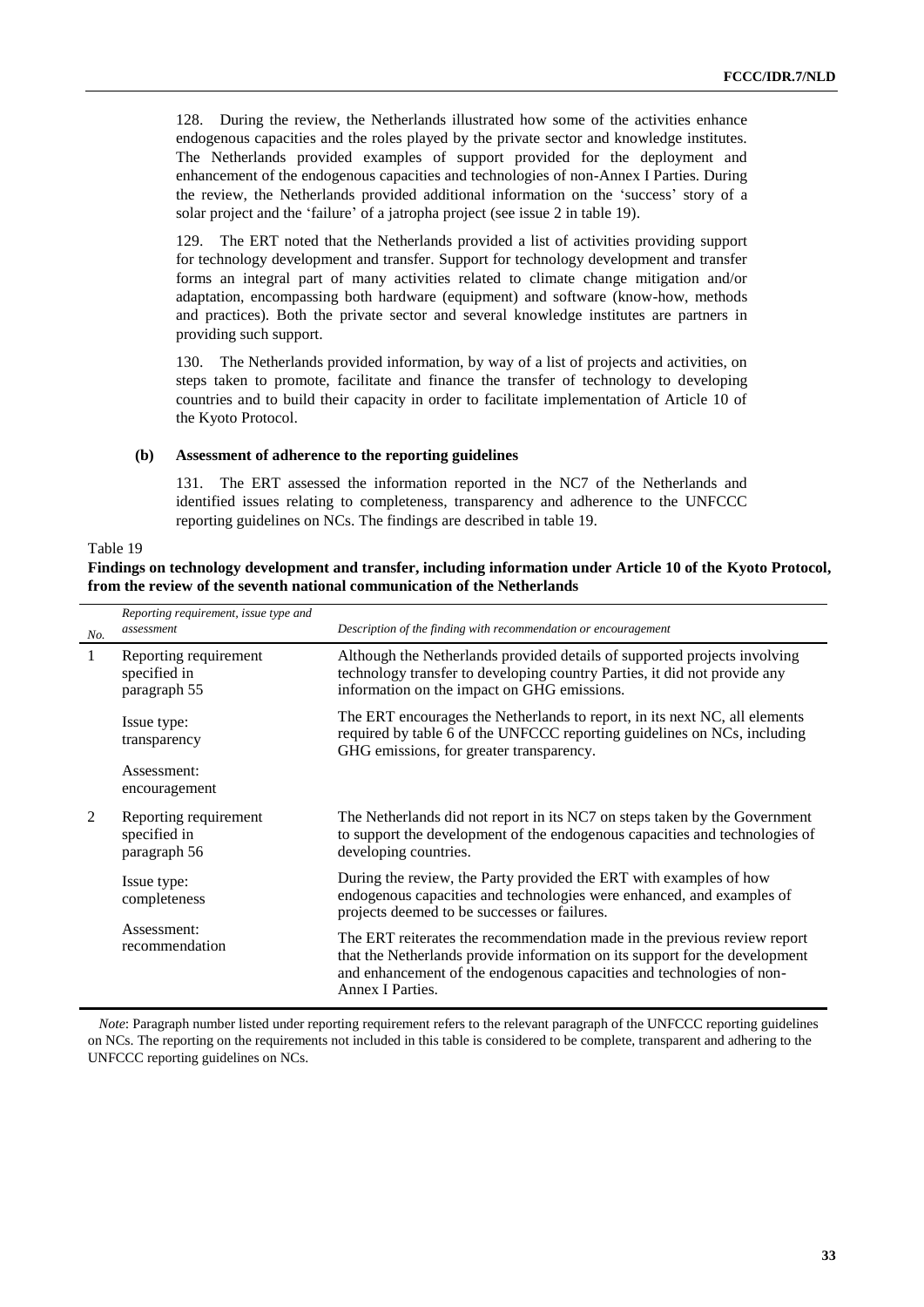## **E. Vulnerability assessment, climate change impacts and adaptation measures**

#### **1. Technical assessment of the reported information**

132. In the NC7 the Netherlands provided the required information on the expected impacts of climate change in the country; the adaptation policies covering regional, sectoral and cross-sectoral vulnerabilities and considerations; and an outline of the action taken to implement Article 4, paragraph 1(b) and (e), of the Convention with regard to adaptation. The Netherlands provided a description of climate change vulnerability and impacts on sectors and highlighted the adaptation response actions taken and planned at different levels of government. The vulnerable sectors and areas were defined in the NC7 as water and spatial management; nature; agriculture, horticulture and fisheries; health and welfare; recreation and tourism; infrastructure (road, rail, water and aviation); energy; information technology and telecommunications; and public safety and security.

133. Impetus has been given to addressing adaptation matters with the adoption of the National Climate Adaptation Strategy in 2007, which was produced under the National Programme for Spatial Adaptation to Climate Change. In 2010 the Dutch Delta Programme was initiated, which focuses mainly on water management. The Programme aims to protect the Netherlands against flooding and to guarantee adequate water supply in the future. In 2017 the Delta Plan on Spatial Adaptation was presented as part of the Dutch Delta Programme to enhance the implementation of the Delta Plan on Spatial Adaptation. With the decision of the Netherlands Court of Audit, the National Climate Adaptation Strategy "Adapting with ambition" was presented in 2016 to broaden the scope of adaptation beyond the water domain, which provided further direction to government agencies on enhancing preparedness for climate change.

134. Situated in a low-lying delta area with four large rivers and with a high population density, the Netherlands is vulnerable to the impacts of climate change. The climate in the Netherlands is expected to undergo significant changes over the coming decades. The most pressing consequences are warmer and wetter winters, drier and hotter summers, more extreme river discharge, changes in biodiversity and rising sea level.

135. The Netherlands Environmental Assessment Agency has developed a methodology to define the urgency of adaptation measures by looking at the degree of uncertainty, the probability and impact of climate effects, and the adaptive capacity of the system at hand and the lifespan of the necessary investments. The resulting assessment has led to the identification of six urgent climate effects as the focus of the National Climate Adaptation Strategy, namely problems associated with heat stress; failure of vital systems; crop failures and other problems in the agriculture sector; shifting climate zones influencing flora and fauna; increases in infectious diseases and allergic conditions; and cumulative effects of system failure. Table 20 summarizes the information on vulnerability and adaptation to climate change presented in the NC7 of the Netherlands.

| Table 20                                                                                             |  |  |
|------------------------------------------------------------------------------------------------------|--|--|
| Summary of information on vulnerability and adaptation to climate change reported by the Netherlands |  |  |

| Vulnerable area                        | Examples/comments/adaptation measures reported                                                                                                                                                                                                                                                                                                                                                                                                                                                                                                                                                       |  |  |
|----------------------------------------|------------------------------------------------------------------------------------------------------------------------------------------------------------------------------------------------------------------------------------------------------------------------------------------------------------------------------------------------------------------------------------------------------------------------------------------------------------------------------------------------------------------------------------------------------------------------------------------------------|--|--|
| Agriculture and<br>food security       | <i>Vulnerability:</i> The main effects of climate change on the agriculture sector are yield loss and<br>economic losses because of pluvial flooding, waterlogging and drought. Drought risk is highest in<br>the areas that have little or no access to water from rivers or ditches and in areas where the water<br>table is low. In addition, new pests and diseases may occur and also, because of heat stress, livestock<br>may be negatively affected. Changes in climate may also result in positive effects such as increase in<br>crop productivity and an extension of the growing season. |  |  |
|                                        | <i>Adaptation:</i> Farmers can adapt to high-intensity rainfall by improving drainage. Measures at the<br>sectoral level are also required, specifically for the development of heat-resistant or pest- and<br>disaster-resistant varieties.                                                                                                                                                                                                                                                                                                                                                         |  |  |
| Biodiversity and<br>natural ecosystems | Vulnerability: As a result of warmer temperatures, some species (including pests and nuisance<br>species) may pose a threat to biodiversity. There may be a change in the growing and the flowering<br>periods of plants and the breeding season of birds, which may result in a disrupted food chain.                                                                                                                                                                                                                                                                                               |  |  |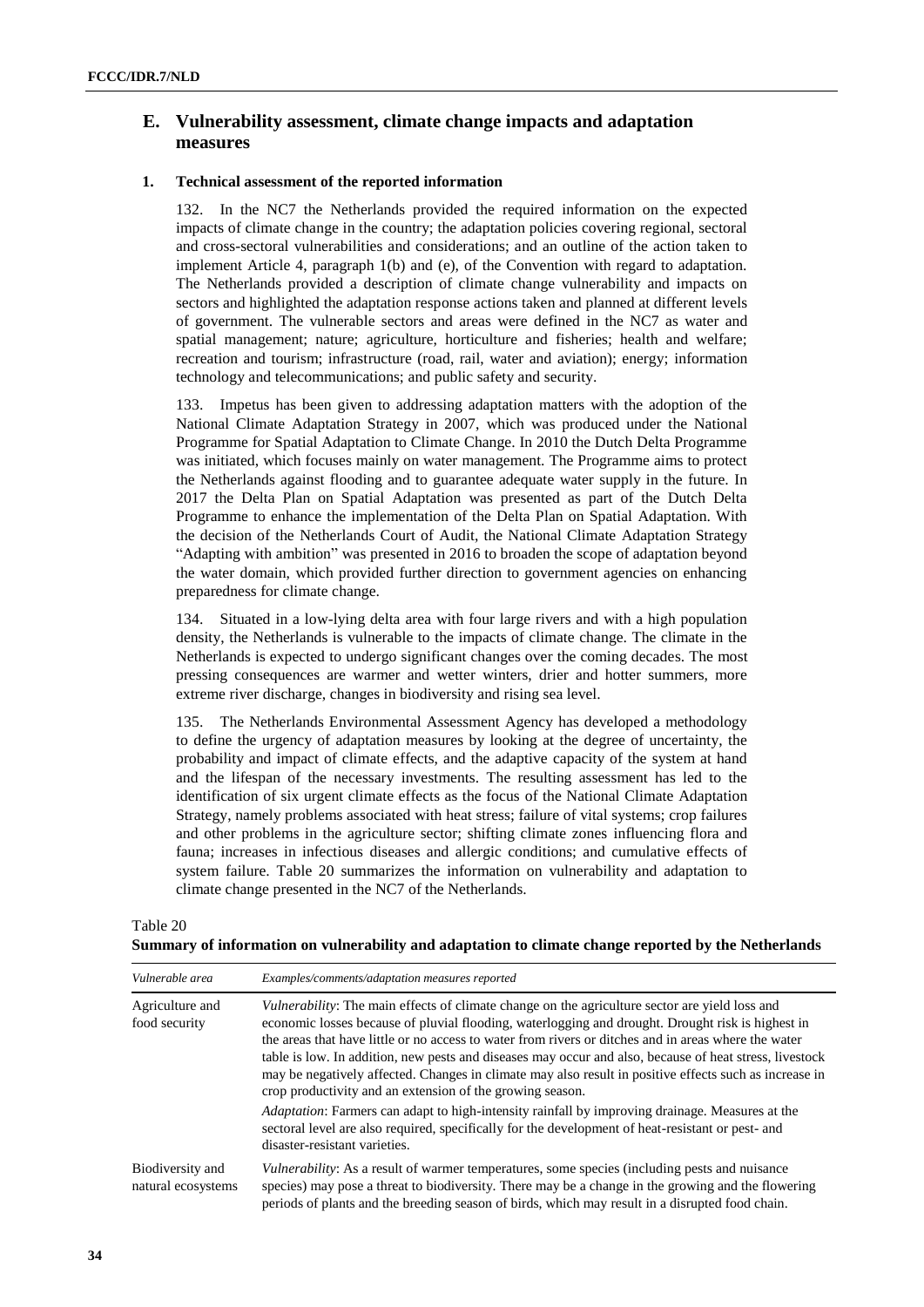| Vulnerable area                                                | Examples/comments/adaptation measures reported                                                                                                                                                                                                                                                                                                                                                                                                                                                                                                                                                                                                                                                                                                                                                                             |
|----------------------------------------------------------------|----------------------------------------------------------------------------------------------------------------------------------------------------------------------------------------------------------------------------------------------------------------------------------------------------------------------------------------------------------------------------------------------------------------------------------------------------------------------------------------------------------------------------------------------------------------------------------------------------------------------------------------------------------------------------------------------------------------------------------------------------------------------------------------------------------------------------|
|                                                                | Hydrological changes in groundwater and surface water can put direct pressure on ecosystems, such<br>as forests, coasts and peat areas.                                                                                                                                                                                                                                                                                                                                                                                                                                                                                                                                                                                                                                                                                    |
|                                                                | Adaptation: The National Ecological Network was initiated, which is a concept intended to offset the<br>impact of climate change by allowing more space for natural processes. Climate buffer projects have<br>been carried out and were used to demonstrate best practices by the Delta Programme, which in turn<br>led to further knowledge development and publicity.                                                                                                                                                                                                                                                                                                                                                                                                                                                   |
| Coastal zones                                                  | Vulnerability: In the coastal provinces, where salinization can occur, a dry year means that no water<br>of the desired quality can be withdrawn for long periods. In coastal areas, an increase in peak<br>discharges from the rivers in winter may raise the likelihood of flooding. Rising sea levels lead to<br>coastal erosion and reduce safety along the coast.                                                                                                                                                                                                                                                                                                                                                                                                                                                     |
|                                                                | Adaptation: Sand replenishment is the key solution for coastal defences, which enables the coastal<br>foundation zone to grow concurrently with the rise in the sea level. In addition, there is a<br>comprehensive approach to spatial development of the coastal zone, which has been taken up<br>seriously and which allows for a balanced development of nature, economy and accessibility in the<br>existing coastal areas.                                                                                                                                                                                                                                                                                                                                                                                           |
| <b>Fisheries</b>                                               | Vulnerability: Because of the warmer temperatures, it is expected that the yield of northern species<br>will decrease while southern species will increase, and this could affect specialized fisheries. As a<br>result of higher CO <sub>2</sub> levels, ocean acidification may lead to a population-scale impact on fish and<br>shellfish. Moreover, there may be possible effects on the food web, such as an enhanced sensitivity<br>of calcifying plankton and effects on fish sensory systems, which may change behavioural patterns.<br>In freshwater systems, mortality during summer could increase. There is a higher probability of<br>diseases, pest algae and damage from storms, especially for shellfish. Overall, the implications of<br>climate change for fisheries are still considered to be limited. |
|                                                                | Adaptation: No adaptation measures planned.                                                                                                                                                                                                                                                                                                                                                                                                                                                                                                                                                                                                                                                                                                                                                                                |
| Human health                                                   | Vulnerability: In the Netherlands, human health is vulnerable to heat stress, mental stress caused by<br>increased pluvial flooding and flood threats; moreover, there are some indirect health consequences<br>of climate change, such as an increase in water-related diseases, allergies (e.g. hay fever and house<br>dust mite) and diseases related to air quality.                                                                                                                                                                                                                                                                                                                                                                                                                                                   |
|                                                                | Adaptation: Municipal health departments are providing various forms of support to prevent climate-<br>related infectious diseases and exposure to allergens. They are monitoring risks in and around open<br>water that is used for recreational purposes. In addition, they are responsible for pest control.<br>Municipal health departments also provide advice on other allergens. Moreover, as part of the<br>Knowledge for Climate Research Programme, a number of provincial and municipal authorities have<br>carried out a study on the urban heat island effect, which may be controlled with proper and timely<br>information.                                                                                                                                                                                 |
| Infrastructure                                                 | Vulnerability: The economic costs of storms and floods could be very high. Higher temperatures and<br>precipitation may result in increased damage and deterioration. The accessibility of infrastructure<br>could be lower because of extreme weather and that may result in higher costs for transport. The<br>vulnerability of transport to extreme weather may also increase because of the interdependency on<br>energy, information technology and telecommunications.                                                                                                                                                                                                                                                                                                                                               |
|                                                                | Adaptation: The 'climate proofing' of the urban area against flooding is being improved by local<br>measures (drainage, green roofs and water squares) and by spatial measures such as the construction<br>of new open water (ditches, canals and ponds). The procedures for replacing essential water<br>management structures, such as locks and dams, as well as plans for new infrastructure take into<br>account the risks imposed by climate change.                                                                                                                                                                                                                                                                                                                                                                 |
| Energy,<br>information<br>technology and<br>telecommunications | Vulnerability: An increase in electricity consumption in summer is possible due to warmer<br>temperatures, as is an increase in the frequency of cooling water constraints for facilities such as<br>power plants. Dependency on the energy and information technology networks may increase the<br>vulnerability of society. Energy sources such as solar and wind are becoming more vulnerable to<br>climate and weather extremes. A disruption of the energy supply because of the impacts of climate<br>change can have a direct effect on information technology.                                                                                                                                                                                                                                                     |
|                                                                | Adaptation: A number of projects are being carried out with private companies and network<br>managers to devise ways to 'climate proof' vital functions.                                                                                                                                                                                                                                                                                                                                                                                                                                                                                                                                                                                                                                                                   |
| Water resources                                                | Vulnerability: Sea level has risen by 20 cm in the past 100 years and is expected to further increase.<br>This has led to coastal erosion and has reduced safety along the coast. Because of drought, an<br>increase in water quality deterioration could coincide with decreasing water volumes, dropping<br>water levels or higher water temperatures. Freshwater availability could be negatively affected by<br>the increase in salt water intrusion into surface water bodies. The evaporation of water may result in<br>an increase in nutrients in water. Extreme rainfall may result in more frequent flooding in urban                                                                                                                                                                                            |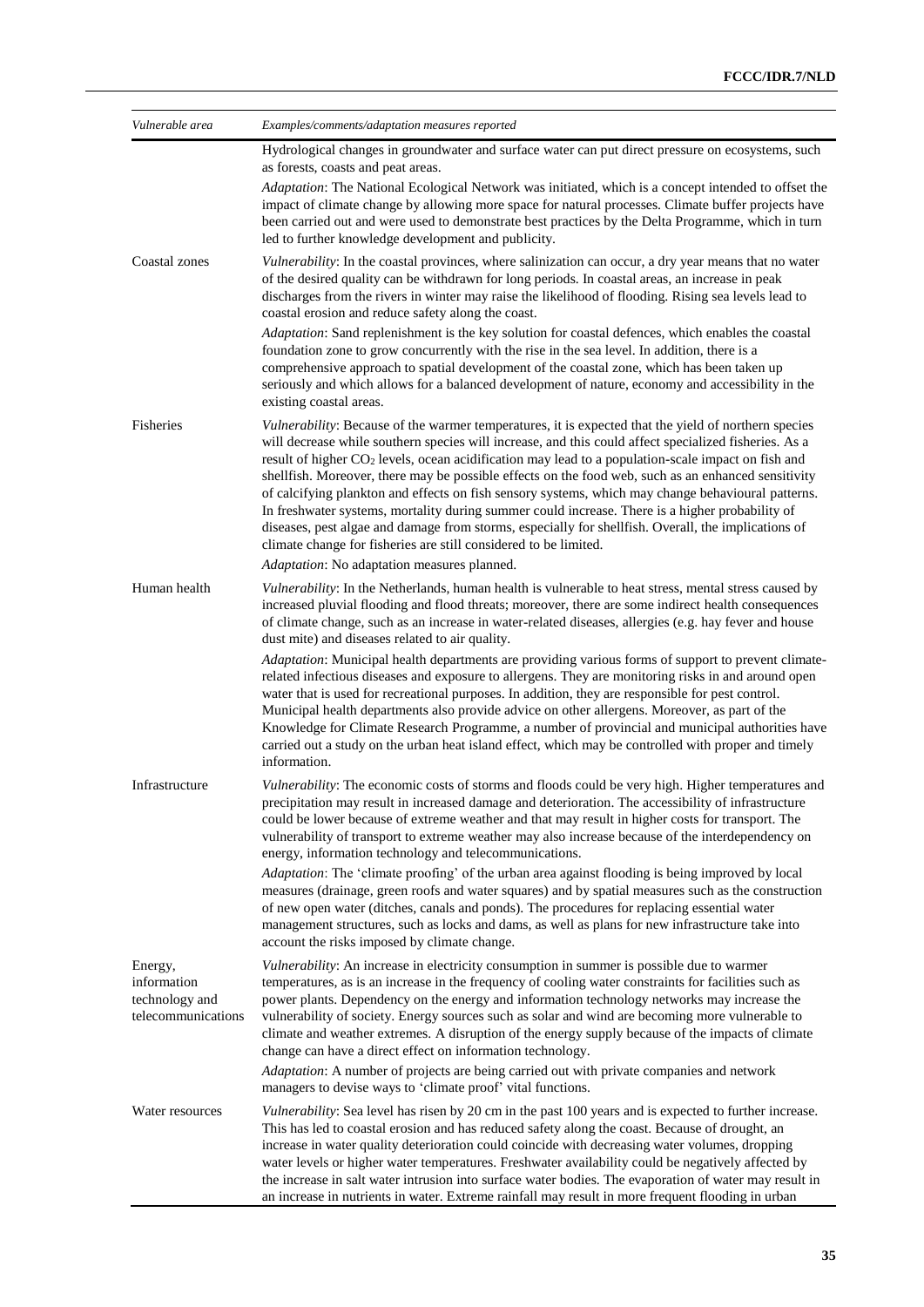| Vulnerable area | Examples/comments/adaptation measures reported                                                                                                                                                                                                                                                                                                                                                                                                                                                                                                                                                                                         |
|-----------------|----------------------------------------------------------------------------------------------------------------------------------------------------------------------------------------------------------------------------------------------------------------------------------------------------------------------------------------------------------------------------------------------------------------------------------------------------------------------------------------------------------------------------------------------------------------------------------------------------------------------------------------|
|                 | areas.                                                                                                                                                                                                                                                                                                                                                                                                                                                                                                                                                                                                                                 |
|                 | <i>Adaptation:</i> Adaptation measures are being developed related to water safety, fresh water supply in<br>the Delta Programme and a monitoring programme to assess the strength of dykes. The cooperation<br>on the Delta Approach to Water Quality and Fresh Water intends to improve water quality and avoid<br>water quality problems in the future. There are some measures focusing on separating precipitation<br>run-off from sewage water. Flood protection projects have been prioritized on the basis of data from<br>the National Flood Risk Analysis for the Netherlands. The new standards entered into force in 2017. |

136. The Netherlands provided an example related to bilateral cooperation with developing countries on adaptation, namely the Banger Polder Pilot in Semarang, Indonesia, which focuses on water and delta management. However, during the review, the Netherlands informed the ERT that other support activities for developing countries in preparing for adaptation were mentioned in the chapter of the NC7 on financial resources and technology transfer. To increase transparency, the ERT suggests that the Netherlands provide more examples of projects that include cooperation with developing countries in preparing for adaptation to the impacts of climate change in the chapter on adaptation and vulnerability. For example, the information could cover name, purpose, focus of the project in relation to specific adaptation tools, expected duration and outcomes, and progress.

137. The ERT noted that, in its NC7, the Netherlands provided climate scenarios for 2050 and 2085 by referring to 1981–2010 climate data. However, the values were not compared with the historical data for the time ranges to cover the data prior to 1981 and between 2010 and 2050 to determine the actual impacts of climate change. To improve the transparency of its reporting for future submissions, the ERT suggests that the Netherlands include comparisons for the climate scenarios for the time ranges prior to 1981 and between 2010 and 2050, if available, to determine the actual impacts of climate change scenarios in the field of vulnerability assessment and adaptation.

#### **2. Assessment of adherence to the reporting guidelines**

138. The ERT assessed the information reported in the NC7 of the Netherlands and recognized that the reporting is complete, transparent and adhering to the UNFCCC reporting guidelines on NCs. No issues relating to the topics discussed in this chapter of the review report were raised during the review.

## **F. Research and systematic observation**

#### **1. Technical assessment of the reported information**

139. The Netherlands provided information on its general policy and funding relating to research and systematic observation and both domestic and international activities, including contributions to the World Climate Programme, the International Geosphere– Biosphere Programme, GCOS, the International Human Dimensions Project and the IPCC. The Netherlands' Organisation for Scientific Research and the Royal Netherlands Academy of Arts and Sciences are coordinating Dutch contributions to the international research area.

140. The Netherlands also provided information on the identification of opportunities for and barriers to the free and open international exchange of data and information and on action taken to overcome such barriers. As mentioned in the NC7, the national research programmes coordinate their communication and research activities. The research community in the Netherlands participates in several European Joint Programming Initiatives for climate, namely for food, agriculture and climate change, oceans and water. The initiatives aim to align various climate research activities in different countries.

141. The Netherlands has implemented and planned international and domestic policies and programmes on climate change research, systematic observation and climate modelling that aim to advance capabilities to predict and observe the physical, chemical, biological and human components of the Earth's system over space and time. The national research activities in the Netherlands are clustered into programmes through the Netherlands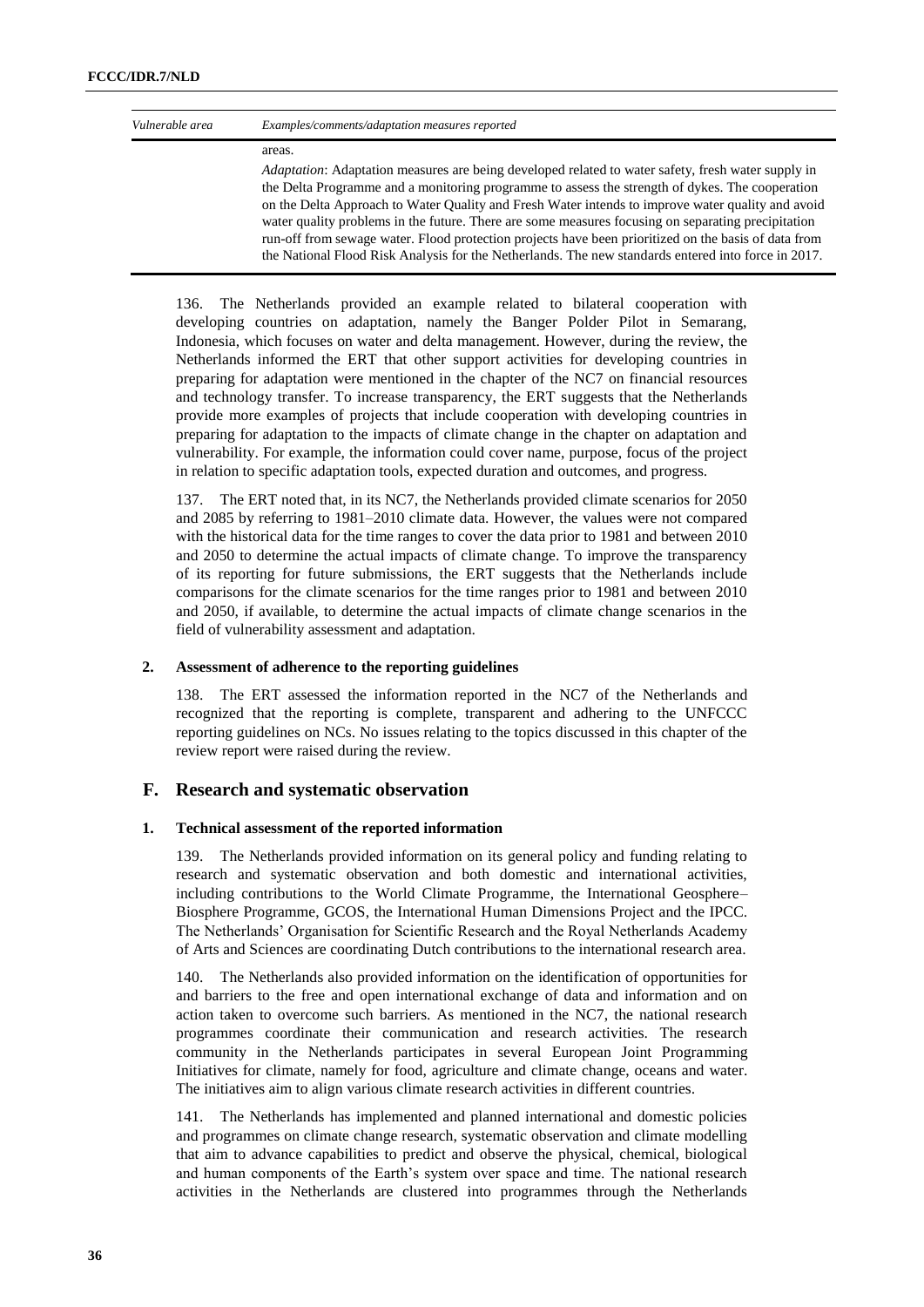Organisation for Scientific Research, including national research programmes on water and climate, such as Knowledge for Climate and the Delta Programme.

142. Many Dutch institutions participate in research projects under the EU Horizon 2020 Research and Innovation programme and the Copernicus Climate Change Service. The most relevant research projects and networks financed by the EU Horizon 2020 programmes in which the Netherlands contributes are the development of climate services, climate modelling, seasonal/decadal prediction, process studies and satellite services.

143. The Netherlands actively participates in various aspects of climate-related monitoring, both nationally and within European and global programmes, including atmospheric climate observation systems (including those measuring atmospheric constituents), ocean climate observation systems and terrestrial climate observation systems. Systematic observations of many climate parameters are carried out in a network of over 40 observation stations and are enhanced by special observational programmes carried out at the Cesar Observatory site (located in the western part of the Netherlands), which is also one of the selected certified stations for the GCOS reference upper-air network. Three universities and five major research institutes collaborate in Cesar, and on this site a number of activities are ongoing, including training of young scientists. The Netherlands supports seven free-drifting profiling floats within the scope of the ARGOS programme, which is a systematic oceanic observation system that provides continuous monitoring of the temperature, salinity and velocity of the upper ocean.

144. In terms of activities related to systematic observation, the Netherlands reported on national plans, programmes and support for ground- and space-based climate observing systems, including satellite and non-satellite climate observations. Monitoring activities on systematic observation and GCOS in the Netherlands are closely integrated in the international programme. However, an integrated national programme for the implementation of the Netherlands' contribution to GCOS has not yet been established, not only because of a lack of funding and resources, but also because of the lack of a national focal point. The Netherlands has also been involved in international cooperation at the individual project level, such as developing Earth and NASA missions, and data retrieval methods. Data are exchanged internationally and submitted to numerous databases around the world.

145. The NC7 reflects actions taken at the international level. The Netherlands reported in its NC7 about a number of activities, initiatives and partnerships, for example CREWS, which is working on climate analysis and data in the Indonesian region; and the joint initiative of the Royal Netherlands Meteorological Institute and the Meteorological Service of Surinam (the Paramaribo station), which is financed through a grant from the Foundation for Netherlands Scientific Research and includes a programme on ozone measurement. The Netherlands also addresses internationally oriented programmes, such as Urbanizing Deltas of the World, aiming to contribute to global water safety, water and food security, and sustainable economic development in river deltas worldwide.

146. Two other examples of international cooperation on climate change are the programme funded by the Department for International Development (of the United Kingdom of Great Britain and Northern Ireland), which is directed at the study of linkages between conflict and cooperation, with the objective of strengthening the evidence of the impact of climate change and climate change policies on conflict or cooperation in developing countries; and the Global Facility for Disaster Reduction and Recovery, which is a global partnership that helps developing countries to better understand and reduce their vulnerability to natural hazards and climate change.

#### **2. Assessment of adherence to the reporting guidelines**

147. The ERT assessed the information reported in the NC7 of the Netherlands and identified issues relating to completeness, transparency and adherence to the UNFCCC reporting guidelines on NCs. The findings are described in table 21.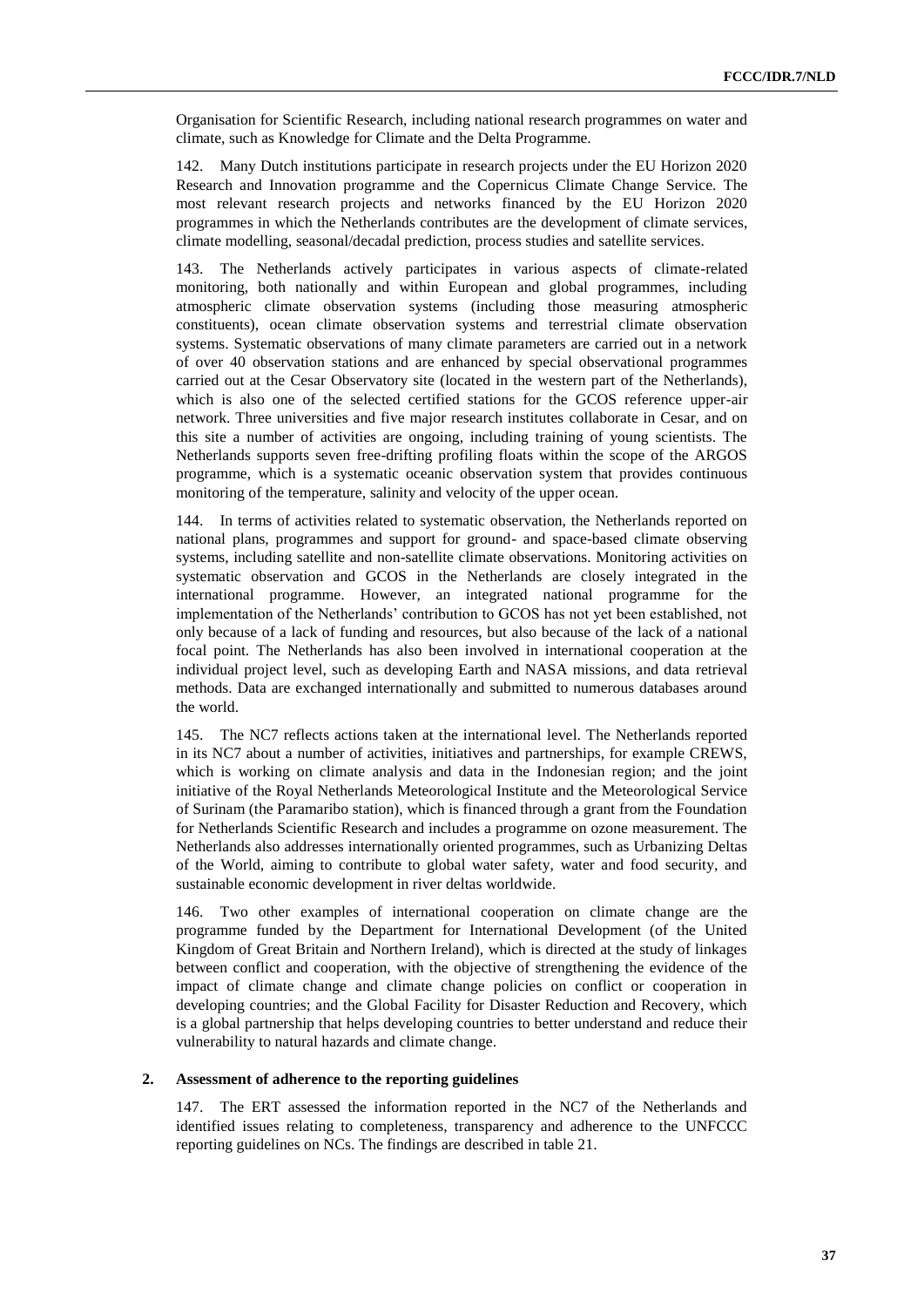#### *No. Reporting requirement, issue type and assessment Description of the finding with recommendation or encouragement* 1 Reporting requirement specified in paragraph 58 The Netherlands described actions taken to support capacity-building in developing countries. The NC7 stated that activities are conducted through various international partnerships and initiatives. However, which countries are supported and the exact purpose/duration of the projects was not clear. During the review, the Netherlands provided a list of programmes and initiatives addressing the needs of developing country Parties. To increase transparency, the ERT recommends that the Netherlands include information on its actions taken to the support capacity-building in developing countries on research and systematic observation. Issue type: transparency Assessment: recommendation 2 Reporting requirement specified in paragraph 63 The information reported in the NC7 regarding socioeconomic analysis, including analysis of both the impacts of climate change and response options, is incomplete. During the review, the Netherlands explained that no specific analyses dealing with the impact of response measures are currently available. The ERT encourages the Netherlands to report in its next NC information on socioeconomic analysis, including both the impacts of climate change and of response options. Issue type: completeness Assessment: encouragement 3 Reporting requirement specified in paragraph 64 The NC7 provided information on conducted activities to establish and maintain observing systems, and related data and monitoring systems in developing countries. However, the NC7 did not include information on their current status. The ERT encourages the Netherlands to include in its next NC information on the status of activities to support developing countries to establish and maintain observation systems and related data and monitoring systems. Issue type: completeness Assessment: encouragement

## Table 21

## **Findings on research and systematic observation from the review of the seventh national communication of the Netherlands**

*Note*: Paragraph number listed under reporting requirement refers to the relevant paragraph of the UNFCCC reporting guidelines on NCs. The reporting on the requirements not included in this table is considered to be complete, transparent and adhering to the UNFCCC reporting guidelines on NCs.

## **G. Education, training and public awareness**

## **1. Technical assessment of the reported information**

148. In the NC7 the Netherlands provided information on its actions relating to education, training and public awareness at the domestic and international level. The Party provided information on the general policy on education, training and public awareness, primary, secondary and higher education, public information campaigns, training programmes, education materials, resource or information centres, the involvement of the public and non-governmental organizations and its participation in international activities.

149. The Dutch climate envoy (Action for Climate Empowerment national focal point) is responsible for matters related to education, training and public awareness and works closely with the Ministries of Education, Infrastructure and Water Management, and Foreign Affairs as well as with NGOs, and in particular youth.

150. The general policy of the Netherlands on education is underpinned by the concept of sustainable development. A number of ministries implement activities in education, training and public awareness within their responsibilities. Education and training are aspects of the work carried out by intermediary organizations, such as the Netherlands Enterprise Agency, Rijkswaterstaat and the NGO Milieu Centraal.

151. The intergovernmental programme Duurzaam Door, established in 2004 and funded by the Netherlands Enterprise Agency, stimulates learning about sustainable development.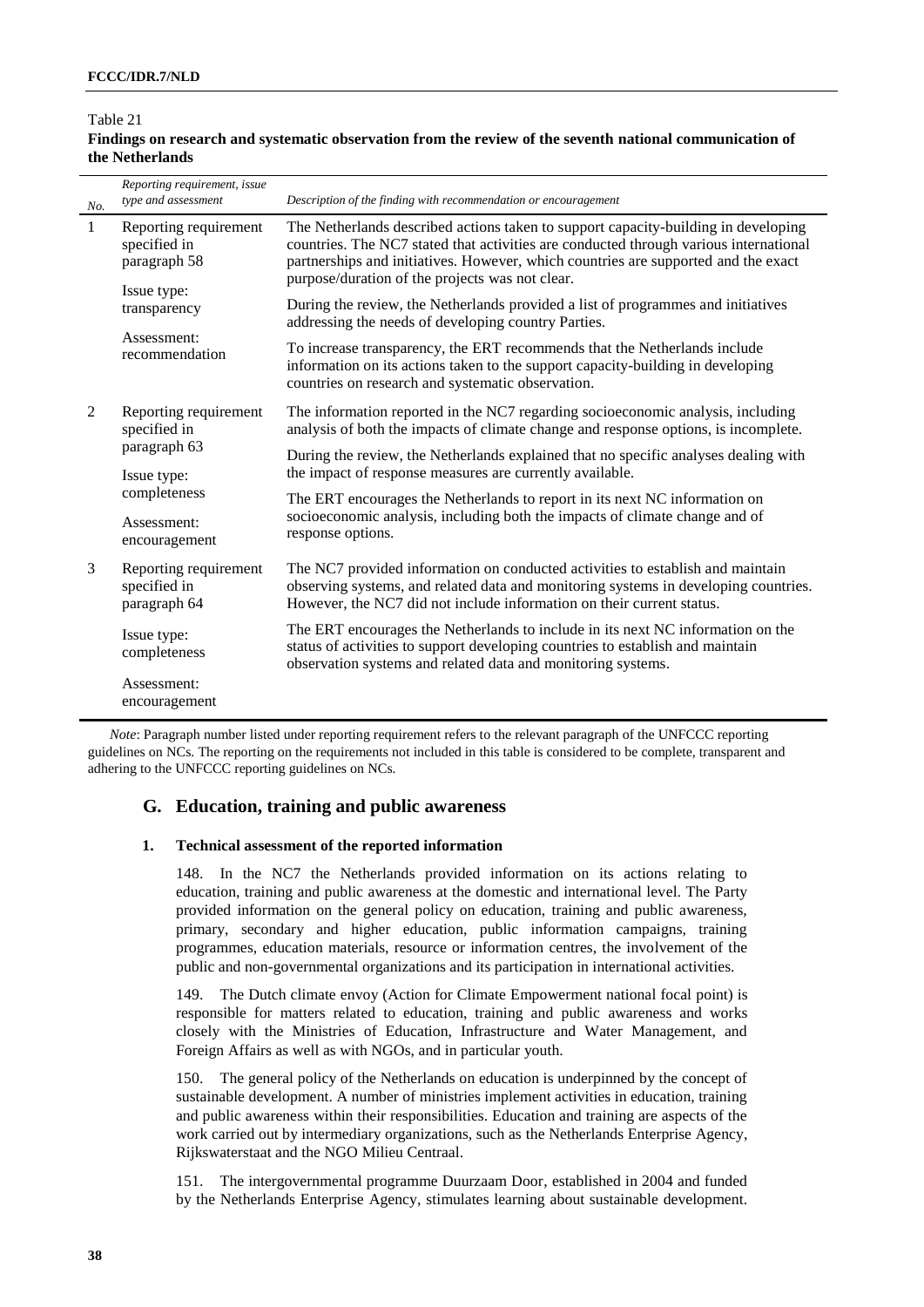The programme targets both youth and adults and finances different organizations that are active in education, training and public awareness. In 2014, youth organizations joined forces and campaigned for an increase in education on sustainable development. Together with multinational corporations, teachers unions and research institutes, the youth organizations managed to sign an agreement with a majority of Parliament to take the next step in education on sustainable development. Another project, Learning for Tomorrow, launched in 2016 by a number of existing youth networks and education networks, aims to arrange financial, knowledge and resource support.

152. As well as governmental organizations, NGOs also play an important role in education, training and public awareness. One example is the HIER (the Dutch word for 'here') climate campaign, whereby 40 organizations (mostly NGOs) work together to counter the negative effects of climate change through activities such as coordinated consumer campaigns, raising awareness, joint communication efforts and political lobbying. Another example is the work of Milieu Centraal, which works with governmental actions and has created an overview of the top *klimaatklappers* (the Dutch word for "climate action") in 2015, the activities that have the greatest impact on climate. A number of additional actions are focused on adaptation, including water. The first campaign, The Netherlands Lives with Water, started in 2003. The most recent one is the programme Our Water, launched in 2014. In addition, an information tool about flood risk was developed for households and organizations to be able to prepare themselves for the eventuality, which made available on the website of the programme Our Water.

153. Several surveys have been carried out by governmental and other organizations. As presented in the NC7, the surveys show that an important part of the population has a high awareness of climate change. According to a large survey conducted by the Government in 2016, 46 per cent of respondents think that the Netherlands should lower its use of fossil fuels more rapidly than it is now.

154. The Netherlands reported on activities related to the New Delhi work programme on Article 6 of the Convention (decision 11/CP.8). In addition, the NC7 indicated that the Netherlands provides several courses and training programmes to improve international awareness, for example the Mena Scholarship Programme for students from developing countries.

#### **2. Assessment of adherence to the reporting guidelines**

155. The ERT assessed the information reported in the NC7 of the Netherlands and recognized that the reporting is complete, transparent and adhering to the UNFCCC reporting guidelines on NCs. No issues relating to the topics discussed in this chapter of the review report were raised during the review.

## **III. Conclusions and recommendations**

156. The ERT conducted a technical review of the information reported in the NC7 of the Netherlands in accordance with the UNFCCC reporting guidelines on NCs. The ERT concludes that the reported information mostly adheres to the UNFCCC reporting guidelines on NCs and that the NC7 provides an overview of the national climate policy of the Netherlands.

157. The information provided in the NC7 includes most of the elements of the supplementary information under Article 7 of the Kyoto Protocol, with the exception of information on supplementarity relating to the mechanisms pursuant to Articles 6, 12 and 17 of the Kyoto Protocol; PaMs in accordance with Article 2 of the Kyoto Protocol; domestic and regional programmes and/or legislative arrangements and enforcement and administrative procedures; and financial resources. Supplementary information under Article 7, paragraph 1, of the Kyoto Protocol on the minimization of adverse impacts in accordance with Article 3, paragraph 14, of the Kyoto Protocol was provided by the Netherlands in its 2017 annual submission.

158. The Netherlands' total GHG emissions, excluding LULUCF and including indirect emissions, covered by its quantified economy-wide emission reduction target were estimated to be 11.8 per cent below its 1990 level, whereas total GHG emissions, including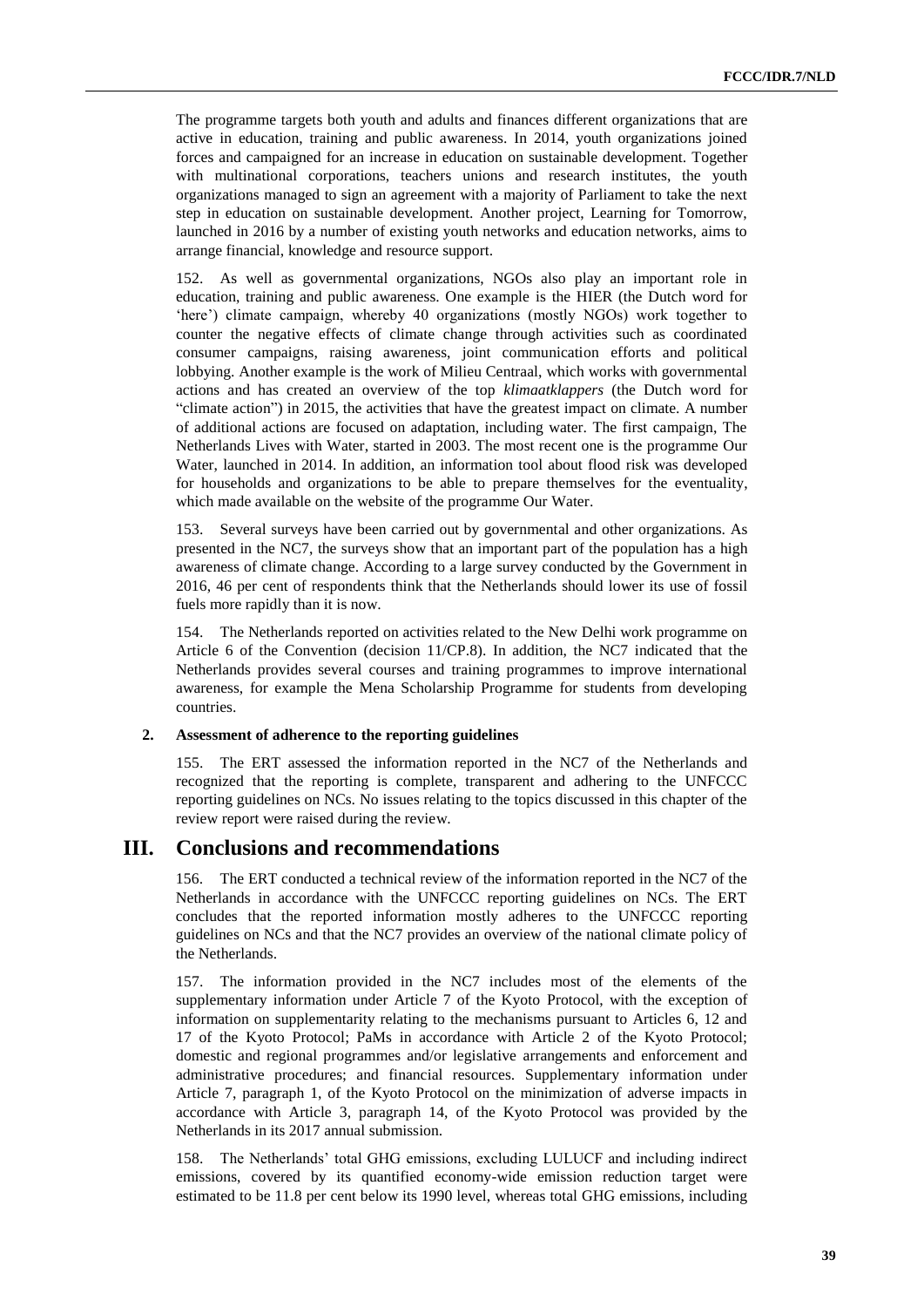LULUCF and including indirect  $CO<sub>2</sub>$  emissions, were 11.2 per cent below its 1990 level, in 2015.

159. Emission decreases were driven by CH4, N2O and F-gases, which have declined by 41.2, 52.9 and 69.6 per cent, respectively, since 1990, and the notable decrease in emissions from energy use in non-energy industries (by  $24.9$  per cent). The CH<sub>4</sub> emission trend was driven by the decreasing number of livestock in agriculture and by substantially falling emissions from landfill sites.  $N_2O$  emissions have decreased due mainly to the reduction in the amount of manure applied to land, the reduction in fertilizer use and measures taken in chemical industry. Those factors outweighed the effects of improvements in the efficiency of energy supply and use in the industrial sector, which are the result of measures taken under the long-term agreements on energy efficiency.

160. The Netherlands' main policy frameworks relating to energy and climate change are the 2013 Agreement on Energy for Sustainable Growth and the green deals. The key legislation supporting the Netherlands' climate change goals comprises the Environmental Management Act, the Environmental Permitting Act and the Housing Act. The mitigation actions with the most significant mitigation impact are the SDE+ subsidy scheme for renewable energy production and the PaMs for the built environment and transport.

161. The quantified economy-wide emission reduction target under the Convention is a joint target of the EU and its 28 member States to reduce emissions by 20 per cent compared with the base-year (1990) level by 2020. Under the ESD, the Netherlands has a target of reducing its emissions by 16 per cent below the 2005 level by 2020. The Netherlands reported on its progress in achieving the AEAs in 2013–2016 and the revised AEAs for 2017–2020. According to the revision, the Netherlands' AEAs (its national emission target for non-ETS sectors) change linearly from  $114,050.54$  kt CO<sub>2</sub> eq in 2017 to 107,362.86 kt  $CO<sub>2</sub>$  eq in 2020. The ESD projections for 2020 are below the AEA for 2020 by 11.4 and 12.3 per cent under the WEM and WAM scenarios, respectively. On the basis of the reported information, the ERT concludes that the Netherlands expects to meet its target for non-ETS sectors.

162. The GHG emission projections provided by the Netherlands include those under the WEM and WAM scenarios. In the two scenarios, emissions are projected to be 23.3 and 24.1 per cent below the 1990 level in 2020, respectively. On the basis of the reported information, the ERT concludes that the Netherlands expects to contribute to the EU 2020 target of a 20 per cent emission reduction compared with the 1990 level under the WEM and WAM scenarios.

163. The NC7 contains information on how the Party's use of the mechanisms under Articles 6, 12 and 17 of the Kyoto Protocol is supplemental to domestic action, although it did not elaborate on supplementarity as such. The Netherlands reported that it does not plan to make use of the Kyoto Protocol mechanisms to meet its Kyoto Protocol target for the second commitment period.

164. The Netherlands continued to provide climate financing to developing countries. It has reduced its contributions by 9.6 per cent since the NC6, and its public financial support in 2015 and 2016 totalled USD 567.6 and 513.0 million per year, respectively. For those years, the Netherlands' support provided for mitigation action was lower than its support provided for adaptation. The biggest share of financial support went to cross-cutting projects, followed by the energy, agriculture, forestry and water sectors. The Netherlands does not track technology development and transfer in its climate action, but technology development and transfer form an integral part of many activities related to climate change mitigation and adaptation, encompassing both hardware (equipment) and software (knowhow, methods, practices). Private sector and knowledge institutes are partners in providing support.

165. The Netherlands provided comprehensive information on the continuous, diverse and extensive work on both vulnerability and adaptation, in particular on water-related issues and coastal zone management, which are given a high priority. The Delta Committee advises on water policy and spatial planning for 2100 and beyond. The Netherlands formulated a new national adaptation strategy in 2016, which covers the sectors beyond those that are water related.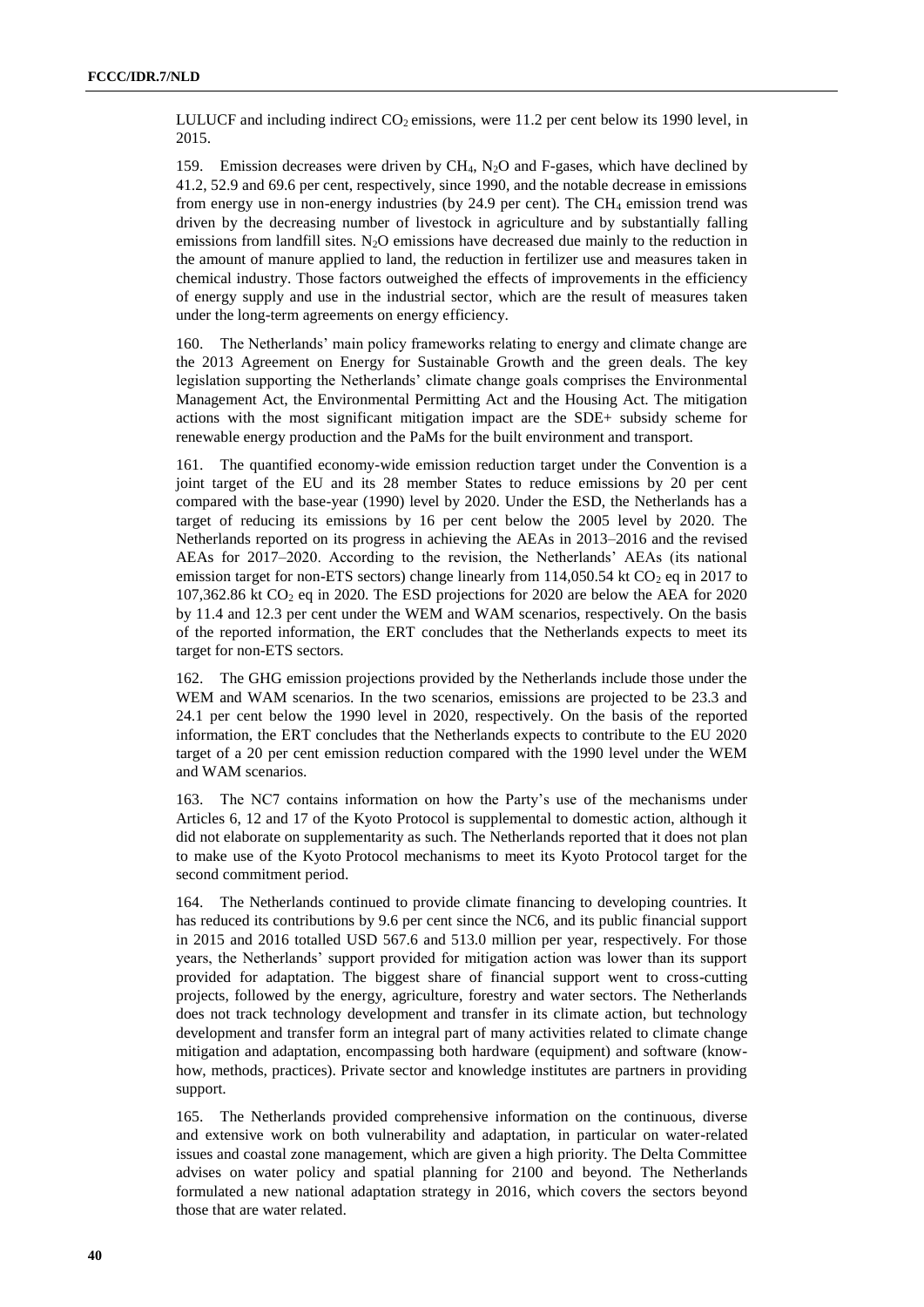166. The Netherlands is actively participating in research and systematic observation activities in the EU and internationally. The Netherlands has also carried out several national plans and programmes to support climate observing systems, including ocean and terrestrial observing systems at the national, regional and global level. The plans and programmes support extensive research activities on climate processes and climate system studies, modelling and prediction, and the impacts of climate change adaptation and mitigation.

167. The Netherlands reported on its multiple activities on education, training and public awareness, with a focus on efficient energy use and water management. The education system covers sustainable development and sustainable energy issues. With participation by a broad range of governmental institutions and NGOs, this work has led to a high level of public awareness on climate change matters.

168. In the course of the review, the ERT formulated the following recommendations for the Netherlands to improve its adherence to the UNFCCC reporting guidelines on NCs and its reporting of supplementary information under the Kyoto Protocol in its next NC: 5

(a) To improve the completeness of its reporting by:

(i) Including information on institutional arrangements and decision-making procedures in place to coordinate activities relating to the Netherlands' participation in the mechanisms under Articles 6, 12 and 17 of the Kyoto Protocol (see issue 1 in table 7);

(ii) Providing information on how it strives to implement PaMs in such a way as to minimize the adverse effects of climate change and the impact of PaMs on international trade (see issue 3 in table 9);

(iii) Providing information on its support for the development and enhancement of the endogenous capacities and technologies of non-Annex I Parties (see issue 2 in table 19);

(iv) Including information to show how it took into account the need for adequacy and predictability in the flow of "new and additional" financial resources (see issue 3 in table 18);

(b) To improve the transparency of its reporting by:

(i) Including information on the use of credits and plans for the use of credits (even if it does not plan to use them) to meet its commitments under the second commitment period of the Kyoto Protocol (see issue 1 in table 16);

(ii) Making further efforts to ensure consistency between the inventory data and the NCs to improve the transparency of the projections section of the report (see issue 2 in table 13);

(iii) Providing more transparent and detailed information to show how it determined financial resources as "new and additional" (see issue 1 in table 18);

(iv) Providing more transparent information on the actions taken to support capacity-building on research and systematic observation in developing countries (see issue 1 in table 21).

## **IV. Questions of implementation**

 $\overline{a}$ 

169. During the review the ERT assessed the NC7, including the supplementary information provided under Article 7, paragraph 2, of the Kyoto Protocol, and reviewed the information on the minimization of adverse impacts in accordance with Article 3, paragraph 14, of the Kyoto Protocol with regard to timeliness, completeness, transparency and adherence to the UNFCCC reporting guidelines on NCs. No questions of implementation were raised by the ERT during the review.

<sup>&</sup>lt;sup>5</sup> The recommendations are given in full in the relevant sections of this report.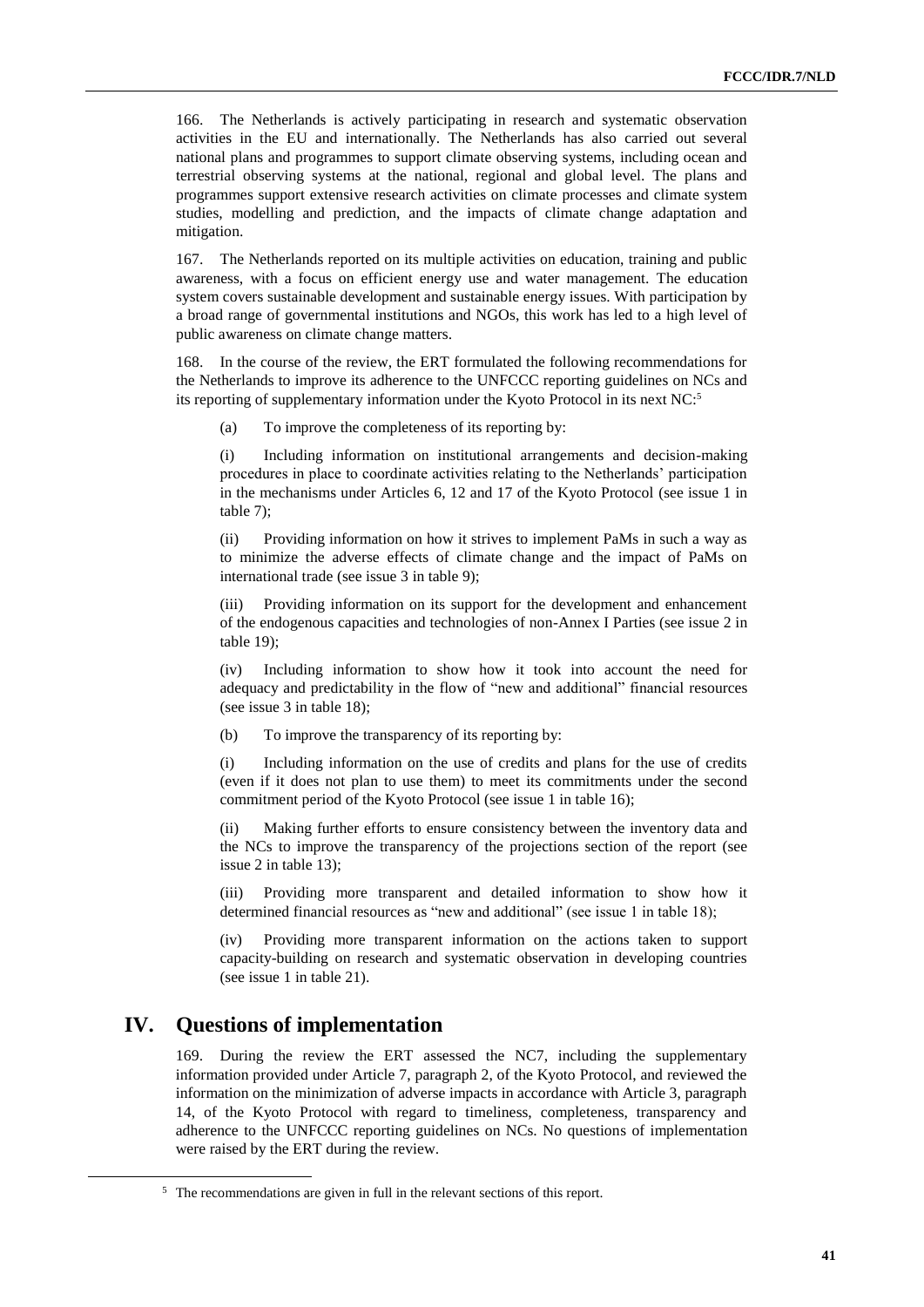## **Annex**

## **Documents and information used during the review**

## **A. Reference documents**

2017 GHG inventory submission of the Netherlands. Available at [http://unfccc.int/national\\_reports/annex\\_i\\_ghg\\_inventories/national\\_inventories\\_submissio](http://unfccc.int/national_reports/annex_i_ghg_inventories/national_inventories_submissions/items/10116.php) [ns/items/10116.php.](http://unfccc.int/national_reports/annex_i_ghg_inventories/national_inventories_submissions/items/10116.php)

BR3 of the Netherlands. Available at [http://unfccc.int/files/national\\_reports/biennial\\_reports\\_and\\_iar/submitted\\_biennial\\_reports](http://unfccc.int/files/national_reports/biennial_reports_and_iar/submitted_biennial_reports/application/pdf/625803941_netherlands-br3-1-the_netherlands_third_biennial_report_under_the_unfccc.pdf) [/application/pdf/625803941\\_netherlands-br3-1](http://unfccc.int/files/national_reports/biennial_reports_and_iar/submitted_biennial_reports/application/pdf/625803941_netherlands-br3-1-the_netherlands_third_biennial_report_under_the_unfccc.pdf) the netherlands third biennial report under the unfccc.pdf.

BR3 CTF tables of the Netherlands. Available at [http://unfccc.int/files/national\\_reports/biennial\\_reports\\_and\\_iar/submitted\\_biennial\\_reports](http://unfccc.int/files/national_reports/biennial_reports_and_iar/submitted_biennial_reports/application/vnd.openxmlformats-officedocument.spreadsheetml.sheet/625803941_netherlands-br3-1-nld_2018_v1.0_(2).xlsx) [/application/vnd.openxmlformats](http://unfccc.int/files/national_reports/biennial_reports_and_iar/submitted_biennial_reports/application/vnd.openxmlformats-officedocument.spreadsheetml.sheet/625803941_netherlands-br3-1-nld_2018_v1.0_(2).xlsx)[officedocument.spreadsheetml.sheet/625803941\\_netherlands-br3-1](http://unfccc.int/files/national_reports/biennial_reports_and_iar/submitted_biennial_reports/application/vnd.openxmlformats-officedocument.spreadsheetml.sheet/625803941_netherlands-br3-1-nld_2018_v1.0_(2).xlsx) [nld\\_2018\\_v1.0\\_\(2\).xlsx.](http://unfccc.int/files/national_reports/biennial_reports_and_iar/submitted_biennial_reports/application/vnd.openxmlformats-officedocument.spreadsheetml.sheet/625803941_netherlands-br3-1-nld_2018_v1.0_(2).xlsx) 

"Guidelines for the preparation of national communications by Parties included in Annex I to the Convention, Part II: UNFCCC reporting guidelines on national communications". FCCC/CP/1999/7. Available at [http://unfccc.int/resource/docs/cop5/07.pdf.](http://unfccc.int/resource/docs/cop5/07.pdf)

"Guidelines for the preparation of the information required under Article 7 of the Kyoto Protocol". Annex to decision 15/CMP.1. Available at [http://unfccc.int/resource/docs/2005/cmp1/eng/08a02.pdf.](http://unfccc.int/resource/docs/2005/cmp1/eng/08a02.pdf)

"Guidelines for the preparation of the information required under Article 7 of the Kyoto Protocol". Annex III to decision 3/CMP.11. Available at [http://unfccc.int/resource/docs/2015/cmp11/eng/08a01.pdf.](http://unfccc.int/resource/docs/2015/cmp11/eng/08a01.pdf)

"Guidelines for review under Article 8 of the Kyoto Protocol". Annex to decision 22/CMP.1. Available at [http://unfccc.int/resource/docs/2005/cmp1/eng/08a03.pdf.](http://unfccc.int/resource/docs/2005/cmp1/eng/08a03.pdf)

"Guidelines for the technical review of information reported under the Convention related to greenhouse gas inventories, biennial reports and national communications by Parties included in Annex I to the Convention". Annex to decision 13/CP.20. Available at <http://unfccc.int/resource/docs/2014/cop20/eng/10a03.pdf.>

Intergovernmental Panel on Climate Change. 1997. *Revised 1996 IPCC Guidelines for National Greenhouse Gas Inventories*. JL Houghton, LG Meira Filho, B Lim, et al. (eds.). Paris: IPCC/Organisation for Economic Co-operation and Development/International Energy Agency. Available at [https://www.ipcc-nggip.iges.or.jp/public/gl/invs1.html.](https://www.ipcc-nggip.iges.or.jp/public/gl/invs1.html)

Intergovernmental Panel on Climate Change. 2006. *2006 IPCC Guidelines for National Greenhouse Gas Inventories*. S Eggleston, L Buendia, K Miwa, et al. (eds.). Hayama, Japan: Institute for Global Environmental Strategies. Available at [http://www.ipcc](http://www.ipcc-nggip.iges.or.jp/public/2006gl)[nggip.iges.or.jp/public/2006gl.](http://www.ipcc-nggip.iges.or.jp/public/2006gl)NC7 of the Netherlands. Available at [http://unfccc.int/national\\_reports/items/1408.php.](http://unfccc.int/national_reports/items/1408.php) Additional information available at [http://unfccc.int/files/national\\_reports/annex\\_i\\_natcom/submitted\\_natcom/application/pdf/a](http://unfccc.int/files/national_reports/annex_i_natcom/submitted_natcom/application/pdf/annex_5_to_the_seventh_netherlands_national_communication_under_the_unfccc.pdf) nnex\_5\_to\_the\_seventh\_netherlands\_national\_communication\_under\_the\_unfccc.pdf.

Report on the individual review of the annual submission of the Netherlands submitted in 2016. FCCC/ARR/2016/NLD. Available at [http://unfccc.int/resource/docs/2017/arr/nld.pdf.](http://unfccc.int/resource/docs/2017/arr/nld.pdf)

Report on the review of the report to facilitate the calculation of the assigned amount for the second commitment period of the Kyoto Protocol of the Netherlands. FCCC/IRR/2016/NLD. Available at [http://unfccc.int/resource/docs/2017/irr/nld.pdf.](http://unfccc.int/resource/docs/2017/irr/nld.pdf)